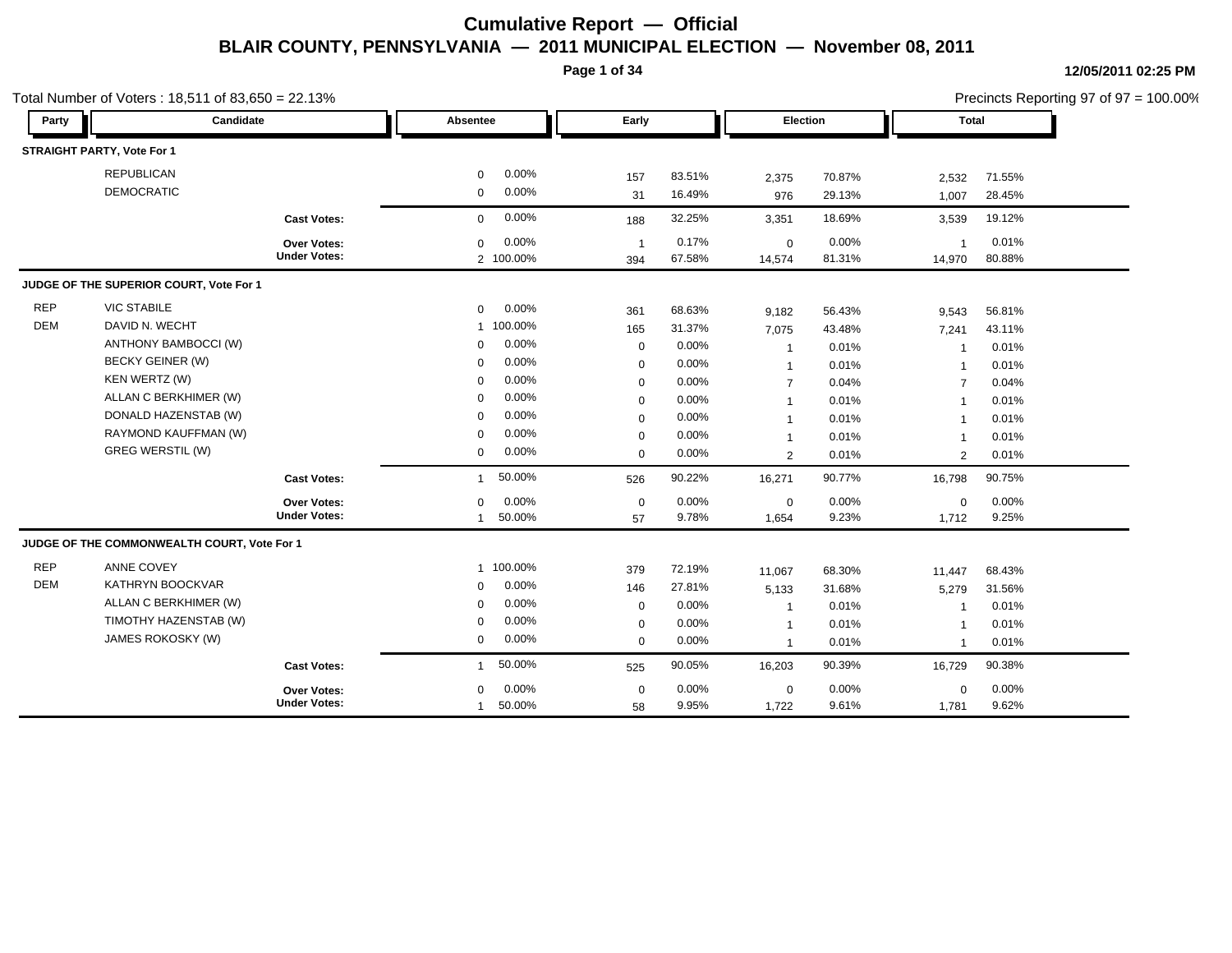**Page 2 of 34**

**12/05/2011 02:25 PM** Precincts Reporting 97 of 97 = 100.00%

| Party      | Candidate                             | Absentee    | Early                   |        | Election       |          | <b>Total</b>            |          |  |
|------------|---------------------------------------|-------------|-------------------------|--------|----------------|----------|-------------------------|----------|--|
|            | COMMISSIONER, 4 YEAR TERM, Vote For 2 |             |                         |        |                |          |                         |          |  |
| <b>REP</b> | <b>TERRY TOMASSETTI</b>               | 1           | 33.33%<br>390           | 36.45% | 11,406         | 34.83%   | 11,797                  | 34.88%   |  |
| <b>REP</b> | <b>DIANE MELING</b>                   | 1           | 33.33%<br>365           | 34.11% | 9,921          | 30.29%   | 10,287                  | 30.42%   |  |
| <b>DEM</b> | JO ANN NARDELLI                       | 1           | 33.33%<br>155           | 14.49% | 5,462          | 16.68%   | 5,618                   | 16.61%   |  |
| <b>DEM</b> | TED BEAM, JR.                         | $\Omega$    | 0.00%<br>159            | 14.86% | 5,930          | 18.11%   | 6,089                   | 18.00%   |  |
|            | Fred Imler II (W)                     | $\Omega$    | 0.00%<br>-1             | 0.09%  | $\mathbf 0$    | 0.00%    | $\overline{\mathbf{1}}$ | 0.00%    |  |
|            | <b>KEN WERTZ (W)</b>                  | $\Omega$    | 0.00%<br>$\mathbf 0$    | 0.00%  | 3              | 0.01%    | 3                       | 0.01%    |  |
|            | <b>BECKY MINGLE (W)</b>               | $\Omega$    | 0.00%<br>$\mathbf 0$    | 0.00%  | 6              | 0.02%    | 6                       | 0.02%    |  |
|            | ALLAN C BERKHIMER (W)                 | $\Omega$    | 0.00%<br>$\mathbf 0$    | 0.00%  | $\overline{1}$ | 0.00%    | $\overline{1}$          | 0.00%    |  |
|            | CHRIS CARRIER (W)                     | $\Omega$    | 0.00%<br>$\mathbf 0$    | 0.00%  | $\mathbf{1}$   | 0.00%    | $\overline{1}$          | $0.00\%$ |  |
|            | CHARLES J FRANKS (W)                  | $\Omega$    | 0.00%<br>$\Omega$       | 0.00%  | $\overline{1}$ | 0.00%    | $\overline{1}$          | $0.00\%$ |  |
|            | MATTHEW GARBER (W)                    | $\Omega$    | 0.00%<br>$\mathbf 0$    | 0.00%  | $\mathbf{1}$   | 0.00%    | $\overline{1}$          | $0.00\%$ |  |
|            | PAUL GOOD (W)                         | $\Omega$    | 0.00%<br>$\mathbf 0$    | 0.00%  | $\overline{1}$ | 0.00%    | $\overline{1}$          | $0.00\%$ |  |
|            | DONNA D GORITY (W)                    | $\Omega$    | 0.00%<br>$\mathbf 0$    | 0.00%  | $\mathbf{1}$   | $0.00\%$ | $\overline{\mathbf{1}}$ | $0.00\%$ |  |
|            | WILLIAM HABERSTROH (W)                | $\Omega$    | 0.00%<br>$\mathbf 0$    | 0.00%  | $\overline{1}$ | 0.00%    | $\overline{1}$          | $0.00\%$ |  |
|            | DARYL HARTMAN (W)                     | $\Omega$    | 0.00%<br>$\mathbf 0$    | 0.00%  | $\overline{1}$ | $0.00\%$ | $\overline{\mathbf{1}}$ | $0.00\%$ |  |
|            | JOE METZGAR (W)                       | $\mathbf 0$ | 0.00%<br>$\mathbf 0$    | 0.00%  | $\mathbf{1}$   | 0.00%    | $\overline{1}$          | $0.00\%$ |  |
|            | KIRK MITCHELL (W)                     | $\Omega$    | 0.00%<br>$\mathbf 0$    | 0.00%  | $\overline{1}$ | $0.00\%$ | $\overline{\mathbf{1}}$ | $0.00\%$ |  |
|            | DONALD E PEACHMAN (W)                 | $\mathbf 0$ | 0.00%<br>$\mathbf 0$    | 0.00%  | $\overline{1}$ | 0.00%    | $\overline{1}$          | $0.00\%$ |  |
|            | <b>JONATHAN ROSE (W)</b>              | $\Omega$    | 0.00%<br>$\mathbf 0$    | 0.00%  | $\overline{1}$ | 0.00%    | -1                      | $0.00\%$ |  |
|            | ERIC SHOCK (W)                        | $\Omega$    | 0.00%<br>$\mathbf 0$    | 0.00%  | $\overline{1}$ | 0.00%    | $\overline{1}$          | $0.00\%$ |  |
|            | NANCY SOLACK (W)                      | $\Omega$    | 0.00%<br>$\mathbf 0$    | 0.00%  | $\overline{1}$ | 0.00%    | -1                      | $0.00\%$ |  |
|            | DON SWANGER (W)                       | $\mathbf 0$ | 0.00%<br>0              | 0.00%  | $\overline{1}$ | 0.00%    | $\overline{1}$          | 0.00%    |  |
|            | <b>GREG WERSTIL (W)</b>               | $\Omega$    | 0.00%<br>$\mathbf 0$    | 0.00%  | $\overline{1}$ | 0.00%    | $\overline{1}$          | 0.00%    |  |
|            | R DOUGLAS WISE (W)                    | $\mathbf 0$ | 0.00%<br>$\mathbf 0$    | 0.00%  | $\mathbf{1}$   | 0.00%    | $\overline{1}$          | $0.00\%$ |  |
|            | <b>BOBBI YODER (W)</b>                | $\Omega$    | 0.00%<br>$\mathbf 0$    | 0.00%  | 3              | 0.01%    | 3                       | 0.01%    |  |
|            | Dennis Hallinan (W)                   | $\mathbf 0$ | 0.00%<br>$\mathbf 0$    | 0.00%  | $\overline{1}$ | 0.00%    | $\overline{1}$          | 0.00%    |  |
|            | <b>Cast Votes:</b>                    | 3           | 75.00%<br>1,070         | 91.77% | 32,749         | 91.35%   | 33,822                  | 91.36%   |  |
|            | Over Votes:                           | $\Omega$    | 0.00%<br>$\overline{2}$ | 0.34%  | $\mathbf 0$    | 0.00%    | $\overline{2}$          | 0.01%    |  |
|            | <b>Under Votes:</b>                   | 1           | 25.00%<br>92            | 7.89%  | 3,101          | 8.65%    | 3,194                   | 8.63%    |  |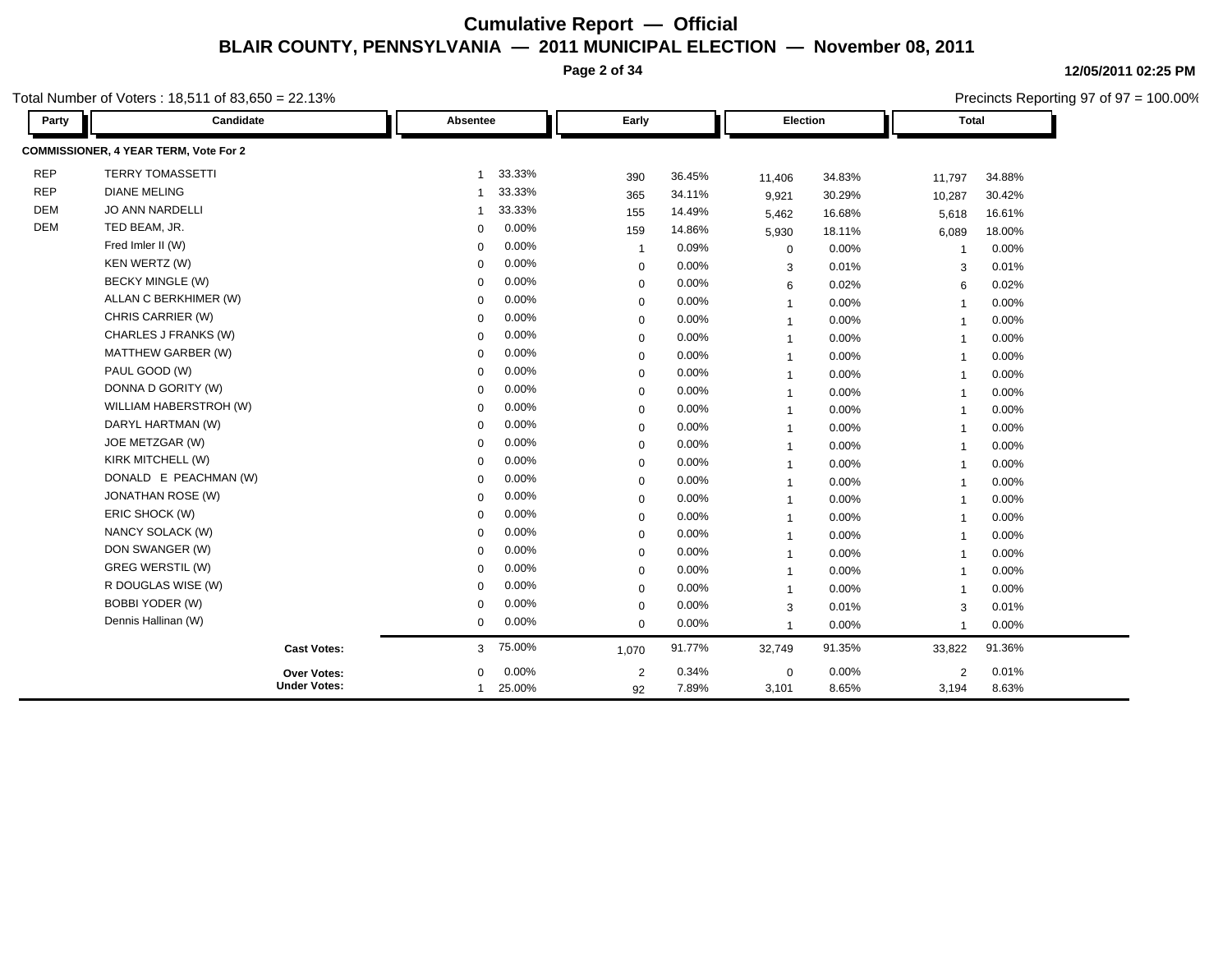**Page 3 of 34**

**12/05/2011 02:25 PM**

Precincts Reporting 97 of 97 = 100.00%

| Party      | Candidate                           | Absentee             | Early          |        | Election                |        | Total  |                         |        |  |  |
|------------|-------------------------------------|----------------------|----------------|--------|-------------------------|--------|--------|-------------------------|--------|--|--|
|            | CONTROLLER, 4 YEAR TERM, Vote For 1 |                      |                |        |                         |        |        |                         |        |  |  |
| <b>REP</b> | RICHARD J. PEO                      | 2 100.00%            | 475            | 98.75% | 14,464                  | 99.61% | 14,941 |                         | 99.59% |  |  |
|            | <b>GREGORY WERSTIL (W)</b>          | 0.00%<br>0           | 0              | 0.00%  | $\overline{\mathbf{c}}$ | 0.01%  |        | $\overline{2}$          | 0.01%  |  |  |
|            | JEFF BARR (W)                       | 0.00%<br>$\mathbf 0$ | 0              | 0.00%  | $\overline{1}$          | 0.01%  |        | $\overline{1}$          | 0.01%  |  |  |
|            | ALLAN C BERKHIMER (W)               | 0.00%<br>0           | 0              | 0.00%  | $\overline{1}$          | 0.01%  |        | $\overline{1}$          | 0.01%  |  |  |
|            | FRANK BLAIR (W)                     | 0.00%<br>0           | $\mathbf 0$    | 0.00%  | $\overline{1}$          | 0.01%  |        | $\overline{1}$          | 0.01%  |  |  |
|            | JEFFREY BLAKE (W)                   | 0.00%<br>$\mathbf 0$ | $\mathbf 0$    | 0.00%  | $\overline{1}$          | 0.01%  |        | $\overline{1}$          | 0.01%  |  |  |
|            | DON BRUMBAUGH (W)                   | 0.00%<br>$\mathbf 0$ | 0              | 0.00%  | $\mathbf{1}$            | 0.01%  |        | $\overline{1}$          | 0.01%  |  |  |
|            | Jerome Buchner (W)                  | 0.00%<br>$\mathbf 0$ | $\overline{2}$ | 0.42%  | $\mathbf 0$             | 0.00%  |        | 2                       | 0.01%  |  |  |
|            | THOMAS BUSSMAN (W)                  | 0.00%<br>$\mathbf 0$ | $\mathbf 0$    | 0.00%  | $\overline{1}$          | 0.01%  |        | $\overline{1}$          | 0.01%  |  |  |
|            | BRIAN CAMBERG (W)                   | 0.00%<br>$\mathbf 0$ | $\mathbf 0$    | 0.00%  | $\overline{1}$          | 0.01%  |        | $\overline{1}$          | 0.01%  |  |  |
|            | JAMES CAROTHERS (W)                 | 0.00%<br>0           | $\mathbf 0$    | 0.00%  | $\overline{1}$          | 0.01%  |        | $\overline{1}$          | 0.01%  |  |  |
|            | ERIC CHARLES (W)                    | 0.00%<br>0           | $\mathbf 0$    | 0.00%  | $\overline{1}$          | 0.01%  |        | $\overline{1}$          | 0.01%  |  |  |
|            | AL COPPETA (W)                      | 0.00%<br>$\mathbf 0$ | 0              | 0.00%  | $\overline{1}$          | 0.01%  |        | $\overline{1}$          | 0.01%  |  |  |
|            | PAUL DICK (W)                       | 0.00%<br>0           | $\mathbf 0$    | 0.00%  | $\mathbf{1}$            | 0.01%  |        | $\overline{1}$          | 0.01%  |  |  |
|            | CASEY DODSON (W)                    | 0.00%<br>0           | $\mathbf 0$    | 0.00%  | $\overline{1}$          | 0.01%  |        | $\overline{1}$          | 0.01%  |  |  |
|            | ANITA EMIGH (W)                     | 0.00%<br>$\mathbf 0$ | $\mathbf 0$    | 0.00%  | $\overline{1}$          | 0.01%  |        | $\overline{1}$          | 0.01%  |  |  |
|            | GERALDFLECK (W)                     | 0.00%<br>$\mathbf 0$ | $\mathbf 0$    | 0.00%  | $\overline{1}$          | 0.01%  |        | $\overline{1}$          | 0.01%  |  |  |
|            | DONNA GORITY (W)                    | 0.00%<br>0           | $\mathbf 0$    | 0.00%  | $\overline{1}$          | 0.01%  |        | $\overline{1}$          | 0.01%  |  |  |
|            | WILLIAM HABERSTROH (W)              | 0.00%<br>$\mathbf 0$ | 0              | 0.00%  | $\mathbf{1}$            | 0.01%  |        | $\overline{1}$          | 0.01%  |  |  |
|            | ROBERT HABERSTROH (W)               | 0.00%<br>$\mathbf 0$ | $\mathbf 0$    | 0.00%  | 3                       | 0.02%  |        | 3                       | 0.02%  |  |  |
|            | JASON HAINSEY (W)                   | 0.00%<br>$\mathbf 0$ | $\mathbf 0$    | 0.00%  | $\overline{1}$          | 0.01%  |        | $\overline{1}$          | 0.01%  |  |  |
|            | DARRELL B MORRIS II (W)             | 0.00%<br>$\Omega$    | $\mathbf 0$    | 0.00%  | $\overline{2}$          | 0.01%  |        | 2                       | 0.01%  |  |  |
|            | August C. Stickel (W)               | 0.00%<br>0           | $\overline{2}$ | 0.42%  | 5                       | 0.03%  |        | $\overline{7}$          | 0.05%  |  |  |
|            | RODNEY HILL (W)                     | 0.00%<br>0           | $\mathbf 0$    | 0.00%  | $\overline{1}$          | 0.01%  |        | $\overline{\mathbf{1}}$ | 0.01%  |  |  |
|            | EARL HITE (W)                       | 0.00%<br>$\mathbf 0$ | 0              | 0.00%  | $\mathbf{1}$            | 0.01%  |        | $\overline{1}$          | 0.01%  |  |  |
|            | ETHAN IMHOFF (W)                    | 0.00%<br>0           | $\mathbf 0$    | 0.00%  | $\mathbf{1}$            | 0.01%  |        | $\overline{1}$          | 0.01%  |  |  |
|            | RONALD JAMES (W)                    | 0.00%<br>$\mathbf 0$ | 0              | 0.00%  | $\overline{1}$          | 0.01%  |        | $\overline{1}$          | 0.01%  |  |  |
|            | TARA PAIGE KIFER (W)                | 0.00%<br>$\mathbf 0$ | $\mathbf 0$    | 0.00%  | $\overline{1}$          | 0.01%  |        | $\overline{1}$          | 0.01%  |  |  |
|            | DEBBIE KING (W)                     | 0.00%<br>0           | $\mathbf 0$    | 0.00%  | $\overline{1}$          | 0.01%  |        | $\overline{1}$          | 0.01%  |  |  |
|            | <b>JUSTIN KLEINOSKY (W)</b>         | 0.00%<br>$\mathbf 0$ | $\mathbf 0$    | 0.00%  | $\overline{1}$          | 0.01%  |        | $\overline{1}$          | 0.01%  |  |  |
|            | ROBERT KUNTZ (W)                    | 0.00%<br>$\Omega$    | $\mathbf{1}$   | 0.21%  | $\overline{1}$          | 0.01%  |        | $\overline{2}$          | 0.01%  |  |  |
|            | HENRY LAMBORN (W)                   | 0.00%<br>$\mathbf 0$ | $\mathbf 0$    | 0.00%  | $\overline{1}$          | 0.01%  |        | $\overline{1}$          | 0.01%  |  |  |
|            | GREG LEE (W)                        | 0.00%<br>$\mathbf 0$ | $\mathbf 0$    | 0.00%  | $\overline{1}$          | 0.01%  |        | $\overline{1}$          | 0.01%  |  |  |
|            | ERIC LINDSKOLD (W)                  | 0.00%<br>$\mathbf 0$ | $\mathbf 0$    | 0.00%  | $\overline{1}$          | 0.01%  |        | $\overline{1}$          | 0.01%  |  |  |
|            | JEFFREY LYNN (W)                    | 0.00%<br>0           | $\mathbf 0$    | 0.00%  | $\overline{1}$          | 0.01%  |        | $\overline{\mathbf{1}}$ | 0.01%  |  |  |
|            | RAY MCALKICH (W)                    | 0.00%<br>0           | $\mathbf 0$    | 0.00%  | 1                       | 0.01%  |        |                         | 0.01%  |  |  |
|            | MIKE MCLANAHAN (W)                  | 0.00%<br>$\mathbf 0$ | $\mathbf 0$    | 0.00%  | $\overline{1}$          | 0.01%  |        | $\mathbf{1}$            | 0.01%  |  |  |
|            | Michael Meyer (W)                   | 0.00%<br>0           |                | 0.21%  | 0                       | 0.00%  |        | $\overline{1}$          | 0.01%  |  |  |
|            | DAVE MOSES (W)                      | 0.00%<br>0           | $\mathbf 0$    | 0.00%  | $\mathbf{1}$            | 0.01%  |        | $\overline{1}$          | 0.01%  |  |  |
|            | STEVEN MYERS (W)                    | 0.00%<br>$\Omega$    | $\mathbf 0$    | 0.00%  | $\mathbf{1}$            | 0.01%  |        | $\overline{1}$          | 0.01%  |  |  |
|            | ERIC PRENDERGAST (W)                | 0.00%<br>$\Omega$    | $\mathbf 0$    | 0.00%  | $\overline{2}$          | 0.01%  |        | $\overline{2}$          | 0.01%  |  |  |
|            | WILLIAM H REPLOGLE (W)              | 0.00%<br>0           | $\mathbf 0$    | 0.00%  | $\overline{1}$          | 0.01%  |        | $\overline{1}$          | 0.01%  |  |  |
|            | GERALD ROSE (W)                     | 0.00%<br>0           | $\mathbf 0$    | 0.00%  | $\mathbf{1}$            | 0.01%  |        | $\overline{1}$          | 0.01%  |  |  |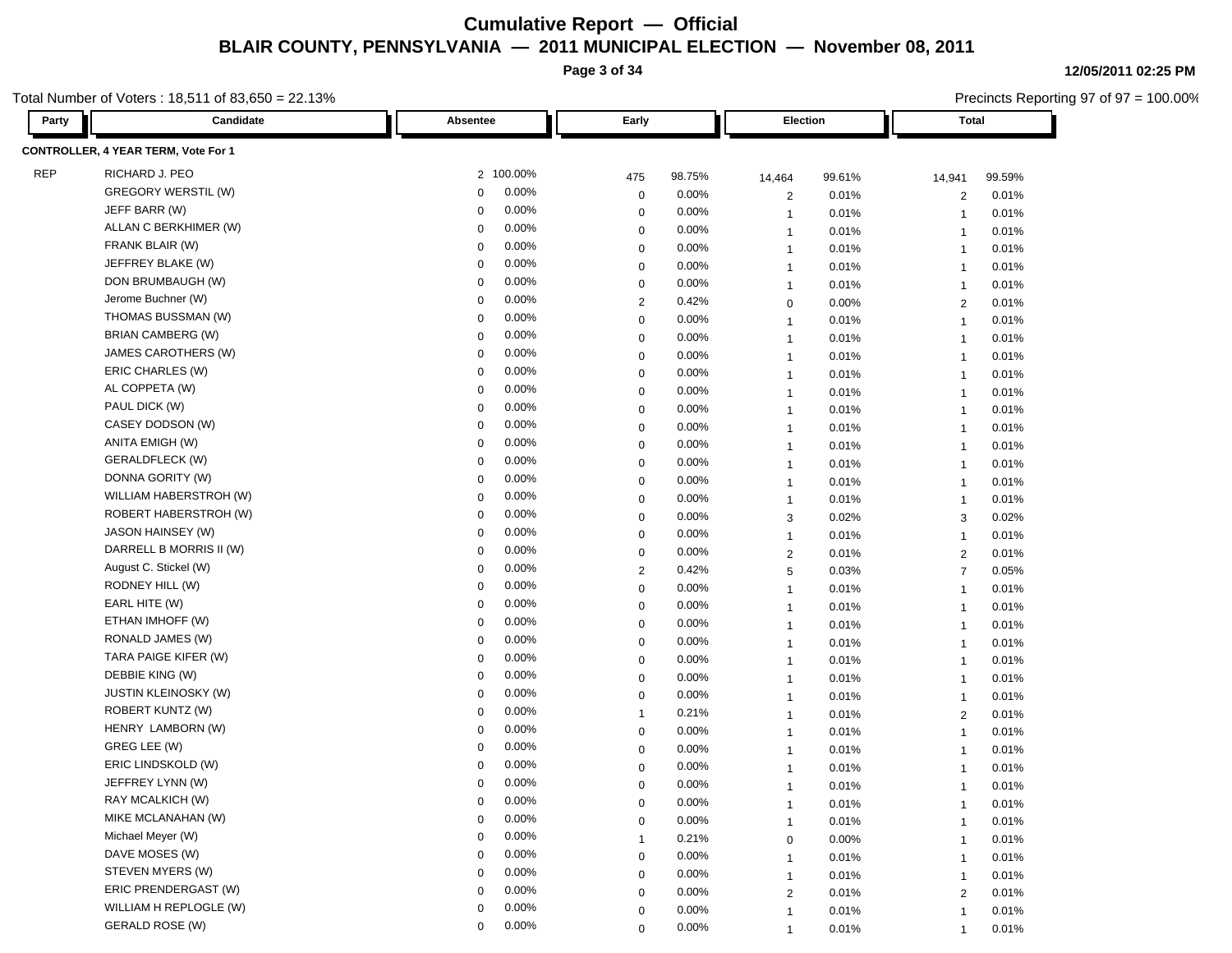**Page 4 of 34**

**12/05/2011 02:25 PM**

|       | otal Number of Voters: 18,511 of 83,650 = 22.13% |                                        |                 |                               |                 |                   |                    | Precincts Reporting 97 of 97 = 100.00% |
|-------|--------------------------------------------------|----------------------------------------|-----------------|-------------------------------|-----------------|-------------------|--------------------|----------------------------------------|
| Party | Candidate                                        | Absentee                               | Early           |                               | Election        | Total             |                    |                                        |
|       | ADAM SLOAN (W)                                   | $0.00\%$<br>$\Omega$                   | $\Omega$        | 0.00%                         | 0.01%           |                   | 0.01%              |                                        |
|       | TOM IRWIN SR (W)                                 | 0.00%<br>$^{\circ}$                    | $\Omega$        | $0.00\%$                      | 0.01%           |                   | 0.01%              |                                        |
|       | DON SWANGER (W)                                  | $0.00\%$<br>$\mathbf{0}$               | $\Omega$        | 0.00%                         | 0.01%           |                   | 0.01%              |                                        |
|       | RICHARD VANEVENHOVEN (W)                         | $0.00\%$<br>$\Omega$                   | $\mathbf 0$     | $0.00\%$                      | 0.01%           |                   | 0.01%              |                                        |
|       | JOSHUA WALLS (W)                                 | $0.00\%$<br>$\mathbf{0}$               | $\Omega$        | $0.00\%$                      | 0.01%           |                   | 0.01%              |                                        |
|       | STEPHEN C WEYANDT (W)                            | $0.00\%$<br>$\Omega$                   | $\Omega$        | $0.00\%$                      | 0.01%           |                   | 0.01%              |                                        |
|       | CLAY GLENNY (W)                                  | $0.00\%$<br>$^{\circ}$                 | $\mathbf{0}$    | $0.00\%$                      | 0.01%           |                   | 0.01%              |                                        |
|       | <b>Cast Votes:</b>                               | 2 100.00%                              | 481             | 82.50%<br>14,520              | 81.00%          | 15,003            | 81.05%             |                                        |
|       | <b>Over Votes:</b><br><b>Under Votes:</b>        | 0.00%<br>$\Omega$<br>0.00%<br>$\Omega$ | $\Omega$<br>102 | 0.00%<br>0<br>17.50%<br>3,405 | 0.00%<br>19.00% | $\Omega$<br>3,507 | $0.00\%$<br>18.95% |                                        |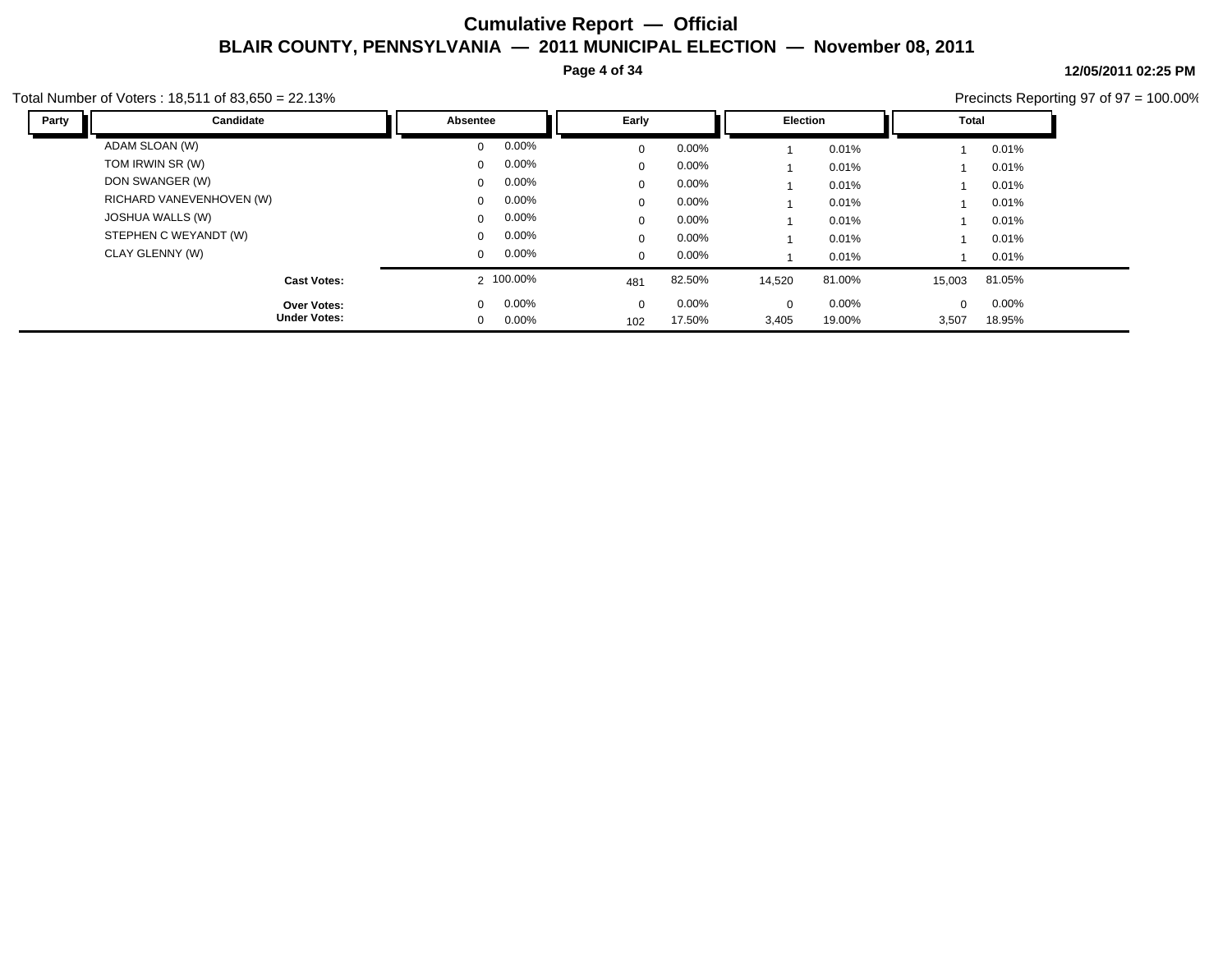**Page 5 of 34**

**12/05/2011 02:25 PM** Precincts Reporting 97 of 97 = 100.00%

| Party      | Candidate                          | Absentee               | Early          |        |                | Election |                | <b>Total</b> |  |
|------------|------------------------------------|------------------------|----------------|--------|----------------|----------|----------------|--------------|--|
|            | TREASURER, 4 YEAR TERM, Vote For 1 |                        |                |        |                |          |                |              |  |
| <b>REP</b> | JAMES R. CAROTHERS                 | 1 100.00%              | 490            | 99.39% | 14,634         | 99.79%   | 15,125         | 99.78%       |  |
|            | DARRELL B MORRIS II (W)            | 0.00%<br>$\Omega$      | $\mathbf 0$    | 0.00%  | $\overline{2}$ | 0.01%    | $\sqrt{2}$     | 0.01%        |  |
|            | ROBERT HABERSTROH (W)              | 0.00%<br>$\Omega$      | 2              | 0.41%  | $\overline{4}$ | 0.03%    | 6              | 0.04%        |  |
|            | DAVE BARGER (W)                    | 0.00%<br>0             | $\mathbf 0$    | 0.00%  | $\overline{1}$ | 0.01%    | $\overline{1}$ | 0.01%        |  |
|            | ALLAN C BEKHIMER (W)               | 0.00%<br>$\Omega$      | $\mathbf 0$    | 0.00%  | $\mathbf{1}$   | 0.01%    | $\overline{1}$ | 0.01%        |  |
|            | TOM BUSH (W)                       | 0.00%<br>0             | $\mathbf 0$    | 0.00%  | $\overline{1}$ | 0.01%    | $\overline{1}$ | 0.01%        |  |
|            | ERIC CHARLES (W)                   | 0.00%<br>0             | $\mathbf 0$    | 0.00%  | $\overline{1}$ | 0.01%    | $\overline{1}$ | 0.01%        |  |
|            | <b>KERRI CLAPPER (W)</b>           | 0.00%<br>$\Omega$      | $\mathbf 0$    | 0.00%  | $\overline{1}$ | 0.01%    | $\overline{1}$ | 0.01%        |  |
|            | AL COPPETA (W)                     | 0.00%<br>$\Omega$      | $\mathbf 0$    | 0.00%  | $\overline{1}$ | 0.01%    | $\overline{1}$ | 0.01%        |  |
|            | MIKE CORSO (W)                     | 0.00%<br>$\mathbf 0$   | $\mathbf 0$    | 0.00%  | $\overline{1}$ | 0.01%    | $\overline{1}$ | 0.01%        |  |
|            | KIRK DODSON (W)                    | 0.00%<br>$\Omega$      | $\mathbf 0$    | 0.00%  | $\mathbf{1}$   | 0.01%    | $\overline{1}$ | 0.01%        |  |
|            | <b>HEATHER ECKELS (W)</b>          | 0.00%<br>$\Omega$      | $\mathbf 0$    | 0.00%  | $\overline{1}$ | 0.01%    | $\overline{1}$ | 0.01%        |  |
|            | EMMA FAGNANI (W)                   | 0.00%<br>$\Omega$      | $\mathbf 0$    | 0.00%  | $\overline{1}$ | 0.01%    | $\overline{1}$ | 0.01%        |  |
|            | ALLEN FAKE (W)                     | 0.00%<br>$\Omega$      | $\mathbf 0$    | 0.00%  | $\overline{1}$ | 0.01%    | $\overline{1}$ | 0.01%        |  |
|            | TODD FRIES (W)                     | 0.00%<br>$\mathbf 0$   | $\mathbf 0$    | 0.00%  | $\overline{1}$ | 0.01%    | $\overline{1}$ | 0.01%        |  |
|            | CHRISTOPHER GEIST (W)              | 0.00%<br>$\Omega$      | $\mathbf 0$    | 0.00%  | $\mathbf{1}$   | 0.01%    | $\overline{1}$ | 0.01%        |  |
|            | DONNA GORITY (W)                   | 0.00%<br>$\Omega$      | $\mathbf 0$    | 0.00%  | $\overline{1}$ | 0.01%    | $\overline{1}$ | 0.01%        |  |
|            | RODNEY HILL (W)                    | 0.00%<br>$\Omega$      | $\mathbf 0$    | 0.00%  | $\overline{1}$ | 0.01%    | $\overline{1}$ | 0.01%        |  |
|            | <b>GAIL HITE (W)</b>               | 0.00%<br>$\Omega$      | $\mathbf 0$    | 0.00%  | $\mathbf{1}$   | 0.01%    | $\overline{1}$ | 0.01%        |  |
|            | Fred Imler II (W)                  | 0.00%<br>$\Omega$      | $\overline{1}$ | 0.20%  | $\mathbf 0$    | $0.00\%$ | $\overline{1}$ | 0.01%        |  |
|            | <b>JUSTIN KLEINOSKY (W)</b>        | 0.00%<br>$\Omega$      | $\mathbf 0$    | 0.00%  | $\overline{1}$ | 0.01%    | $\overline{1}$ | 0.01%        |  |
|            | NAGLE LINDA L (W)                  | 0.00%<br>$\Omega$      | $\mathbf 0$    | 0.00%  | $\overline{1}$ | 0.01%    | $\overline{1}$ | 0.01%        |  |
|            | COURTNEY LYNN (W)                  | 0.00%<br>$\Omega$      | $\mathbf 0$    | 0.00%  | $\mathbf{1}$   | 0.01%    | $\overline{1}$ | 0.01%        |  |
|            | JOHN MCGINNIS (W)                  | 0.00%<br>$\Omega$      | $\mathbf 0$    | 0.00%  | $\overline{1}$ | 0.01%    | $\overline{1}$ | 0.01%        |  |
|            | STEW MERRITTS (W)                  | 0.00%<br>$\Omega$      | $\mathbf 0$    | 0.00%  | $\overline{1}$ | 0.01%    | $\overline{1}$ | 0.01%        |  |
|            | JOSH PATT (W)                      | 0.00%<br>$\Omega$      | $\mathbf 0$    | 0.00%  | $\overline{1}$ | 0.01%    | $\overline{1}$ | 0.01%        |  |
|            | TOM IRWIN SR (W)                   | 0.00%<br>$\mathbf 0$   | $\mathbf 0$    | 0.00%  | $\overline{1}$ | 0.01%    | $\overline{1}$ | 0.01%        |  |
|            | DON SWANGER (W)                    | 0.00%<br>$\mathbf 0$   | $\mathbf 0$    | 0.00%  | $\overline{1}$ | 0.01%    | $\overline{1}$ | 0.01%        |  |
|            | KATHY MITTAMYER (W)                | 0.00%<br>0             | $\mathbf 0$    | 0.00%  | $\mathbf{1}$   | 0.01%    | $\overline{1}$ | 0.01%        |  |
|            | <b>Cast Votes:</b>                 | 50.00%<br>-1           | 493            | 84.56% | 14,665         | 81.81%   | 15,159         | 81.90%       |  |
|            | Over Votes:                        | 0.00%<br>$\mathbf 0$   | $\mathbf 0$    | 0.00%  | $\mathbf 0$    | 0.00%    | $\mathbf 0$    | 0.00%        |  |
|            | <b>Under Votes:</b>                | 50.00%<br>$\mathbf{1}$ | 90             | 15.44% | 3,260          | 18.19%   | 3,351          | 18.10%       |  |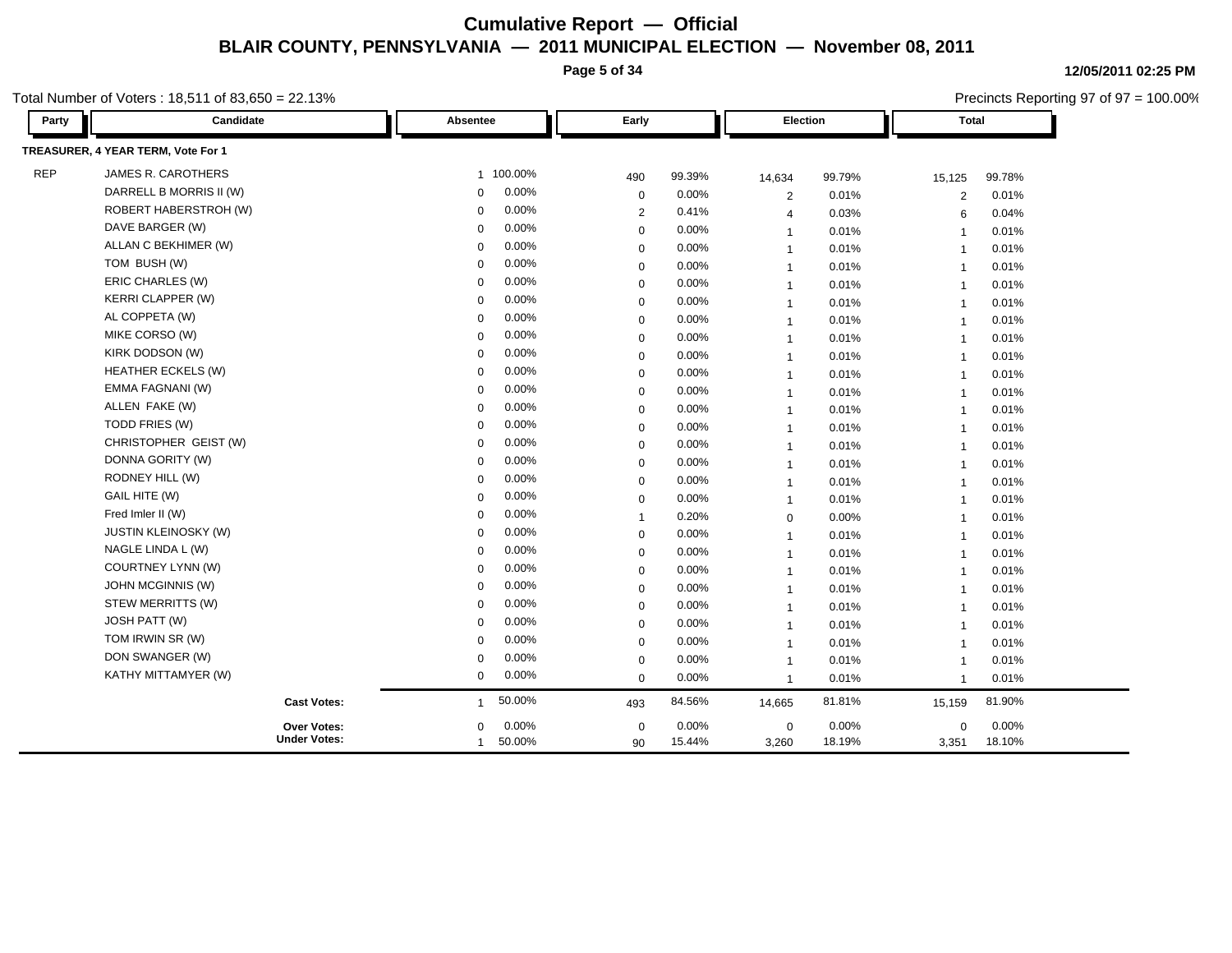**Page 6 of 34**

Precincts Reporting 97 of 97 = 100.00%

**12/05/2011 02:25 PM**

| Party      | Candidate                                                      | Absentee      | Early        |          | Election       |          |          | <b>Total</b> |  |
|------------|----------------------------------------------------------------|---------------|--------------|----------|----------------|----------|----------|--------------|--|
|            | REGISTER OF WILLS & RECORDER OF DEEDS, 4 YEAR TERM, Vote For 1 |               |              |          |                |          |          |              |  |
| <b>REP</b> | <b>MARY ANN BENNIS</b>                                         | 2 100.00%     | 490          | 99.59%   | 14,970         | 99.91%   | 15,462   | 99.90%       |  |
|            | DARRELL B MORRIS II (W)                                        | $0.00\%$<br>0 | $\mathbf 0$  | 0.00%    | $\overline{2}$ | 0.01%    | 2        | 0.01%        |  |
|            | DEBORAH AUNGST (W)                                             | 0.00%<br>0    | $\mathbf 0$  | $0.00\%$ |                | 0.01%    |          | 0.01%        |  |
|            | MICHAEL AUTY (W)                                               | $0.00\%$<br>0 | $\mathbf 0$  | 0.00%    |                | 0.01%    |          | 0.01%        |  |
|            | ALLAN C BERKHIMER (W)                                          | $0.00\%$<br>0 | $\mathbf{0}$ | 0.00%    |                | 0.01%    |          | 0.01%        |  |
|            | GARY CALDWELL (W)                                              | $0.00\%$<br>0 | $\mathbf 0$  | 0.00%    |                | 0.01%    |          | 0.01%        |  |
|            | CASEY DODSON (W)                                               | 0.00%<br>0    | $\Omega$     | $0.00\%$ |                | 0.01%    |          | 0.01%        |  |
|            | RODNEY HILL (W)                                                | $0.00\%$<br>0 | $\mathbf 0$  | 0.00%    |                | 0.01%    |          | 0.01%        |  |
|            | Fred Imler II (W)                                              | 0.00%<br>0    |              | 0.20%    | $\mathbf 0$    | $0.00\%$ |          | 0.01%        |  |
|            | <b>JUSTIN KLEINOSKY (W)</b>                                    | $0.00\%$<br>0 | $\mathbf 0$  | $0.00\%$ |                | 0.01%    |          | 0.01%        |  |
|            | STEVEN MYERS (W)                                               | 0.00%<br>0    | $\Omega$     | $0.00\%$ |                | 0.01%    |          | 0.01%        |  |
|            | STEVE SABLE (W)                                                | 0.00%<br>0    | $\mathbf 0$  | 0.00%    |                | 0.01%    |          | 0.01%        |  |
|            | Missy Spahn (W)                                                | 0.00%<br>0    |              | 0.20%    | $\mathbf 0$    | 0.00%    |          | 0.01%        |  |
|            | TOM IRWIN SR (W)                                               | 0.00%<br>0    | $\Omega$     | 0.00%    |                | 0.01%    |          | 0.01%        |  |
|            | LAURIE WOOMER (W)                                              | $0.00\%$<br>0 | $\Omega$     | 0.00%    |                | 0.01%    |          | 0.01%        |  |
|            | <b>Cast Votes:</b>                                             | 2 100.00%     | 492          | 84.39%   | 14,983         | 83.59%   | 15,477   | 83.61%       |  |
|            | <b>Over Votes:</b>                                             | $0.00\%$<br>0 | $\Omega$     | $0.00\%$ | $\mathbf 0$    | $0.00\%$ | $\Omega$ | $0.00\%$     |  |
|            | <b>Under Votes:</b>                                            | 0.00%<br>0    | 91           | 15.61%   | 2,942          | 16.41%   | 3,033    | 16.39%       |  |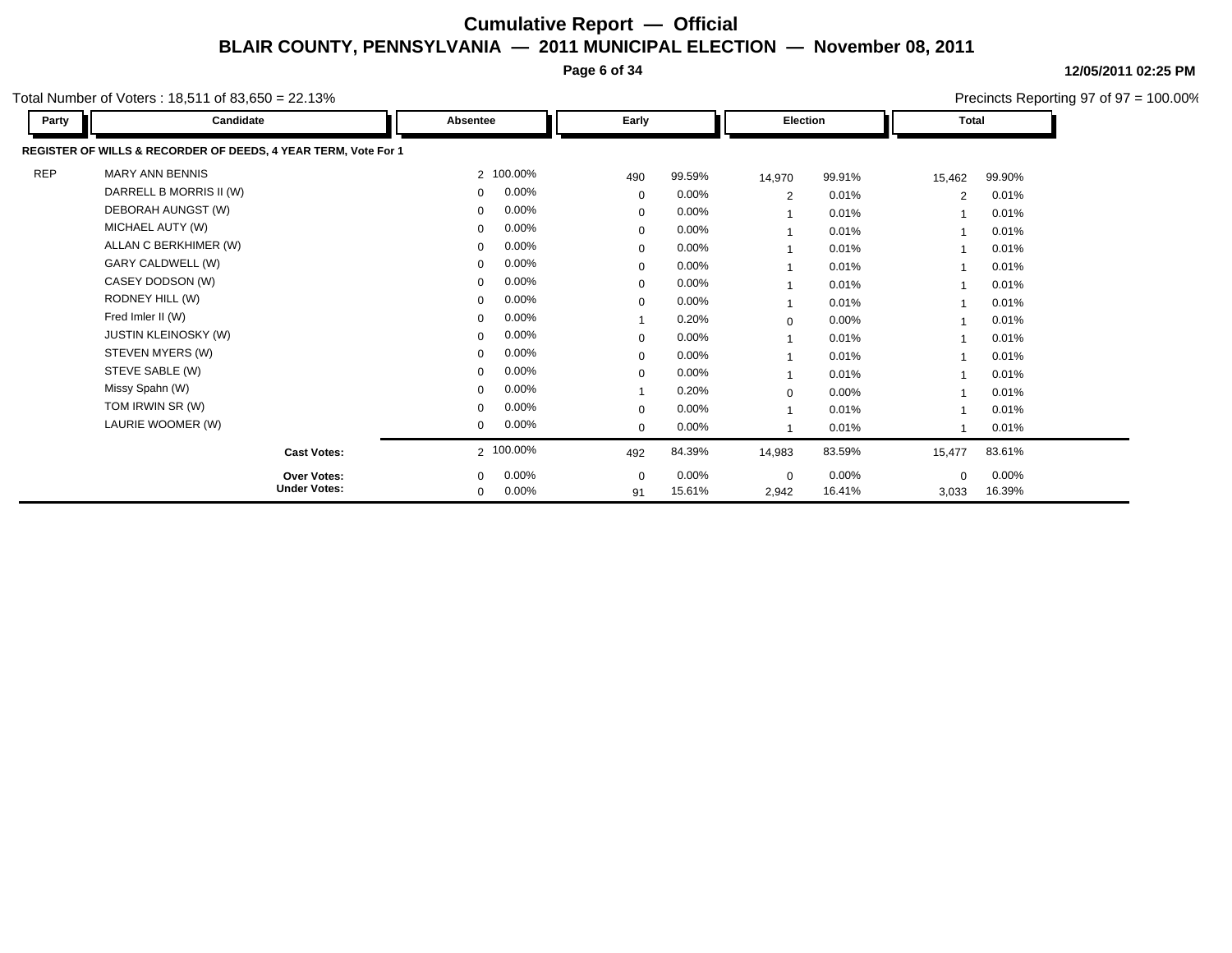**Page 7 of 34**

**12/05/2011 02:25 PM**

Total Number of Voters : 18,511 of 83,650 = 22.13%

| Party      | Candidate                                                             |                     | Absentee     |       |              | Early    |                | Election |                         | <b>Total</b> |  |
|------------|-----------------------------------------------------------------------|---------------------|--------------|-------|--------------|----------|----------------|----------|-------------------------|--------------|--|
|            | CORONER, 4 YEAR TERM, Vote For 1                                      |                     |              |       |              |          |                |          |                         |              |  |
| <b>REP</b> | PATRICIA M. ROSS                                                      |                     | 2 100.00%    |       | 500          | 99.60%   | 15,571         | 99.83%   | 16,073                  | 99.82%       |  |
|            | DARRELL B MORRIS II (W)                                               |                     | $\mathbf 0$  | 0.00% | 0            | 0.00%    | $\overline{2}$ | 0.01%    | 2                       | 0.01%        |  |
|            | JEFFREY GUYER (W)                                                     |                     | 0            | 0.00% | 0            | 0.00%    | $\overline{c}$ | 0.01%    | $\overline{2}$          | 0.01%        |  |
|            | MICHAEL AUTY (W)                                                      |                     | $\mathbf 0$  | 0.00% | 0            | 0.00%    | 5              | 0.03%    | 5                       | 0.03%        |  |
|            | RAY BENTON (W)                                                        |                     | $\Omega$     | 0.00% | 0            | 0.00%    | $\mathbf{1}$   | 0.01%    | $\overline{1}$          | 0.01%        |  |
|            | ALLAN C BERKHIMER (W)                                                 |                     | $\mathbf 0$  | 0.00% | 0            | $0.00\%$ | $\mathbf{1}$   | 0.01%    | $\overline{1}$          | 0.01%        |  |
|            | <b>KERRI CLAPPER (W)</b>                                              |                     | $\mathbf 0$  | 0.00% | 0            | 0.00%    | 1              | 0.01%    | $\overline{\mathbf{1}}$ | 0.01%        |  |
|            | CASEY DODSON (W)                                                      |                     | $\Omega$     | 0.00% | $\mathbf 0$  | 0.00%    | 1              | 0.01%    | $\overline{\mathbf{1}}$ | 0.01%        |  |
|            | CHRIS FORSHEY (W)                                                     |                     | $\mathbf 0$  | 0.00% | $\mathsf 0$  | 0.00%    | $\mathbf{1}$   | 0.01%    | $\overline{\mathbf{1}}$ | 0.01%        |  |
|            | RONALD GIVLER (W)                                                     |                     | $\Omega$     | 0.00% | $\mathbf 0$  | $0.00\%$ | -1             | 0.01%    | -1                      | 0.01%        |  |
|            | NORM GOETZ (W)                                                        |                     | $\mathbf 0$  | 0.00% | $\mathbf 0$  | 0.00%    | $\mathbf{1}$   | 0.01%    | $\overline{\mathbf{1}}$ | 0.01%        |  |
|            | Robert Hainley (W)                                                    |                     | $\Omega$     | 0.00% | $\mathbf{1}$ | 0.20%    | 0              | 0.00%    | $\overline{1}$          | 0.01%        |  |
|            | LISA HARBAUGH (W)                                                     |                     | $\Omega$     | 0.00% | $\mathsf 0$  | 0.00%    | $\overline{1}$ | 0.01%    | $\overline{1}$          | 0.01%        |  |
|            | RODNEY HILL (W)                                                       |                     | $\Omega$     | 0.00% | 0            | 0.00%    | $\mathbf{1}$   | 0.01%    | $\overline{1}$          | 0.01%        |  |
|            | David Hoover (W)                                                      |                     | $\Omega$     | 0.00% | $\mathbf{1}$ | 0.20%    | $\mathbf 0$    | 0.00%    | $\overline{1}$          | 0.01%        |  |
|            | <b>JUSTIN KLEINOSKY (W)</b>                                           |                     | $\mathbf 0$  | 0.00% | 0            | 0.00%    | $\mathbf{1}$   | 0.01%    | $\overline{1}$          | 0.01%        |  |
|            | MARK LEBERFINGER (W)                                                  |                     | $\Omega$     | 0.00% | $\mathsf 0$  | 0.00%    | $\mathbf{1}$   | 0.01%    | $\overline{1}$          | 0.01%        |  |
|            | STEVE MICHELONE (W)                                                   |                     | $\mathbf 0$  | 0.00% | $\mathsf 0$  | 0.00%    | $\mathbf{1}$   | 0.01%    | $\overline{1}$          | 0.01%        |  |
|            | FELIX MORENO (W)                                                      |                     | $\Omega$     | 0.00% | $\mathbf 0$  | 0.00%    | $\overline{1}$ | 0.01%    | $\overline{1}$          | 0.01%        |  |
|            | <b>JOSH PATT (W)</b>                                                  |                     | $\Omega$     | 0.00% | $\mathsf 0$  | 0.00%    | $\mathbf{1}$   | 0.01%    | $\overline{\mathbf{1}}$ | 0.01%        |  |
|            | ERIC PRENDERGAST (W)                                                  |                     | $\Omega$     | 0.00% | $\mathbf 0$  | $0.00\%$ | $\mathbf{1}$   | 0.01%    | $\overline{1}$          | 0.01%        |  |
|            | SCOTTHOFFER (W)                                                       |                     | $\Omega$     | 0.00% | 0            | 0.00%    | $\mathbf{1}$   | 0.01%    | $\overline{1}$          | 0.01%        |  |
|            | TOM IRWIN SR (W)                                                      |                     | $\Omega$     | 0.00% | 0            | $0.00\%$ | -1             | 0.01%    | $\overline{1}$          | 0.01%        |  |
|            | JAMES WOOMER SR (W)                                                   |                     | $\mathbf 0$  | 0.00% | $\mathsf 0$  | 0.00%    | 1              | 0.01%    | $\overline{1}$          | 0.01%        |  |
|            |                                                                       | <b>Cast Votes:</b>  | 2 100.00%    |       | 502          | 86.11%   | 15,598         | 87.02%   | 16,102                  | 86.99%       |  |
|            |                                                                       | Over Votes:         | $\mathbf 0$  | 0.00% | $\mathsf 0$  | 0.00%    | $\mathbf 0$    | 0.00%    | 0                       | 0.00%        |  |
|            |                                                                       | <b>Under Votes:</b> | $\mathbf 0$  | 0.00% | 81           | 13.89%   | 2,327          | 12.98%   | 2,408                   | 13.01%       |  |
|            | MAGISTERIAL DISTRICT JUDGE, DISTRICT 24-1-02, 6 YEAR TERM, Vote For 1 |                     |              |       |              |          |                |          |                         |              |  |
|            | TODD F. KELLY                                                         |                     | 1 100.00%    |       | 92           | 100.00%  | 2,957          | 99.97%   | 3,050                   | 99.97%       |  |
|            | DAVID PORT (W)                                                        |                     | $\mathbf{0}$ | 0.00% | $\mathbf 0$  | 0.00%    | $\overline{1}$ | 0.03%    | $\overline{1}$          | 0.03%        |  |
|            |                                                                       | <b>Cast Votes:</b>  | 1 100.00%    |       | 92           | 89.32%   | 2,958          | 91.41%   | 3,051                   | 91.35%       |  |
|            |                                                                       | Over Votes:         | $\mathbf 0$  | 0.00% | $\mathsf 0$  | 0.00%    | $\mathbf 0$    | 0.00%    | 0                       | 0.00%        |  |
|            |                                                                       | <b>Under Votes:</b> | $\mathbf 0$  | 0.00% | 11           | 10.68%   | 278            | 8.59%    | 289                     | 8.65%        |  |

Precincts Reporting 97 of 97 = 100.00%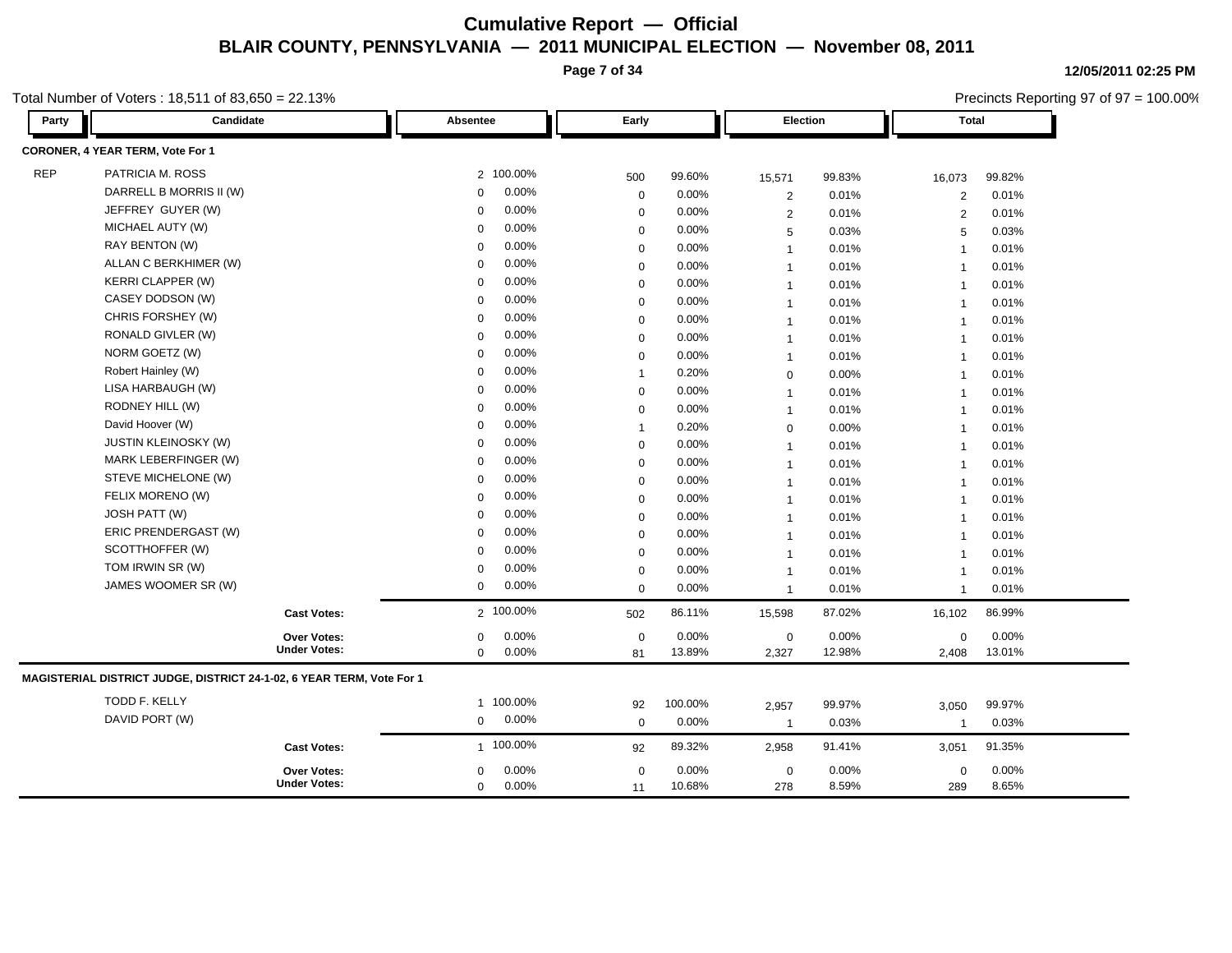**Page 8 of 34**

|                        | Total Number of Voters: $18,511$ of $83,650 = 22.13\%$                |              |          |                |          |                |        |                         |        | Precincts Reporting 97 of $97 = 100.00\%$ |
|------------------------|-----------------------------------------------------------------------|--------------|----------|----------------|----------|----------------|--------|-------------------------|--------|-------------------------------------------|
| Party                  | Candidate                                                             | Absentee     |          | Early          |          | Election       |        | <b>Total</b>            |        |                                           |
|                        | MAGISTERIAL DISTRICT JUDGE, DISTRICT 24-1-03, 6 YEAR TERM, Vote For 1 |              |          |                |          |                |        |                         |        |                                           |
| JEFFREY P. AUKER       |                                                                       | $\mathbf 0$  | $0.00\%$ | 56             | 100.00%  | 2,117          | 99.91% | 2,173                   | 99.91% |                                           |
| TOM RIDGE (W)          |                                                                       | $\mathbf 0$  | 0.00%    | $\mathbf 0$    | $0.00\%$ | $\mathbf{1}$   | 0.05%  |                         | 0.05%  |                                           |
|                        | CARLTON WENZEL (W)                                                    | 0            | 0.00%    | $\mathbf 0$    | $0.00\%$ | $\mathbf{1}$   | 0.05%  | -1                      | 0.05%  |                                           |
|                        | <b>Cast Votes:</b>                                                    | $\mathbf 0$  | 0.00%    | 56             | 96.55%   | 2,119          | 91.61% | 2,175                   | 91.73% |                                           |
|                        | <b>Over Votes:</b>                                                    | $\mathbf 0$  | $0.00\%$ | $\mathbf 0$    | $0.00\%$ | $\mathbf 0$    | 0.00%  | $\mathbf 0$             | 0.00%  |                                           |
|                        | <b>Under Votes:</b>                                                   | $\Omega$     | $0.00\%$ | $\overline{2}$ | 3.45%    | 194            | 8.39%  | 196                     | 8.27%  |                                           |
|                        | MAGISTERIAL DISTRICT JUDGE, DISTRICT 24-3-03, 6 YEAR TERM, Vote For 1 |              |          |                |          |                |        |                         |        |                                           |
| PAULA M. AIGNER        |                                                                       | $\mathbf{1}$ | 100.00%  | 153            | 99.35%   | 3,946          | 99.90% | 4,100                   | 99.88% |                                           |
| Fred Imler II (W)      |                                                                       | $\mathbf 0$  | 0.00%    | $\mathbf{1}$   | 0.65%    | $\mathbf 0$    | 0.00%  | -1                      | 0.02%  |                                           |
| NATHAN KARN (W)        |                                                                       | $\Omega$     | 0.00%    | $\mathbf 0$    | $0.00\%$ | $\mathbf{1}$   | 0.03%  |                         | 0.02%  |                                           |
| PAUL LUTHER (W)        |                                                                       | $\Omega$     | 0.00%    | $\mathbf 0$    | $0.00\%$ | $\mathbf{1}$   | 0.03%  | $\overline{\mathbf{1}}$ | 0.02%  |                                           |
|                        | ERIC PRENDERGAST (W)                                                  | $\mathbf 0$  | $0.00\%$ | $\mathbf 0$    | $0.00\%$ | $\mathbf{1}$   | 0.03%  |                         | 0.02%  |                                           |
| KEN WERTZ (W)          |                                                                       | 0            | 0.00%    | $\mathbf 0$    | 0.00%    | $\mathbf{1}$   | 0.03%  | $\overline{\mathbf{1}}$ | 0.02%  |                                           |
|                        | <b>Cast Votes:</b>                                                    | $\mathbf{1}$ | 100.00%  | 154            | 91.12%   | 3,950          | 90.74% | 4,105                   | 90.76% |                                           |
|                        | Over Votes:                                                           | $\Omega$     | 0.00%    | $\mathbf 0$    | $0.00\%$ | $\mathbf 0$    | 0.00%  | $\mathbf 0$             | 0.00%  |                                           |
|                        | <b>Under Votes:</b>                                                   | $\mathbf 0$  | 0.00%    | 15             | 8.88%    | 403            | 9.26%  | 418                     | 9.24%  |                                           |
|                        | MAGISTERIAL DISTRICT JUDGE, DISTRICT 24-3-04, 6 YEAR TERM, Vote For 1 |              |          |                |          |                |        |                         |        |                                           |
| <b>CRAIG E. ORMSBY</b> |                                                                       | 0            | 0.00%    | 52             | 100.00%  | 2,352          | 99.96% | 2,404                   | 99.96% |                                           |
|                        | ALLAN C BERKHIMER (W)                                                 | 0            | 0.00%    | $\mathbf 0$    | $0.00\%$ | $\overline{1}$ | 0.04%  | -1                      | 0.04%  |                                           |
|                        | <b>Cast Votes:</b>                                                    | $\mathbf 0$  | 0.00%    | 52             | 92.86%   | 2,353          | 94.65% | 2,405                   | 94.61% |                                           |
|                        | Over Votes:                                                           | $\Omega$     | $0.00\%$ | $\mathbf 0$    | 0.00%    | $\mathbf 0$    | 0.00%  | $\mathbf 0$             | 0.00%  |                                           |
|                        | <b>Under Votes:</b>                                                   | $\mathbf 0$  | 0.00%    | $\overline{4}$ | 7.14%    | 133            | 5.35%  | 137                     | 5.39%  |                                           |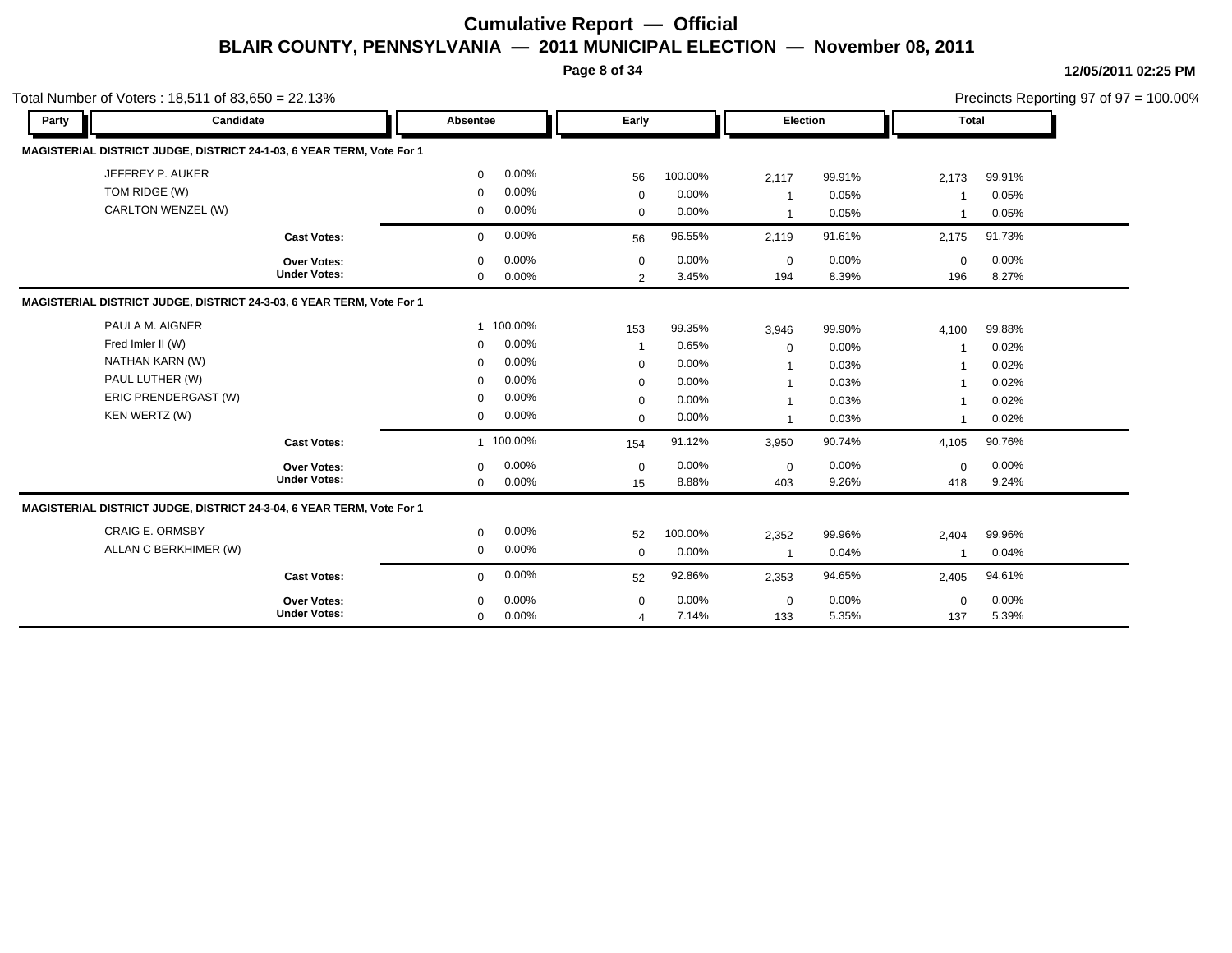**Page 9 of 34**

Precincts Reporting 97 of 97 = 100.00%

**12/05/2011 02:25 PM**

| Party      | Candidate                                     | Absentee                 | Early        |        |                | Election |                         | <b>Total</b> |  |
|------------|-----------------------------------------------|--------------------------|--------------|--------|----------------|----------|-------------------------|--------------|--|
|            | CITY COUNCIL, 4 YEAR TERM ALTOONA, Vote For 3 |                          |              |        |                |          |                         |              |  |
| <b>REP</b> | <b>BRUCE KELLEY</b>                           | 33.33%<br>1              | 107          | 29.56% | 3,540          | 28.01%   | 3,648                   | 28.05%       |  |
| <b>REP</b> | <b>WILLIAM NEUGEBAUER</b>                     | 33.33%<br>$\overline{1}$ | 101          | 27.90% | 3,480          | 27.53%   | 3,582                   | 27.55%       |  |
| <b>REP</b> | ERIK J. CAGLE                                 | 33.33%<br>1              | 106          | 29.28% | 3,285          | 25.99%   | 3,392                   | 26.08%       |  |
| <b>DEM</b> | JAMES B. SWAN                                 | 0.00%<br>$\Omega$        | 47           | 12.98% | 2,290          | 18.12%   | 2,337                   | 17.97%       |  |
|            | MICHAEL C HAIRE (W)                           | 0.00%<br>$\mathbf 0$     | $\mathbf 0$  | 0.00%  | 13             | 0.10%    | 13                      | 0.10%        |  |
|            | CHERL RUPP (W)                                | 0.00%<br>$\Omega$        | $\mathbf 0$  | 0.00%  | $\overline{1}$ | 0.01%    | $\overline{1}$          | 0.01%        |  |
|            | <b>HEATHER ECKELS (W)</b>                     | 0.00%<br>$\Omega$        | $\mathbf 0$  | 0.00%  | $\overline{2}$ | 0.02%    | 2                       | 0.02%        |  |
|            | JAN MILLS (W)                                 | 0.00%<br>$\mathbf 0$     | $\mathbf 0$  | 0.00%  | 3              | 0.02%    | 3                       | 0.02%        |  |
|            | STEVE BETTWY (W)                              | 0.00%<br>$\mathbf 0$     | $\mathbf 0$  | 0.00%  | $\overline{1}$ | 0.01%    | $\overline{1}$          | 0.01%        |  |
|            | ORVILE N CALDWELL (W)                         | 0.00%<br>$\mathbf 0$     | $\mathbf 0$  | 0.00%  | $\mathbf{1}$   | 0.01%    | $\overline{1}$          | 0.01%        |  |
|            | JOHN CASANAVE (W)                             | 0.00%<br>0               | $\mathbf 0$  | 0.00%  | $\mathbf{1}$   | 0.01%    | $\overline{1}$          | 0.01%        |  |
|            | AL COPPETA (W)                                | 0.00%<br>$\mathbf 0$     | $\mathbf 0$  | 0.00%  | $\overline{1}$ | 0.01%    | $\overline{1}$          | 0.01%        |  |
|            | JERE C CROSS (W)                              | 0.00%<br>$\Omega$        | $\mathbf 0$  | 0.00%  | $\mathbf{1}$   | 0.01%    | $\overline{1}$          | 0.01%        |  |
|            | JOHN DUFFY (W)                                | 0.00%<br>$\overline{0}$  | $\mathbf 0$  | 0.00%  | $\overline{1}$ | 0.01%    | $\overline{1}$          | 0.01%        |  |
|            | <b>BRUCE FROST (W)</b>                        | 0.00%<br>0               | $\mathbf 0$  | 0.00%  | $\overline{1}$ | 0.01%    | $\overline{1}$          | 0.01%        |  |
|            | CHRIS GARHART (W)                             | 0.00%<br>$\mathbf 0$     | $\mathbf 0$  | 0.00%  | $\overline{1}$ | 0.01%    | $\overline{1}$          | 0.01%        |  |
|            | DAVE GARHART (W)                              | 0.00%<br>$\mathbf 0$     | $\mathbf 0$  | 0.00%  | $\mathbf{1}$   | 0.01%    | $\overline{1}$          | 0.01%        |  |
|            | DORIS GRIMM (W)                               | 0.00%<br>$\Omega$        | $\mathbf 0$  | 0.00%  | $\mathbf{1}$   | 0.01%    | $\overline{1}$          | 0.01%        |  |
|            | JAMES HAIRE (W)                               | 0.00%<br>$\mathbf 0$     | $\mathbf 0$  | 0.00%  | $\mathbf{1}$   | 0.01%    | $\overline{1}$          | 0.01%        |  |
|            | DARRELL MORRIS II (W)                         | 0.00%<br>$\Omega$        | $\mathbf 0$  | 0.00%  | $\overline{1}$ | 0.01%    | $\overline{1}$          | 0.01%        |  |
|            | <b>JUSTIN KLEINOSKY (W)</b>                   | 0.00%<br>0               | $\mathbf 0$  | 0.00%  | $\overline{1}$ | 0.01%    | $\overline{1}$          | 0.01%        |  |
|            | LISA KLEINOSKY (W)                            | 0.00%<br>0               | $\mathbf 0$  | 0.00%  | $\mathbf{1}$   | 0.01%    | $\overline{1}$          | 0.01%        |  |
|            | LINDA MAZZOCCO (W)                            | 0.00%<br>$\mathbf 0$     | $\mathbf 0$  | 0.00%  | $\overline{1}$ | 0.01%    | $\overline{1}$          | 0.01%        |  |
|            | KIRK MITCHELL (W)                             | 0.00%<br>$\Omega$        | $\mathbf 0$  | 0.00%  | $\mathbf{1}$   | 0.01%    | $\overline{1}$          | 0.01%        |  |
|            | DAVID PORT (W)                                | 0.00%<br>$\Omega$        | $\mathbf 0$  | 0.00%  | $\overline{1}$ | 0.01%    | $\overline{1}$          | 0.01%        |  |
|            | MARY ANN PROBST (W)                           | 0.00%<br>$\mathbf 0$     | $\mathbf 0$  | 0.00%  | $\overline{1}$ | 0.01%    | $\overline{1}$          | 0.01%        |  |
|            | MICHAEL RAWLINS (W)                           | 0.00%<br>$\mathbf 0$     | $\mathbf 0$  | 0.00%  | $\overline{1}$ | 0.01%    | $\overline{1}$          | 0.01%        |  |
|            | SEAN F ROBINSON (W)                           | 0.00%<br>$\mathbf 0$     | $\mathbf 0$  | 0.00%  | $\mathbf{1}$   | 0.01%    | $\overline{1}$          | 0.01%        |  |
|            | <b>GREG SHEENAN (W)</b>                       | 0.00%<br>$\Omega$        | $\mathbf 0$  | 0.00%  | $\mathbf{1}$   | 0.01%    | $\overline{1}$          | 0.01%        |  |
|            | ROBERT H SHIRK (W)                            | 0.00%<br>$\mathbf 0$     | $\mathbf 0$  | 0.00%  | $\overline{1}$ | 0.01%    | $\overline{1}$          | 0.01%        |  |
|            | JAMES B SWAN (W)                              | 0.00%<br>$\Omega$        | $\mathbf 0$  | 0.00%  | $\overline{1}$ | 0.01%    | $\overline{1}$          | 0.01%        |  |
|            | JOSEPH VELLONE (W)                            | 0.00%<br>0               | $\mathbf 0$  | 0.00%  | $\overline{1}$ | 0.01%    | $\overline{1}$          | 0.01%        |  |
|            | Nancy Rose Vincent (W)                        | 0.00%<br>0               | $\mathbf{1}$ | 0.28%  | $\mathbf 0$    | $0.00\%$ | $\overline{1}$          | 0.01%        |  |
|            | HERERT WILSON (W)                             | 0.00%<br>$\mathbf 0$     | $\mathbf 0$  | 0.00%  | $\overline{1}$ | 0.01%    | $\overline{1}$          | 0.01%        |  |
|            | <b>Cast Votes:</b>                            | 3 100.00%                | 362          | 74.95% | 12,639         | 75.93%   | 13,004                  | 75.90%       |  |
|            | <b>Over Votes:</b>                            | 0.00%<br>$\Omega$        | -1           | 0.62%  | 0              | 0.00%    | $\overline{\mathbf{1}}$ | 0.02%        |  |
|            | <b>Under Votes:</b>                           | 0.00%<br>0               | 118          | 24.43% | 4,007          | 24.07%   | 4,125                   | 24.08%       |  |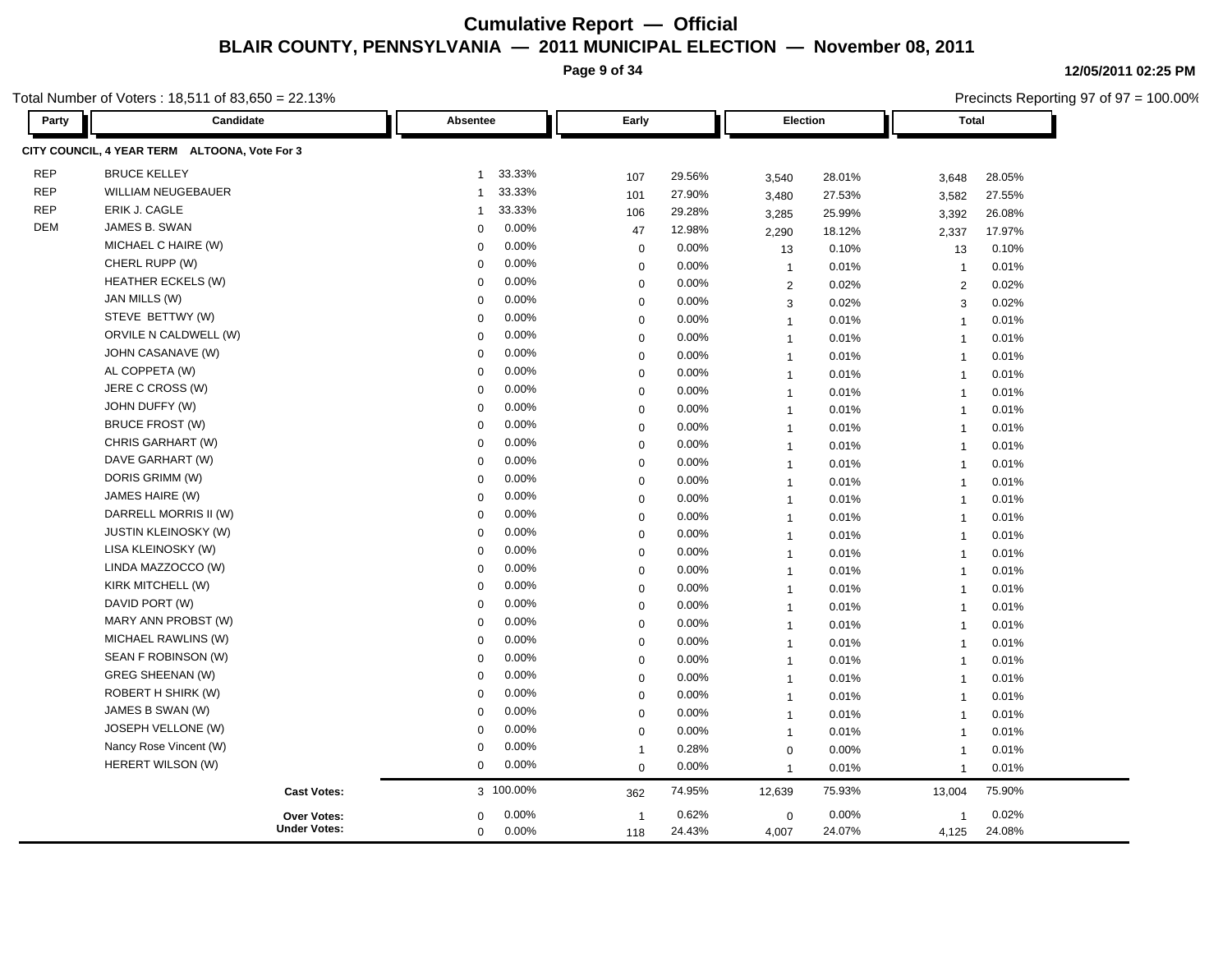**Page 10 of 34**

| Total Number of Voters: $18,511$ of $83,650 = 22.13\%$ |                                                         |                                           |                                       |                   |                 |                    |                 |                    | Precincts Reporting 97 of 97 = 100.00% |  |
|--------------------------------------------------------|---------------------------------------------------------|-------------------------------------------|---------------------------------------|-------------------|-----------------|--------------------|-----------------|--------------------|----------------------------------------|--|
| Party                                                  | Candidate                                               |                                           | Absentee                              | Early             |                 | Election           |                 | Total              |                                        |  |
|                                                        | CITY COUNCIL, 2 YEAR UNEXPIRED TERM ALTOONA, Vote For 1 |                                           |                                       |                   |                 |                    |                 |                    |                                        |  |
| <b>REP</b>                                             | MICHAEL C. HAIRE                                        |                                           | 1 100.00%                             | 102               | 69.39%          | 3,212              | 62.71%          | 3,315              | 62.90%                                 |  |
| <b>DEM</b>                                             | JAMES B. SWAN                                           |                                           | 0.00%<br>0                            | 45                | 30.61%          | 1,907              | 37.23%          | 1,952              | 37.04%                                 |  |
|                                                        | <b>BRUCE FROST (W)</b>                                  |                                           | 0.00%<br>$\mathbf 0$                  | $\mathbf 0$       | $0.00\%$        | $\mathbf{1}$       | 0.02%           | $\overline{1}$     | 0.02%                                  |  |
|                                                        | DENNIS JAY MCGEARY (W)                                  |                                           | 0.00%<br>$\mathbf 0$                  | $\mathbf 0$       | $0.00\%$        | $\mathbf{1}$       | 0.02%           | -1                 | 0.02%                                  |  |
|                                                        | KIRK MITCHELL (W)                                       |                                           | 0.00%<br>0                            | $\mathbf 0$       | 0.00%           | $\mathbf{1}$       | 0.02%           | -1                 | 0.02%                                  |  |
|                                                        |                                                         | <b>Cast Votes:</b>                        | 1 100.00%                             | 147               | 91.30%          | 5,122              | 92.30%          | 5,270              | 92.28%                                 |  |
|                                                        |                                                         | <b>Over Votes:</b><br><b>Under Votes:</b> | 0.00%<br>0<br>0.00%<br>0              | $\mathbf 0$<br>14 | 0.00%<br>8.70%  | $\mathbf 0$<br>427 | 0.00%<br>7.70%  | $\mathbf 0$<br>441 | 0.00%<br>7.72%                         |  |
|                                                        | SUPERVISOR, 6 YEAR TERM ALLEGHENY, Vote For 1           |                                           |                                       |                   |                 |                    |                 |                    |                                        |  |
| <b>REP</b>                                             | DAVID E. BURCHFIELD, JR.                                |                                           | 0.00%<br>0                            | 45                | 91.84%          | 714                | 98.48%          | 759                | 98.06%                                 |  |
|                                                        | Ray Weimer (W)                                          |                                           | 0.00%<br>0                            | $\overline{2}$    | 4.08%           | 0                  | 0.00%           | $\overline{2}$     | 0.26%                                  |  |
|                                                        | Frank Barry (W)                                         |                                           | 0.00%<br>$\mathbf 0$                  | $\mathbf{1}$      | 2.04%           | 0                  | 0.00%           | $\mathbf 1$        | 0.13%                                  |  |
|                                                        | PALMER BROWN (W)                                        |                                           | 0.00%<br>$\mathbf 0$                  | $\mathbf 0$       | $0.00\%$        | $\mathbf{1}$       | 0.14%           | $\mathbf 1$        | 0.13%                                  |  |
|                                                        | JACK CAMBELL (W)                                        |                                           | 0.00%<br>$\mathbf 0$                  | $\mathbf 0$       | 0.00%           | $\mathbf{1}$       | 0.14%           | -1                 | 0.13%                                  |  |
|                                                        | <b>JULIUS CLAAR (W)</b>                                 |                                           | 0.00%<br>$\mathbf 0$                  | $\mathbf 0$       | 0.00%           | $\mathbf{1}$       | 0.14%           | $\overline{1}$     | 0.13%                                  |  |
|                                                        | CHRISTOPHER COHN (W)                                    |                                           | 0.00%<br>$\mathbf 0$                  | $\mathbf 0$       | 0.00%           | $\overline{2}$     | 0.28%           | $\overline{2}$     | 0.26%                                  |  |
|                                                        | MIKE ENGLE (W)                                          |                                           | 0.00%<br>$\mathbf 0$                  | $\mathbf 0$       | 0.00%           | $\mathbf{1}$       | 0.14%           | $\overline{1}$     | 0.13%                                  |  |
|                                                        | LYNN JOHNSTON (W)                                       |                                           | 0.00%<br>$\mathbf 0$                  | $\mathbf 0$       | 0.00%           | $\mathbf{1}$       | 0.14%           | $\mathbf 1$        | 0.13%                                  |  |
|                                                        | WILLIAM RHODES JR (W)                                   |                                           | 0.00%<br>$\mathbf 0$                  | $\mathbf 0$       | $0.00\%$        | $\mathbf{1}$       | 0.14%           | $\mathbf 1$        | 0.13%                                  |  |
|                                                        | John Kasun (W)                                          |                                           | 0.00%<br>0                            | $\mathbf{1}$      | 2.04%           | $\mathbf 0$        | 0.00%           | -1                 | 0.13%                                  |  |
|                                                        | JOE MERCER (W)                                          |                                           | 0.00%<br>0                            | 0                 | 0.00%           |                    |                 |                    |                                        |  |
|                                                        | TODD SPONSLER (W)                                       |                                           | 0.00%<br>0                            | $\mathbf 0$       | 0.00%           | $\mathbf{1}$<br>2  | 0.14%<br>0.28%  | $\mathbf 1$<br>2   | 0.13%<br>0.26%                         |  |
|                                                        |                                                         | <b>Cast Votes:</b>                        | 0.00%<br>0                            |                   | 83.05%          | 725                | 74.06%          | 774                | 74.57%                                 |  |
|                                                        |                                                         |                                           |                                       | 49                |                 |                    |                 |                    |                                        |  |
|                                                        |                                                         | <b>Over Votes:</b><br><b>Under Votes:</b> | 0.00%<br>0<br>0.00%<br>0              | 0<br>10           | 0.00%<br>16.95% | 0<br>254           | 0.00%<br>25.94% | $\mathbf 0$<br>264 | 0.00%<br>25.43%                        |  |
|                                                        | AUDITOR, 6 YEAR TERM ALLEGHENY, Vote For 1              |                                           |                                       |                   |                 |                    |                 |                    |                                        |  |
| <b>REP</b>                                             | TIMOTHY M. LIGHTNER                                     |                                           | $0.00\%$<br>0                         |                   |                 |                    |                 |                    |                                        |  |
| <b>DEM</b>                                             | DEBI L. KENAWELL                                        |                                           | 0.00%<br>0                            | 38                | 65.52%          | 628                | 68.71%          | 666                | 68.52%                                 |  |
|                                                        |                                                         |                                           | 0.00%                                 | 20                | 34.48%          | 286                | 31.29%          | 306                | 31.48%                                 |  |
|                                                        |                                                         | <b>Cast Votes:</b>                        | $\mathbf 0$                           | 58                | 98.31%          | 914                | 93.36%          | 972                | 93.64%                                 |  |
|                                                        |                                                         | <b>Over Votes:</b><br><b>Under Votes:</b> | 0.00%<br>0<br>$\mathbf 0$<br>$0.00\%$ | $\mathbf 0$       | 0.00%           | $\mathbf 0$        | 0.00%<br>6.64%  | $\mathbf 0$        | 0.00%<br>6.36%                         |  |
|                                                        |                                                         |                                           |                                       | 1                 | 1.69%           | 65                 |                 | 66                 |                                        |  |
|                                                        | COUNCIL, 4 YEAR TERM ALLEGHENY 4 THB, Vote For 3        |                                           |                                       |                   |                 |                    |                 |                    |                                        |  |
| DEM                                                    | <b>JOSEPH BEM</b>                                       |                                           | $0.00\%$<br>0                         | $\mathbf 0$       | 0.00%           | $\overline{7}$     | 46.67%          | $\overline{7}$     | 46.67%                                 |  |
| DEM                                                    | LINDA J. TADDEI                                         |                                           | 0.00%<br>$\mathbf 0$                  | $\mathbf 0$       | 0.00%           | $\overline{7}$     | 46.67%          | $\overline{7}$     | 46.67%                                 |  |
|                                                        | ANTHONY TADDEI (W)                                      |                                           | $0.00\%$<br>0                         | $\mathbf 0$       | 0.00%           | $\mathbf{1}$       | 6.67%           | $\overline{1}$     | 6.67%                                  |  |
|                                                        |                                                         | <b>Cast Votes:</b>                        | 0.00%<br>$\mathbf 0$                  | $\mathbf 0$       | 0.00%           | 15                 | 62.50%          | 15                 | 62.50%                                 |  |
|                                                        |                                                         | Over Votes:                               | 0.00%<br>$\mathbf 0$                  | $\mathbf 0$       | 0.00%           | $\boldsymbol{0}$   | 0.00%           | $\mathbf 0$        | 0.00%                                  |  |
|                                                        |                                                         | <b>Under Votes:</b>                       | 0.00%<br>$\mathbf 0$                  | $\Omega$          | 0.00%           | 9                  | 37.50%          | 9                  | 37.50%                                 |  |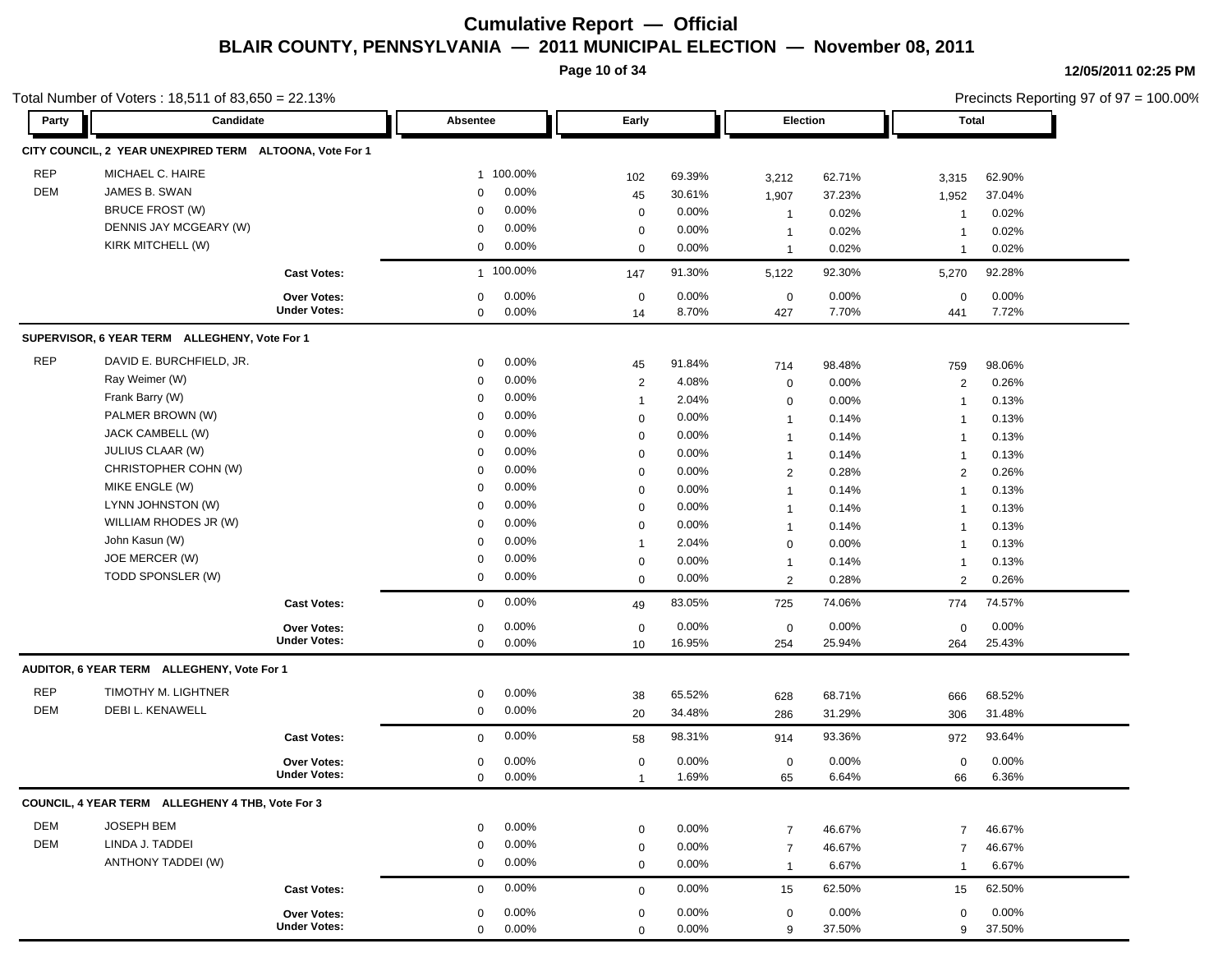**Page 11 of 34**

Total Number of Voters : 18,511 of 83,650 = 22.13%

Precincts Reporting 97 of 97 = 100.00%

| Party      | Candidate                                 |                                    | Absentee                   |                | Early                         |                 |                | Election        |                    | <b>Total</b>    |  |
|------------|-------------------------------------------|------------------------------------|----------------------------|----------------|-------------------------------|-----------------|----------------|-----------------|--------------------|-----------------|--|
|            | SUPERVISOR, 6 YEAR TERM ANTIS, Vote For 2 |                                    |                            |                |                               |                 |                |                 |                    |                 |  |
| <b>REP</b> | RAYMOND E. AMATO                          |                                    | $\mathbf 0$                | 0.00%          | 26                            | 53.06%          | 639            | 51.12%          | 665                | 51.19%          |  |
| <b>REP</b> | ROBERT BOB SMITH                          |                                    | $\mathbf 0$                | 0.00%          | 23                            | 46.94%          | 601            | 48.08%          | 624                | 48.04%          |  |
|            | KARL BONSELL (W)                          |                                    | $\mathbf 0$                | 0.00%          | $\mathbf 0$                   | 0.00%           | $\overline{1}$ | 0.08%           | $\mathbf{1}$       | 0.08%           |  |
|            | RON GENSAMER (W)                          |                                    | $\mathbf 0$                | 0.00%          | $\mathbf 0$                   | $0.00\%$        | $\overline{1}$ | 0.08%           | -1                 | 0.08%           |  |
|            | JOHN HIRT (W)                             |                                    | $\mathbf 0$                | 0.00%          | $\mathbf 0$                   | 0.00%           | $\mathbf{1}$   | 0.08%           | $\overline{1}$     | 0.08%           |  |
|            | SHERREE JOHANNES (W)                      |                                    | $\mathbf 0$                | 0.00%          | $\mathbf 0$                   | 0.00%           | $\mathbf{1}$   | 0.08%           | $\overline{1}$     | 0.08%           |  |
|            | JEFF NYCUM (W)                            |                                    | $\mathbf 0$                | 0.00%          | $\mathbf 0$                   | $0.00\%$        | $\mathbf{1}$   | 0.08%           | $\mathbf{1}$       | 0.08%           |  |
|            | NORM SAYLOR (W)                           |                                    | $\mathbf 0$                | 0.00%          | $\mathbf 0$                   | 0.00%           | $\overline{1}$ | 0.08%           | $\mathbf{1}$       | 0.08%           |  |
|            | DAVID SHILDT (W)                          |                                    | $\mathbf 0$                | 0.00%          | $\mathbf 0$                   | 0.00%           | $\overline{c}$ | 0.16%           | 2                  | 0.15%           |  |
|            | MELANIE SHILDT (W)                        |                                    | 0                          | 0.00%          | $\mathbf 0$                   | $0.00\%$        | $\mathbf{1}$   | 0.08%           | $\overline{1}$     | 0.08%           |  |
|            | KATHLEEN M TAYLOR (W)                     |                                    | $\mathbf 0$                | 0.00%          | 0                             | 0.00%           | $\mathbf{1}$   | 0.08%           | $\overline{1}$     | 0.08%           |  |
|            |                                           | <b>Cast Votes:</b>                 | $\mathbf 0$                | 0.00%          | 49                            | 81.67%          | 1,250          | 76.13%          | 1,299              | 76.32%          |  |
|            |                                           | <b>Over Votes:</b>                 | $\mathbf 0$                | 0.00%          | $\mathbf 0$                   | 0.00%           | $\mathbf 0$    | 0.00%           | $\mathbf 0$        | 0.00%           |  |
|            |                                           | <b>Under Votes:</b>                | $\mathbf 0$                | 0.00%          | 11                            | 18.33%          | 392            | 23.87%          | 403                | 23.68%          |  |
|            | AUDITOR, 6 YEAR TERM ANTIS, Vote For 1    |                                    |                            |                |                               |                 |                |                 |                    |                 |  |
|            | No Candidate Filed (W)                    |                                    | $\mathbf 0$                | 0.00%          | $\mathbf 0$                   | 0.00%           |                | 0.00%           |                    | 0.00%           |  |
|            | STANLEY BAKER (W)                         |                                    | $\mathbf 0$                | 0.00%          | $\mathbf 0$                   | $0.00\%$        | 0              |                 | $\mathbf 0$        |                 |  |
|            | <b>JULIE TYLER (W)</b>                    |                                    | $\mathbf 0$                | 0.00%          |                               |                 | 3              | 37.50%          | 3                  | 37.50%          |  |
|            | BILL WILSON (W)                           |                                    | $\mathbf 0$                | 0.00%          | $\mathbf 0$                   | 0.00%           | $\overline{1}$ | 12.50%          | $\mathbf{1}$       | 12.50%          |  |
|            | STEVE WINTERSTINE (W)                     |                                    |                            |                | $\mathbf 0$                   | 0.00%           | $\overline{1}$ | 12.50%          | $\overline{1}$     | 12.50%          |  |
|            |                                           |                                    | 0                          | 0.00%          | $\mathbf 0$                   | $0.00\%$        | $\mathbf{1}$   | 12.50%          | $\overline{1}$     | 12.50%          |  |
|            | LARRY WITMAN (W)                          |                                    | 0                          | 0.00%          | 0                             | $0.00\%$        | $\mathbf{1}$   | 12.50%          | -1                 | 12.50%          |  |
|            | JOEL ZUIKER (W)                           |                                    | $\mathbf 0$                | 0.00%          | $\mathbf 0$                   | 0.00%           | $\mathbf{1}$   | 12.50%          | $\overline{1}$     | 12.50%          |  |
|            |                                           | <b>Cast Votes:</b>                 | $\mathbf{0}$               | 0.00%          | $\mathbf 0$                   | $0.00\%$        | 8              | 0.97%           | 8                  | 0.94%           |  |
|            |                                           | Over Votes:                        | $\mathbf 0$                | 0.00%          | $\mathbf 0$                   | $0.00\%$        | $\mathbf 0$    | 0.00%           | $\mathbf 0$        | 0.00%           |  |
|            |                                           | <b>Under Votes:</b>                | $\mathbf 0$                | 0.00%          | 30                            | 100.00%         | 813            | 99.03%          | 843                | 99.06%          |  |
|            | COUNCIL, 4 YEAR TERM BELLWOOD, Vote For 3 |                                    |                            |                |                               |                 |                |                 |                    |                 |  |
| <b>REP</b> | JOHN WINESICKLE                           |                                    | $\mathbf 0$                | 0.00%          | $\overline{\mathbf{c}}$       | 100.00%         | 167            | 90.76%          | 169                | 90.86%          |  |
|            | JAMES BILKA (W)                           |                                    | 0                          | 0.00%          | 0                             | 0.00%           | 3              | 1.63%           | 3                  | 1.61%           |  |
|            | AL MONTANARO (W)                          |                                    | 0                          | 0.00%          | $\mathbf 0$                   | 0.00%           | 3              | 1.63%           | 3                  | 1.61%           |  |
|            | <b>BRIAN THOMAS (W)</b>                   |                                    | 0                          | 0.00%          | $\mathbf 0$                   | $0.00\%$        | $\overline{2}$ | 1.09%           | $\overline{2}$     | 1.08%           |  |
|            | KEN BEICHLER (W)                          |                                    | 0                          | 0.00%          | 0                             | $0.00\%$        | 2              | 1.09%           | $\overline{2}$     | 1.08%           |  |
|            | JOHN R LOVELL (W)                         |                                    | $\mathbf 0$                | 0.00%          | 0                             | 0.00%           | 1              | 0.54%           | -1                 | 0.54%           |  |
|            | RICHARD NELSON (W)                        |                                    | $\mathbf 0$                | 0.00%          | $\mathbf 0$                   | 0.00%           | 3              | 1.63%           | 3                  | 1.61%           |  |
|            | EILEEN D NEWBERRY (W)                     |                                    | 0                          | 0.00%          | $\mathbf 0$                   | 0.00%           | $\mathbf{1}$   | 0.54%           | $\mathbf{1}$       | 0.54%           |  |
|            | JOHN RUSSIN (W)                           |                                    | $\Omega$                   | 0.00%          | 0                             | 0.00%           | 1              | 0.54%           |                    | 0.54%           |  |
|            | ANDREW STOWELL (W)                        |                                    | $\mathbf 0$                | 0.00%          | $\mathbf 0$                   | $0.00\%$        | $\mathbf{1}$   | 0.54%           | $\overline{1}$     | 0.54%           |  |
|            |                                           | <b>Cast Votes:</b>                 | $\mathbf 0$                | $0.00\%$       | $\overline{2}$                | 33.33%          | 184            | 31.45%          | 186                | 31.47%          |  |
|            |                                           |                                    |                            |                |                               |                 |                |                 |                    |                 |  |
|            |                                           | Over Votes:<br><b>Under Votes:</b> | $\mathbf 0$<br>$\mathbf 0$ | 0.00%<br>0.00% | $\mathbf 0$<br>$\overline{4}$ | 0.00%<br>66.67% | 0<br>401       | 0.00%<br>68.55% | $\mathbf 0$<br>405 | 0.00%<br>68.53% |  |
|            |                                           |                                    |                            |                |                               |                 |                |                 |                    |                 |  |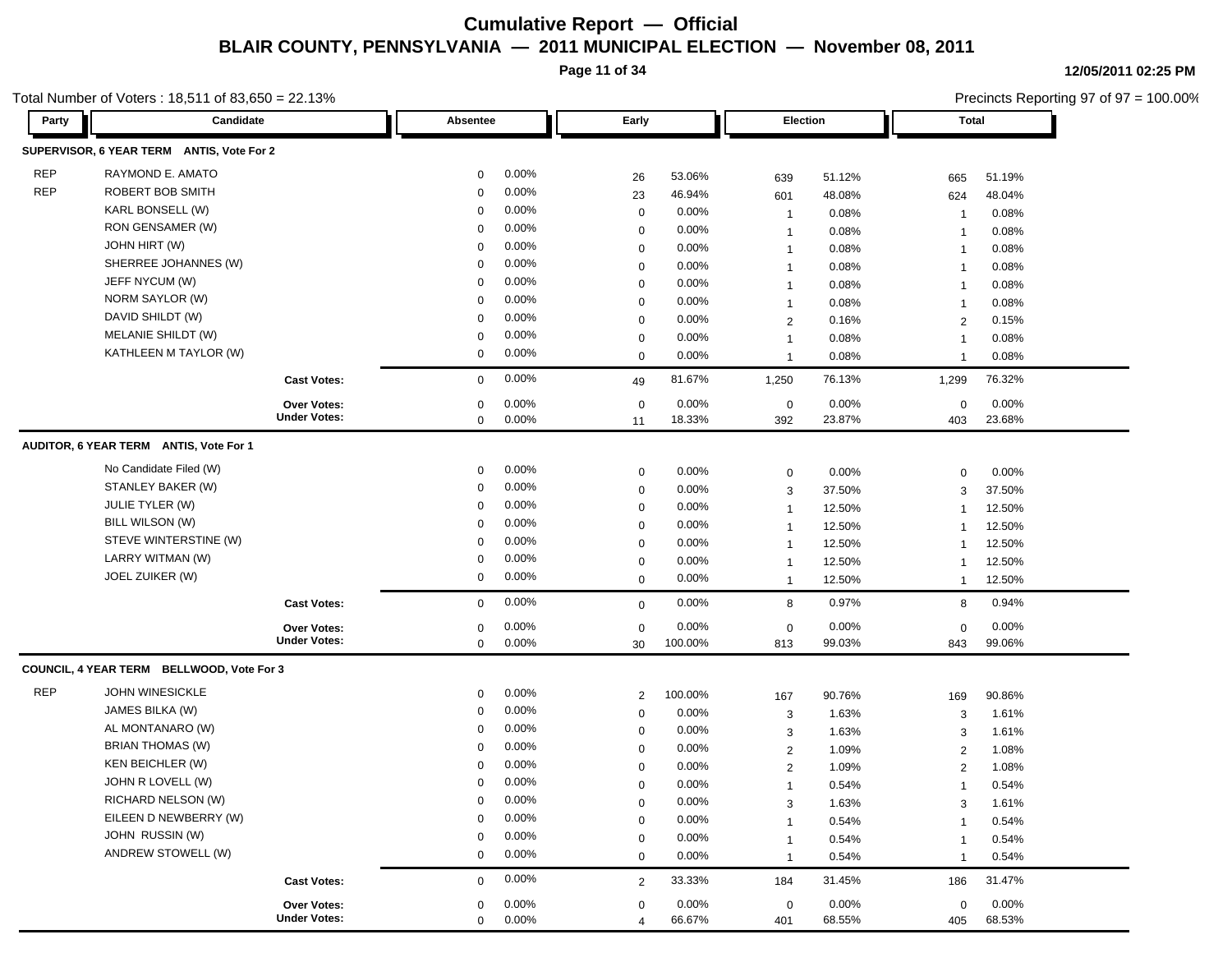**Page 12 of 34**

|            | Total Number of Voters: 18,511 of 83,650 = 22.13%   |                          |             |          |                  |         |              |        |                | Precincts Reporting 97 of 97 = 100.00% |
|------------|-----------------------------------------------------|--------------------------|-------------|----------|------------------|---------|--------------|--------|----------------|----------------------------------------|
| Party      | Candidate                                           |                          | Absentee    |          | Early            |         | Election     |        | Total          |                                        |
|            | COUNCIL, 2 YEAR UNEXPIRED TERM BELLWOOD, Vote For 1 |                          |             |          |                  |         |              |        |                |                                        |
| <b>REP</b> | <b>JOHN WINESICKLE</b>                              |                          | 0           | $0.00\%$ | $\overline{2}$   | 100.00% | 152          | 98.06% | 154            | 98.09%                                 |
|            | JOHN LOVELL (W)                                     |                          | $\mathbf 0$ | 0.00%    | $\mathbf 0$      | 0.00%   | $\mathbf{1}$ | 0.65%  | $\overline{1}$ | 0.64%                                  |
|            | RICHARD NELSON (W)                                  |                          | 0           | $0.00\%$ | $\mathbf 0$      | 0.00%   | $\mathbf{1}$ | 0.65%  | $\mathbf{1}$   | 0.64%                                  |
|            | ANDREW STOWELL (W)                                  |                          | $\mathbf 0$ | $0.00\%$ | $\mathbf 0$      | 0.00%   | $\mathbf{1}$ | 0.65%  | $\overline{1}$ | 0.64%                                  |
|            |                                                     | <b>Cast Votes:</b>       | $\mathbf 0$ | 0.00%    | $\overline{2}$   | 100.00% | 155          | 79.49% | 157            | 79.70%                                 |
|            |                                                     | <b>Over Votes:</b>       | $\mathbf 0$ | 0.00%    | $\mathbf 0$      | 0.00%   | $\mathbf 0$  | 0.00%  | $\mathbf 0$    | 0.00%                                  |
|            |                                                     | <b>Under Votes:</b>      | 0           | 0.00%    | $\mathbf 0$      | 0.00%   | 40           | 20.51% | 40             | 20.30%                                 |
|            | SUPERVISOR, 6 YEAR TERM BLAIR, Vote For 1           |                          |             |          |                  |         |              |        |                |                                        |
|            | RICHARD LASEK                                       |                          | 0           | 0.00%    | 21               | 100.00% | 844          | 99.65% | 865            | 99.65%                                 |
|            | PALMER BROWN (W)                                    |                          | $\mathbf 0$ | 0.00%    | $\mathbf 0$      | 0.00%   | $\mathbf{1}$ | 0.12%  | $\overline{1}$ | 0.12%                                  |
|            | RICK BURCHFIELD (W)                                 |                          | 0           | 0.00%    | $\mathbf 0$      | 0.00%   | $\mathbf{1}$ | 0.12%  | $\overline{1}$ | 0.12%                                  |
|            | <b>GEORGE HARLEY (W)</b>                            |                          | 0           | 0.00%    | $\mathbf 0$      | 0.00%   | $\mathbf{1}$ | 0.12%  | $\mathbf{1}$   | 0.12%                                  |
|            |                                                     | <b>Cast Votes:</b>       | $\mathbf 0$ | 0.00%    | 21               | 91.30%  | 847          | 89.92% | 868            | 89.95%                                 |
|            |                                                     | <b>Over Votes:</b>       | $\mathbf 0$ | 0.00%    | $\mathbf 0$      | 0.00%   | $\mathbf 0$  | 0.00%  | $\mathbf 0$    | 0.00%                                  |
|            |                                                     | <b>Under Votes:</b>      | 0           | $0.00\%$ | 2                | 8.70%   | 95           | 10.08% | 97             | 10.05%                                 |
|            | TAX COLLECTOR, 2 YEAR UNEXPIRED TERM                | <b>BLAIR, Vote For 1</b> |             |          |                  |         |              |        |                |                                        |
| <b>REP</b> | ASHLEY P. CAMPBELL                                  |                          | 0           | 0.00%    | 18               | 100.00% | 756          | 97.30% | 774            | 97.36%                                 |
|            | JILL MAGGIORE (W)                                   |                          | $\mathbf 0$ | 0.00%    | $\mathbf 0$      | 0.00%   | 19           | 2.45%  | 19             | 2.39%                                  |
|            | LEE AUGESTINE (W)                                   |                          | 0           | 0.00%    | $\mathbf 0$      | 0.00%   | $\mathbf{1}$ | 0.13%  | $\overline{1}$ | 0.13%                                  |
|            | RODNEY HILL (W)                                     |                          | $\mathbf 0$ | $0.00\%$ | $\mathbf 0$      | 0.00%   | $\mathbf{1}$ | 0.13%  | $\overline{1}$ | 0.13%                                  |
|            |                                                     | <b>Cast Votes:</b>       | $\mathbf 0$ | 0.00%    | 18               | 78.26%  | 777          | 82.48% | 795            | 82.38%                                 |
|            |                                                     | <b>Over Votes:</b>       | 0           | 0.00%    | $\mathbf 0$      | 0.00%   | $\mathbf 0$  | 0.00%  | $\mathbf 0$    | 0.00%                                  |
|            |                                                     | <b>Under Votes:</b>      | 0           | 0.00%    | 5                | 21.74%  | 165          | 17.52% | 170            | 17.62%                                 |
|            | AUDITOR, 6 YEAR TERM BLAIR, Vote For 1              |                          |             |          |                  |         |              |        |                |                                        |
| <b>REP</b> | JOHN E. YOUNG                                       |                          | 0           | $0.00\%$ | 20               | 100.00% | 780          | 99.62% | 800            | 99.63%                                 |
|            | RODNEY HILL (W)                                     |                          | $\mathbf 0$ | 0.00%    | $\boldsymbol{0}$ | 0.00%   | $\mathbf{1}$ | 0.13%  | $\overline{1}$ | 0.12%                                  |
|            | JILL L MAGGIORE (W)                                 |                          | 0           | 0.00%    | 0                | 0.00%   | $\mathbf{1}$ | 0.13%  | $\mathbf{1}$   | 0.12%                                  |
|            | SHARYN R VENTRE (W)                                 |                          | $\Omega$    | $0.00\%$ | $\Omega$         | 0.00%   | $\mathbf{1}$ | 0.13%  | $\mathbf 1$    | 0.12%                                  |
|            |                                                     | <b>Cast Votes:</b>       | $\mathbf 0$ | $0.00\%$ | 20               | 86.96%  | 783          | 83.12% | 803            | 83.21%                                 |
|            |                                                     | <b>Over Votes:</b>       | $\mathbf 0$ | 0.00%    | 0                | 0.00%   | 0            | 0.00%  | $\mathbf 0$    | 0.00%                                  |
|            |                                                     | <b>Under Votes:</b>      | $\mathbf 0$ | $0.00\%$ | 3                | 13.04%  | 159          | 16.88% | 162            | 16.79%                                 |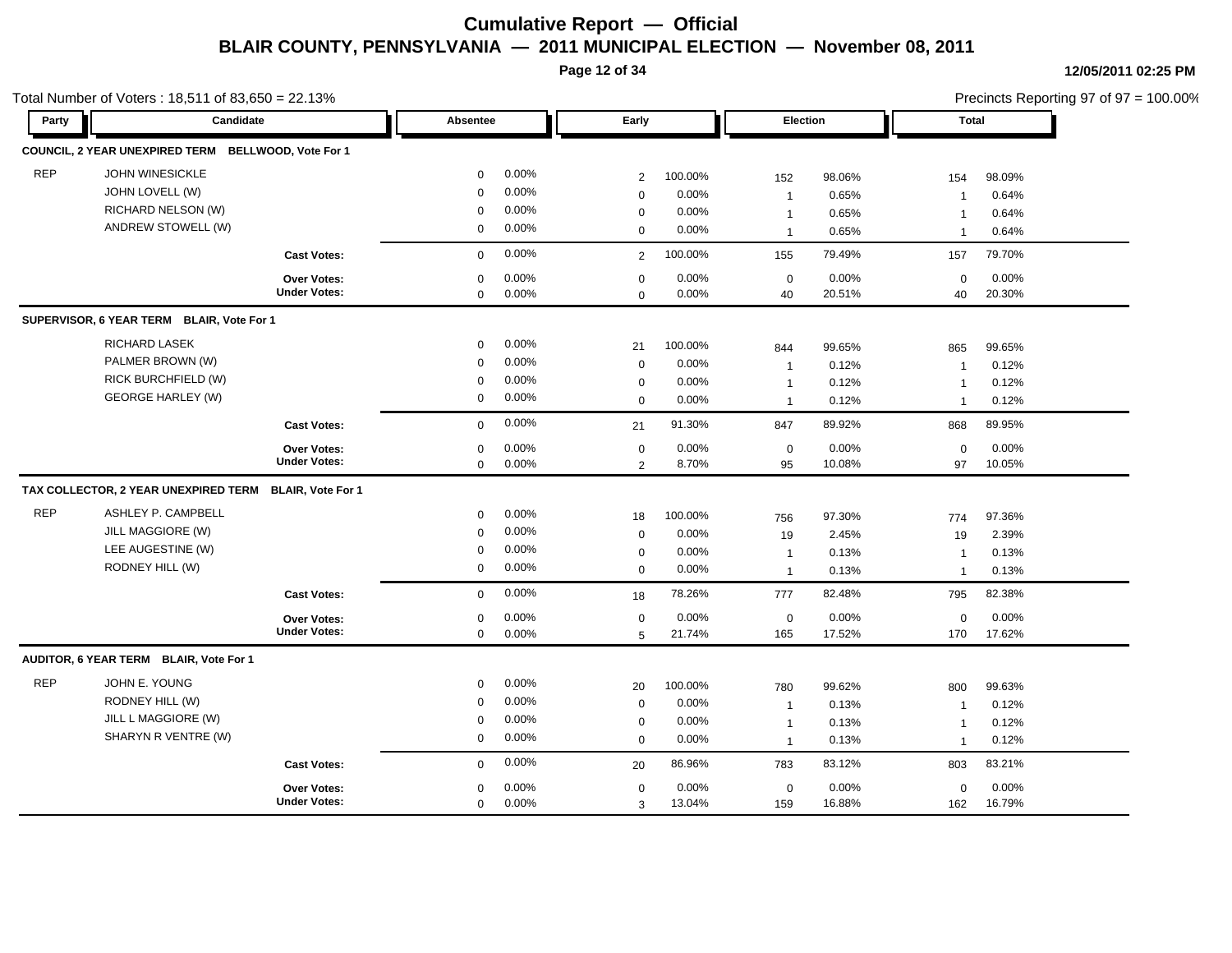**Page 13 of 34**

|            | Total Number of Voters: $18,511$ of $83,650 = 22.13\%$ |                                           |                            |                      |                               |                  |                    |                  |                     |                      | Precincts Reporting 97 of 97 = 100.00% |
|------------|--------------------------------------------------------|-------------------------------------------|----------------------------|----------------------|-------------------------------|------------------|--------------------|------------------|---------------------|----------------------|----------------------------------------|
| Party      | Candidate                                              |                                           | Absentee                   |                      | Early                         |                  |                    | Election         |                     | Total                |                                        |
|            | SUPERVISOR, 6 YEAR TERM CATHARINE, Vote For 1          |                                           |                            |                      |                               |                  |                    |                  |                     |                      |                                        |
| <b>REP</b> | MARC DANIEL ISENBERG<br>BARRIE WYLAND (W)              |                                           | $\mathbf 0$                | $0.00\%$             | $\mathbf{1}$                  | 100.00%          | 110                | 93.22%           | 111                 | 93.28%               |                                        |
|            |                                                        |                                           | 0                          | $0.00\%$             | $\mathbf 0$                   | 0.00%            | 8                  | 6.78%            | 8                   | 6.72%                |                                        |
|            |                                                        | <b>Cast Votes:</b>                        | $\mathbf 0$                | 0.00%                | $\mathbf{1}$                  | 100.00%          | 118                | 86.13%           | 119                 | 86.23%               |                                        |
|            |                                                        | Over Votes:<br><b>Under Votes:</b>        | $\mathbf 0$<br>0           | $0.00\%$<br>0.00%    | $\mathbf 0$<br>$\mathbf 0$    | 0.00%<br>0.00%   | $\mathbf 0$<br>19  | 0.00%<br>13.87%  | $\mathbf 0$<br>19   | 0.00%<br>13.77%      |                                        |
|            | AUDITOR, 6 YEAR TERM CATHARINE, Vote For 1             |                                           |                            |                      |                               |                  |                    |                  |                     |                      |                                        |
|            | No Candidate Filed (W)                                 |                                           | $\mathbf 0$                | $0.00\%$             | $\mathbf 0$                   | 0.00%            | $\mathbf 0$        | 0.00%            | $\mathbf 0$         | 0.00%                |                                        |
|            | MICHEAL FAY (W)<br><b>BARRIE WYLAND (W)</b>            |                                           | 0<br>0                     | $0.00\%$<br>$0.00\%$ | $\mathbf 0$<br>$\mathbf 0$    | 0.00%<br>0.00%   | 3<br>$\mathbf{1}$  | 75.00%<br>25.00% | 3<br>$\overline{1}$ | 75.00%<br>25.00%     |                                        |
|            |                                                        | <b>Cast Votes:</b>                        | $\mathbf 0$                | 0.00%                | $\mathbf 0$                   | 0.00%            | $\overline{4}$     | 2.92%            | $\overline{4}$      | 2.90%                |                                        |
|            |                                                        | Over Votes:<br><b>Under Votes:</b>        | 0<br>$\mathbf 0$           | 0.00%<br>$0.00\%$    | $\mathbf 0$<br>$\overline{1}$ | 0.00%<br>100.00% | 0<br>133           | 0.00%<br>97.08%  | $\mathbf 0$<br>134  | 0.00%<br>97.10%      |                                        |
|            | AUDITOR, 4 YEAR UNEXPIRED TERM CATHARINE, Vote For 1   |                                           |                            |                      |                               |                  |                    |                  |                     |                      |                                        |
|            | No Candidate Filed (W)                                 |                                           | 0                          | $0.00\%$             | $\mathbf 0$                   | 0.00%            | $\mathbf 0$        | 0.00%            | $\mathbf 0$         | 0.00%                |                                        |
|            |                                                        | <b>Cast Votes:</b>                        | $\mathbf 0$                | $0.00\%$             | $\mathbf 0$                   | 0.00%            | $\mathbf 0$        | 0.00%            | $\mathbf 0$         | 0.00%                |                                        |
|            |                                                        | Over Votes:<br><b>Under Votes:</b>        | 0<br>$\mathbf 0$           | 0.00%<br>0.00%       | $\mathbf 0$<br>$\mathbf{1}$   | 0.00%<br>100.00% | $\mathbf 0$<br>137 | 0.00%<br>100.00% | $\mathbf 0$<br>138  | 0.00%<br>100.00%     |                                        |
|            | AUDITOR, 2 YEAR UNEXPIRED TERM CATHARINE, Vote For 1   |                                           |                            |                      |                               |                  |                    |                  |                     |                      |                                        |
|            | No Candidate Filed (W)                                 |                                           | $\mathbf 0$                | $0.00\%$             | $\mathbf 0$                   | 0.00%            | $\mathbf 0$        | 0.00%            | $\mathbf 0$         | 0.00%                |                                        |
|            |                                                        | <b>Cast Votes:</b>                        | $\mathbf 0$                | $0.00\%$             | $\mathbf 0$                   | 0.00%            | $\mathbf 0$        | 0.00%            | $\mathbf 0$         | 0.00%                |                                        |
|            |                                                        | Over Votes:<br><b>Under Votes:</b>        | $\mathbf 0$<br>$\mathbf 0$ | 0.00%<br>0.00%       | $\mathbf 0$<br>$\mathbf{1}$   | 0.00%<br>100.00% | $\mathbf 0$<br>137 | 0.00%<br>100.00% | $\mathbf 0$         | 0.00%<br>138 100.00% |                                        |
|            | MAYOR, 4 YEAR TERM DUNCANSVILLE, Vote For 1            |                                           |                            |                      |                               |                  |                    |                  |                     |                      |                                        |
| <b>REP</b> | KENNETH L. DAVIS, II                                   |                                           | $\mathbf 0$                | 0.00%                | $\overline{4}$                | 100.00%          | 194                | 99.49%           | 198                 | 99.50%               |                                        |
|            | HAROLD BIDDLE (W)                                      |                                           | $\mathbf 0$                | 0.00%                | $\Omega$                      | 0.00%            | $\mathbf{1}$       | 0.51%            | $\overline{1}$      | 0.50%                |                                        |
|            |                                                        | <b>Cast Votes:</b>                        | $\mathbf 0$                | 0.00%                | $\overline{4}$                | 100.00%          | 195                | 84.05%           | 199                 | 84.32%               |                                        |
|            |                                                        | <b>Over Votes:</b><br><b>Under Votes:</b> | $\mathbf 0$<br>$\mathbf 0$ | 0.00%<br>0.00%       | $\mathbf 0$<br>$\Omega$       | 0.00%<br>0.00%   | $\mathbf 0$<br>37  | 0.00%<br>15.95%  | $\mathbf 0$<br>37   | 0.00%<br>15.68%      |                                        |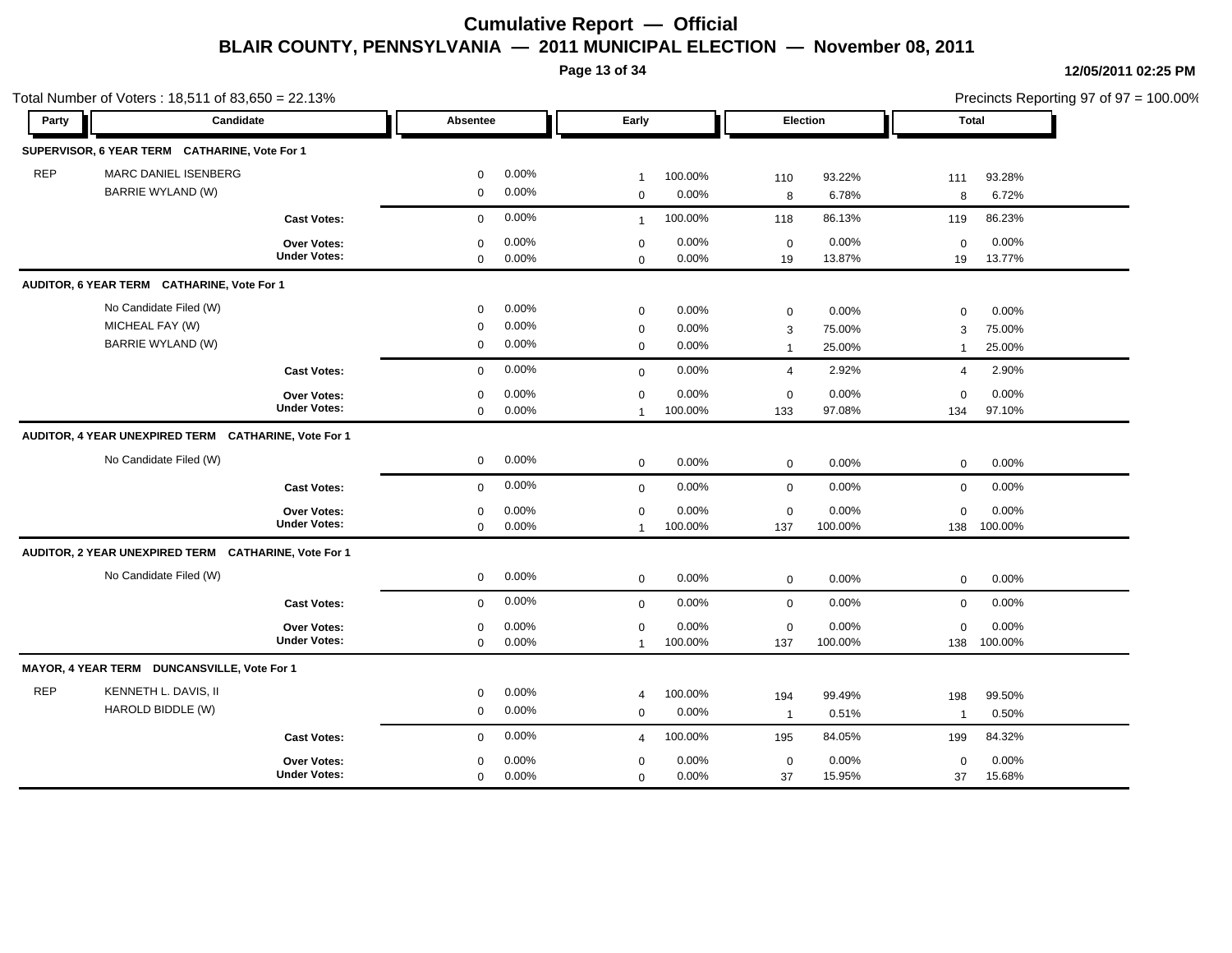**Page 14 of 34**

**12/05/2011 02:25 PM** Precincts Reporting 97 of 97 = 100.00%

| Party      | Candidate                                               | Absentee    |       | Early          |         |                         | Election | <b>Total</b>   |        |  |
|------------|---------------------------------------------------------|-------------|-------|----------------|---------|-------------------------|----------|----------------|--------|--|
|            | COUNCIL, 4 YEAR TERM DUNCANSVILLE, Vote For 3           |             |       |                |         |                         |          |                |        |  |
| <b>REP</b> | MELODY A. MCCREADY                                      | $\Omega$    | 0.00% | 3              | 33.33%  | 153                     | 28.49%   | 156            | 28.57% |  |
| <b>REP</b> | DAVID M. SHAW                                           | $\Omega$    | 0.00% | 3              | 33.33%  | 152                     | 28.31%   | 155            | 28.39% |  |
| <b>REP</b> | MICHAEL W. JACKSON                                      | $\Omega$    | 0.00% | 3              | 33.33%  | 141                     | 26.26%   | 144            | 26.37% |  |
| <b>DEM</b> | <b>STEVE SABOL</b>                                      | $\Omega$    | 0.00% | $\mathbf 0$    | 0.00%   | 87                      | 16.20%   | 87             | 15.93% |  |
|            | JEANETTE MILLS (W)                                      | $\Omega$    | 0.00% | $\mathbf 0$    | 0.00%   | 3                       | 0.56%    | 3              | 0.55%  |  |
|            | JANELLEE MILLS (W)                                      | $\mathbf 0$ | 0.00% | $\mathbf 0$    | 0.00%   | $\overline{\mathbf{1}}$ | 0.19%    | $\overline{1}$ | 0.18%  |  |
|            | <b>Cast Votes:</b>                                      | $\Omega$    | 0.00% | 9              | 75.00%  | 537                     | 77.16%   | 546            | 77.12% |  |
|            | Over Votes:                                             | $\Omega$    | 0.00% | $\mathbf 0$    | 0.00%   | $\mathsf 0$             | 0.00%    | $\mathbf 0$    | 0.00%  |  |
|            | <b>Under Votes:</b>                                     | $\mathbf 0$ | 0.00% | 3              | 25.00%  | 159                     | 22.84%   | 162            | 22.88% |  |
|            | COUNCIL, 2 YEAR UNEXPIRED TERM DUNCANSVILLE, Vote For 1 |             |       |                |         |                         |          |                |        |  |
|            | No Candidate Filed (W)                                  | $\Omega$    | 0.00% | $\mathbf 0$    | 0.00%   | $\mathbf 0$             | 0.00%    | $\mathbf 0$    | 0.00%  |  |
|            | JEANETTE MILLS (W)                                      | $\mathbf 0$ | 0.00% | $\mathbf 0$    | 0.00%   | $\overline{7}$          | 41.18%   | $\overline{7}$ | 41.18% |  |
|            | WILLIAM HABERSTROH (W)                                  | $\Omega$    | 0.00% | $\mathbf 0$    | 0.00%   |                         | 5.88%    |                | 5.88%  |  |
|            | DEBBIE M KERNS (W)                                      | $\mathbf 0$ | 0.00% | $\mathbf 0$    | 0.00%   |                         | 5.88%    |                | 5.88%  |  |
|            | DONALD A RABENSTEIN (W)                                 | $\mathbf 0$ | 0.00% | $\mathbf 0$    | 0.00%   |                         | 5.88%    |                | 5.88%  |  |
|            | STEVE SABOL (W)                                         | $\Omega$    | 0.00% | $\mathbf{0}$   | 0.00%   | $\overline{4}$          | 23.53%   | $\overline{4}$ | 23.53% |  |
|            | JASON T SMITH (W)                                       | $\mathbf 0$ | 0.00% | $\mathbf 0$    | 0.00%   |                         | 5.88%    |                | 5.88%  |  |
|            | <b>JOHN SMITH (W)</b>                                   | $\Omega$    | 0.00% | $\mathbf 0$    | 0.00%   |                         | 5.88%    |                | 5.88%  |  |
|            | <b>JOHN YOUNG (W)</b>                                   | $\mathbf 0$ | 0.00% | $\mathbf 0$    | 0.00%   |                         | 5.88%    | $\overline{1}$ | 5.88%  |  |
|            | <b>Cast Votes:</b>                                      | $\mathbf 0$ | 0.00% | $\mathbf{0}$   | 0.00%   | 17                      | 7.33%    | 17             | 7.20%  |  |
|            | Over Votes:                                             | $\Omega$    | 0.00% | $\mathbf 0$    | 0.00%   | $\mathsf 0$             | 0.00%    | $\Omega$       | 0.00%  |  |
|            | <b>Under Votes:</b>                                     | $\mathbf 0$ | 0.00% | $\overline{4}$ | 100.00% | 215                     | 92.67%   | 219            | 92.80% |  |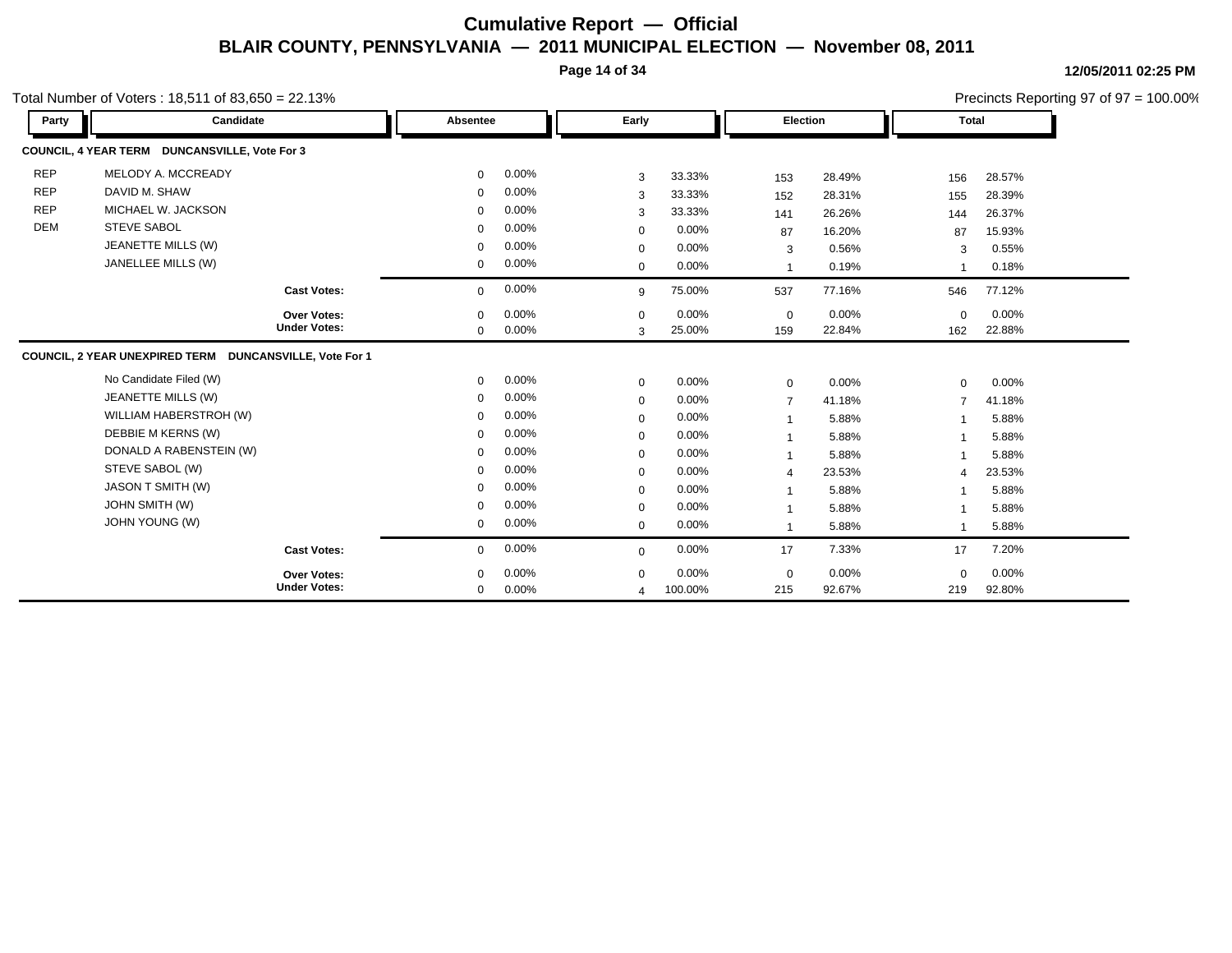**Page 15 of 34**

**12/05/2011 02:25 PM** Precincts Reporting 97 of 97 = 100.00%

| Party | Candidate                                      | Absentee    |       | Early       |        | Election       |        | <b>Total</b>            |        |  |
|-------|------------------------------------------------|-------------|-------|-------------|--------|----------------|--------|-------------------------|--------|--|
|       | SUPERVISOR, 6 YEAR TERM FRANKSTOWN, Vote For 1 |             |       |             |        |                |        |                         |        |  |
|       | ROBERT H. ONKST                                | $\mathbf 0$ | 0.00% | 46          | 65.71% | 637            | 42.69% | 683                     | 43.73% |  |
|       | KEN WERTZ (W)                                  | $\Omega$    | 0.00% | 11          | 15.71% | 520            | 34.85% | 531                     | 33.99% |  |
|       | <b>KEN WERTS (W)</b>                           | $\Omega$    | 0.00% |             | 1.43%  | 5              | 0.34%  | 6                       | 0.38%  |  |
|       | KEN WERT (W)                                   | $\Omega$    | 0.00% | $\Omega$    | 0.00%  | $\overline{1}$ | 0.07%  |                         | 0.06%  |  |
|       | <b>GREG WERSTIL (W)</b>                        | $\Omega$    | 0.00% | 12          | 17.14% | 308            | 20.64% | 320                     | 20.49% |  |
|       | GREGORY WENTZEL (W)                            | $\Omega$    | 0.00% | $\mathbf 0$ | 0.00%  | $\overline{1}$ | 0.07%  |                         | 0.06%  |  |
|       | <b>KEN WERSTIL (W)</b>                         | $\Omega$    | 0.00% | $\mathbf 0$ | 0.00%  | $\mathbf{1}$   | 0.07%  | $\overline{1}$          | 0.06%  |  |
|       | <b>KENNETH WERTS (W)</b>                       | $\Omega$    | 0.00% | $\Omega$    | 0.00%  | $\mathbf{1}$   | 0.07%  | $\overline{\mathbf{1}}$ | 0.06%  |  |
|       | BOB WERTZ (W)                                  | $\Omega$    | 0.00% | $\mathbf 0$ | 0.00%  | 3              | 0.20%  | 3                       | 0.19%  |  |
|       | <b>GREGORY WETSIL (W)</b>                      | $\Omega$    | 0.00% | $\mathbf 0$ | 0.00%  | $\mathbf{1}$   | 0.07%  | -1                      | 0.06%  |  |
|       | <b>GREG WETZIL (W)</b>                         | $\Omega$    | 0.00% | $\mathbf 0$ | 0.00%  | 1              | 0.07%  | $\overline{\mathbf{1}}$ | 0.06%  |  |
|       | MIKE AIGNER (W)                                | $\mathbf 0$ | 0.00% | $\mathbf 0$ | 0.00%  | $\overline{1}$ | 0.07%  | -1                      | 0.06%  |  |
|       | JAMES CALLAHAN (W)                             | $\Omega$    | 0.00% | $\mathbf 0$ | 0.00%  | $\overline{1}$ | 0.07%  | $\overline{1}$          | 0.06%  |  |
|       | MARTIN CULP (W)                                | $\Omega$    | 0.00% | $\mathbf 0$ | 0.00%  | $\overline{1}$ | 0.07%  | -1                      | 0.06%  |  |
|       | MATT FISHER (W)                                | $\mathbf 0$ | 0.00% | $\mathbf 0$ | 0.00%  | $\overline{1}$ | 0.07%  | $\overline{\mathbf{1}}$ | 0.06%  |  |
|       | <b>GREG HIRST (W)</b>                          | $\Omega$    | 0.00% | $\mathbf 0$ | 0.00%  | $\overline{1}$ | 0.07%  | -1                      | 0.06%  |  |
|       | FRED KHALOUF (W)                               | $\Omega$    | 0.00% | $\Omega$    | 0.00%  | $\overline{1}$ | 0.07%  | $\overline{\mathbf{1}}$ | 0.06%  |  |
|       | PAUL LUTHER (W)                                | $\Omega$    | 0.00% | $\mathbf 0$ | 0.00%  | $\overline{1}$ | 0.07%  | -1                      | 0.06%  |  |
|       | FRED MIELNIK (W)                               | $\Omega$    | 0.00% | $\mathbf 0$ | 0.00%  | $\overline{1}$ | 0.07%  | $\overline{1}$          | 0.06%  |  |
|       | WILLIAMS ROBERT (W)                            | $\Omega$    | 0.00% | $\mathbf 0$ | 0.00%  | $\mathbf{1}$   | 0.07%  | $\mathbf 1$             | 0.06%  |  |
|       | MATTHEW ALLEN TAYLOR (W)                       | $\Omega$    | 0.00% | $\mathbf 0$ | 0.00%  | $\overline{2}$ | 0.13%  | 2                       | 0.13%  |  |
|       | WILLIAM TROXELL (W)                            | $\Omega$    | 0.00% | $\mathbf 0$ | 0.00%  | $\overline{1}$ | 0.07%  | -1                      | 0.06%  |  |
|       | KEN WENTZ (W)                                  | $\Omega$    | 0.00% | $\mathbf 0$ | 0.00%  | $\overline{1}$ | 0.07%  | -1                      | 0.06%  |  |
|       | <b>Cast Votes:</b>                             | 0           | 0.00% | 70          | 88.61% | 1,492          | 85.70% | 1,562                   | 85.82% |  |
|       | Over Votes:                                    | $\Omega$    | 0.00% | $\Omega$    | 0.00%  | $\mathbf 0$    | 0.00%  | $\mathbf 0$             | 0.00%  |  |
|       | <b>Under Votes:</b>                            | $\mathbf 0$ | 0.00% | 9           | 11.39% | 249            | 14.30% | 258                     | 14.18% |  |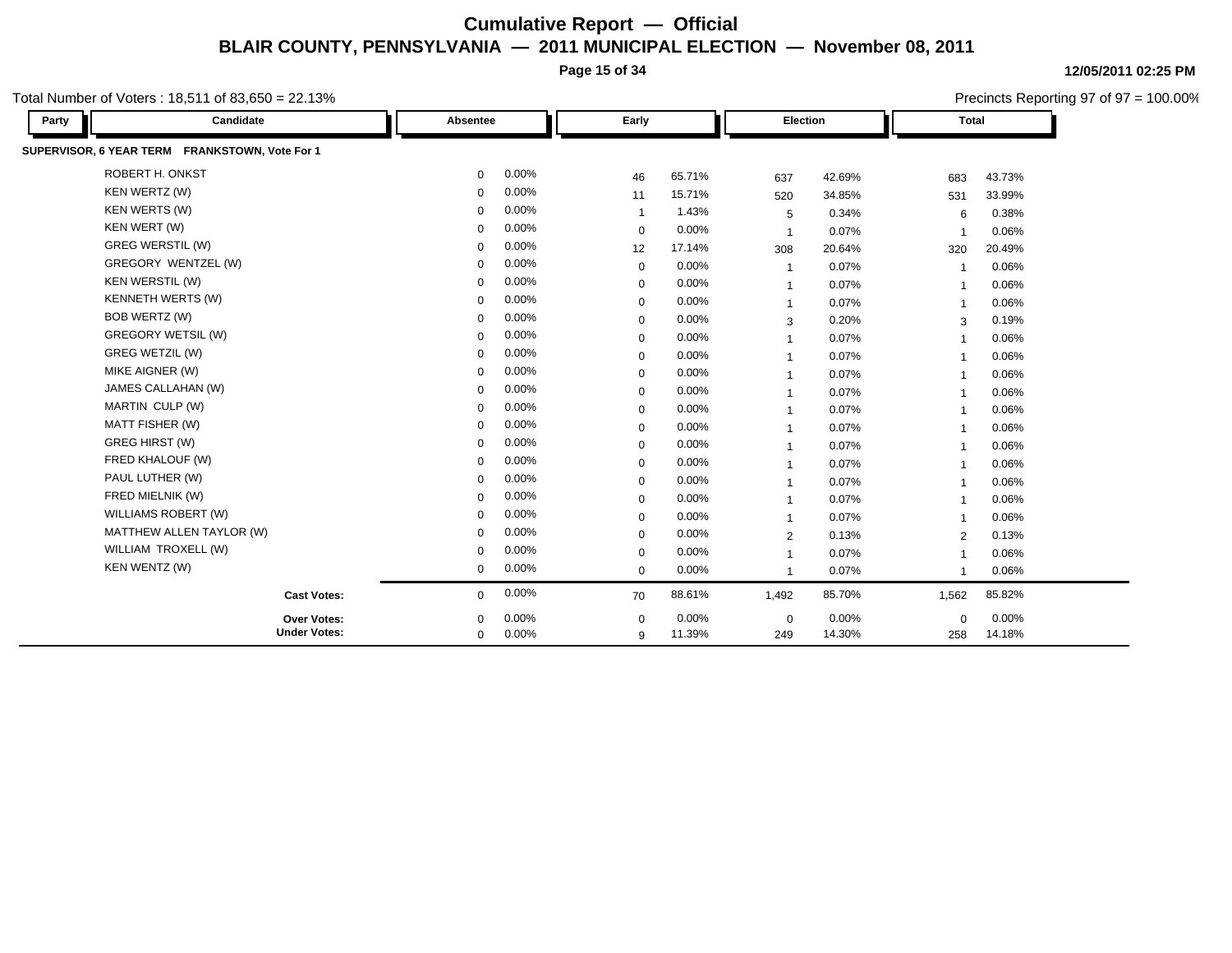**Page 16 of 34**

**12/05/2011 02:25 PM**

|            | Total Number of Voters: 18,511 of 83,650 = 22.13% |             |       |                |         |                |          |                         | Precincts Reporting 97 of 97 = 100.00% |  |  |
|------------|---------------------------------------------------|-------------|-------|----------------|---------|----------------|----------|-------------------------|----------------------------------------|--|--|
| Party      | Candidate                                         | Absentee    |       | Early          |         |                | Election | <b>Total</b>            |                                        |  |  |
|            | AUDITOR, 6 YEAR TERM FRANKSTOWN, Vote For 1       |             |       |                |         |                |          |                         |                                        |  |  |
|            | No Candidate Filed (W)                            | 0           | 0.00% | $\pmb{0}$      | 0.00%   | $\mathbf 0$    | 0.00%    | $\mathbf 0$             | 0.00%                                  |  |  |
|            | JOHN LOUIS CERRO (W)                              | $\Omega$    | 0.00% | $\pmb{0}$      | 0.00%   | $\overline{1}$ | 3.03%    | $\overline{\mathbf{1}}$ | 2.70%                                  |  |  |
|            | LISA HARBAUH (W)                                  | 0           | 0.00% | $\pmb{0}$      | 0.00%   | $\overline{1}$ | 3.03%    | $\overline{1}$          | 2.70%                                  |  |  |
|            | KEN WERTZ (W)                                     | $\mathbf 0$ | 0.00% | $\pmb{0}$      | 0.00%   | 8              | 24.24%   | 8                       | 21.62%                                 |  |  |
|            | DONALD FEATHERS (W)                               | $\Omega$    | 0.00% | $\mathbf 0$    | 0.00%   | $\mathbf{1}$   | 3.03%    | 1                       | 2.70%                                  |  |  |
|            | JIM GROVE (W)                                     | $\mathbf 0$ | 0.00% | $\pmb{0}$      | 0.00%   | $\mathbf{1}$   | 3.03%    | $\overline{1}$          | 2.70%                                  |  |  |
|            | JOSEPH HERSHEL (W)                                | $\Omega$    | 0.00% | $\pmb{0}$      | 0.00%   | $\mathbf{1}$   | 3.03%    | $\mathbf{1}$            | 2.70%                                  |  |  |
|            | STEPHEN HESS (W)                                  | $\Omega$    | 0.00% | $\mathbf 0$    | 0.00%   | $\mathbf{1}$   | 3.03%    | 1                       | 2.70%                                  |  |  |
|            | KATHRYN HILEMAN (W)                               | 0           | 0.00% | $\mathbf 0$    | 0.00%   | $\overline{1}$ | 3.03%    | $\overline{1}$          | 2.70%                                  |  |  |
|            | Fred Imler II (W)                                 | $\mathbf 0$ | 0.00% | $\mathbf{1}$   | 25.00%  | $\mathbf 0$    | 0.00%    | $\mathbf{1}$            | 2.70%                                  |  |  |
|            | ALAN KLEINER (W)                                  | $\mathbf 0$ | 0.00% | $\mathbf 0$    | 0.00%   | $\overline{1}$ | 3.03%    | $\overline{1}$          | 2.70%                                  |  |  |
|            | ERIC LINDSKOLD (W)                                | $\mathbf 0$ | 0.00% | $\mathbf 0$    | 0.00%   | $\overline{1}$ | 3.03%    | $\overline{1}$          | 2.70%                                  |  |  |
|            | NEAL LOCKER (W)                                   | $\mathbf 0$ | 0.00% | $\mathbf 0$    | 0.00%   | $\mathbf{1}$   | 3.03%    | $\mathbf{1}$            | 2.70%                                  |  |  |
|            | PAUL LUTHER (W)                                   | $\mathbf 0$ | 0.00% | $\mathbf 0$    | 0.00%   | $\mathbf{1}$   | 3.03%    | 1                       | 2.70%                                  |  |  |
|            | JOHN PATRICK MCINTYRE (W)                         | $\mathbf 0$ | 0.00% | $\mathbf 0$    | 0.00%   | $\mathbf{1}$   | 3.03%    | $\overline{1}$          | 2.70%                                  |  |  |
|            | DAVE MOSES (W)                                    | $\mathbf 0$ | 0.00% | $\pmb{0}$      | 0.00%   | $\mathbf{1}$   | 3.03%    | $\mathbf{1}$            | 2.70%                                  |  |  |
|            | ROBERT ONKST (W)                                  | $\Omega$    | 0.00% | $\pmb{0}$      | 0.00%   | $\mathbf{1}$   | 3.03%    | $\overline{1}$          | 2.70%                                  |  |  |
|            | KATHY OZIO (W)                                    | 0           | 0.00% | $\overline{2}$ | 50.00%  | 5              | 15.15%   | $\overline{7}$          | 18.92%                                 |  |  |
|            | SUSAN PODOLETZ (W)                                | $\Omega$    | 0.00% | $\pmb{0}$      | 0.00%   | $\mathbf{1}$   | 3.03%    | $\overline{1}$          | 2.70%                                  |  |  |
|            | JOE REFFNER (W)                                   | $\Omega$    | 0.00% | $\mathbf 0$    | 0.00%   | $\mathbf{1}$   | 3.03%    | $\overline{1}$          | 2.70%                                  |  |  |
|            | CRAIG SCHREIBER (W)                               | 0           | 0.00% | $\mathbf 0$    | 0.00%   | $\overline{1}$ | 3.03%    | $\overline{1}$          | 2.70%                                  |  |  |
|            | Bradley J. Sottile (W)                            | $\Omega$    | 0.00% | $\mathbf{1}$   | 25.00%  | $\mathbf 0$    | 0.00%    | $\mathbf{1}$            | 2.70%                                  |  |  |
|            | <b>GREG WERSTIL (W)</b>                           | $\mathbf 0$ | 0.00% | $\mathbf 0$    | 0.00%   | 3              | 9.09%    | 3                       | 8.11%                                  |  |  |
|            | <b>Cast Votes:</b>                                | $\mathbf 0$ | 0.00% | $\overline{4}$ | 5.06%   | 33             | 1.90%    | 37                      | 2.03%                                  |  |  |
|            | Over Votes:                                       | 0           | 0.00% | $\mathbf 0$    | 0.00%   | $\mathbf 0$    | 0.00%    | 0                       | 0.00%                                  |  |  |
|            | <b>Under Votes:</b>                               | $\mathbf 0$ | 0.00% | 75             | 94.94%  | 1,708          | 98.10%   | 1,783                   | 97.97%                                 |  |  |
|            | SUPERVISOR, 6 YEAR TERM FREEDOM, Vote For 1       |             |       |                |         |                |          |                         |                                        |  |  |
| <b>REP</b> | DANIEL BUTCH GIARTH, JR.                          | 0           | 0.00% | $\overline{7}$ | 100.00% | 311            | 99.68%   | 318                     | 99.69%                                 |  |  |
|            | FLOYD FREIDENBLOOM (W)                            | 0           | 0.00% | $\mathbf 0$    | 0.00%   | $\overline{1}$ | 0.32%    | $\mathbf{1}$            | 0.31%                                  |  |  |
|            | <b>Cast Votes:</b>                                | 0           | 0.00% | $\overline{7}$ | 87.50%  | 312            | 83.42%   | 319                     | 83.51%                                 |  |  |
|            | <b>Over Votes:</b>                                | 0           | 0.00% | $\pmb{0}$      | 0.00%   | $\mathbf 0$    | 0.00%    | $\mathbf 0$             | 0.00%                                  |  |  |
|            | <b>Under Votes:</b>                               | 0           | 0.00% | $\mathbf{1}$   | 12.50%  | 62             | 16.58%   | 63                      | 16.49%                                 |  |  |
|            | AUDITOR, 6 YEAR TERM FREEDOM, Vote For 1          |             |       |                |         |                |          |                         |                                        |  |  |
| <b>REP</b> | CLAIR H. HARR                                     | 0           | 0.00% | 8              | 100.00% | 316            | 100.00%  | 324                     | 100.00%                                |  |  |
|            | <b>Cast Votes:</b>                                | 0           | 0.00% | 8              | 100.00% | 316            | 84.49%   | 324                     | 84.82%                                 |  |  |
|            | Over Votes:                                       | 0           | 0.00% | $\pmb{0}$      | 0.00%   | $\mathbf 0$    | 0.00%    | 0                       | 0.00%                                  |  |  |
|            | <b>Under Votes:</b>                               | 0           | 0.00% | $\mathbf 0$    | 0.00%   | 58             | 15.51%   | 58                      | 15.18%                                 |  |  |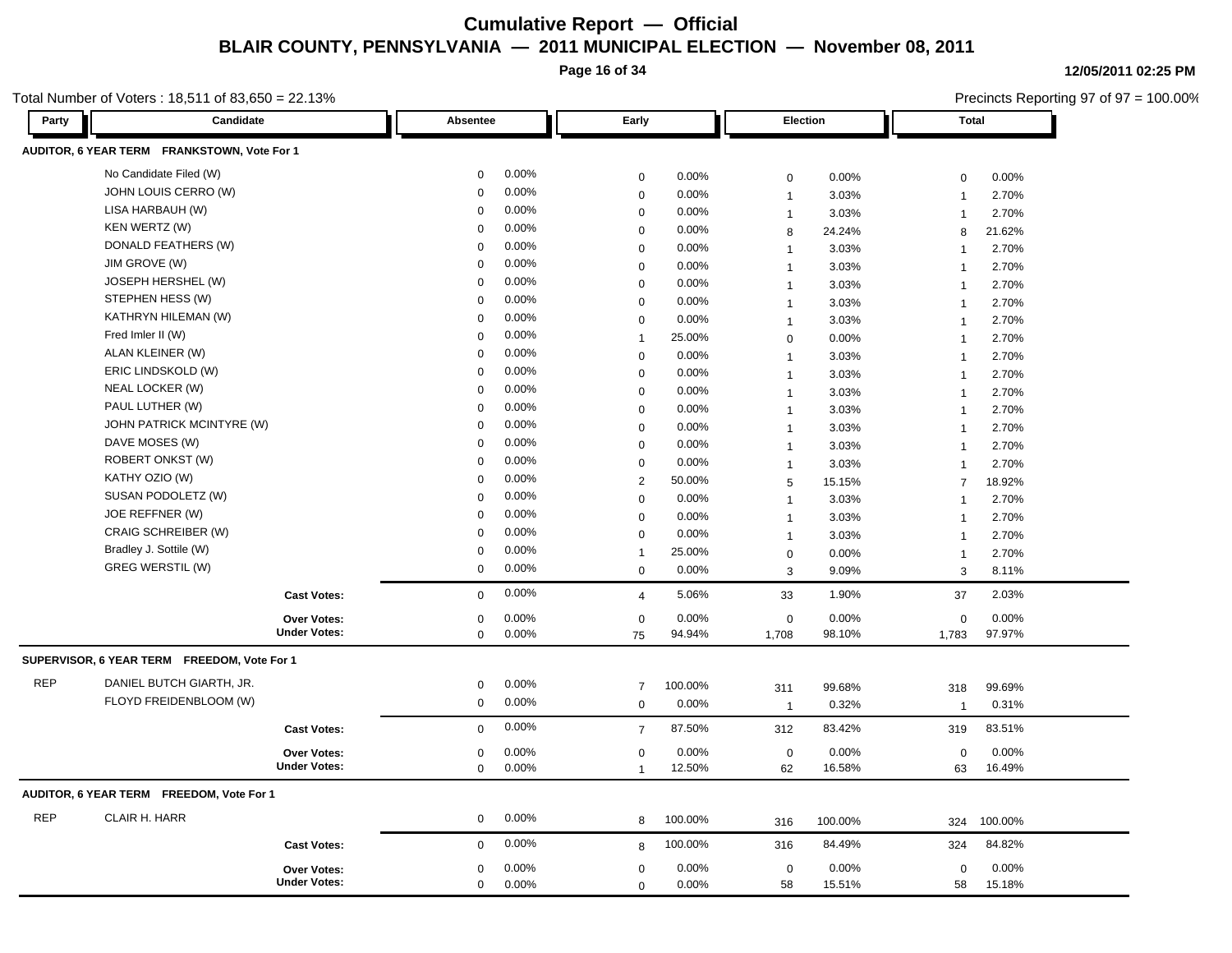**Page 17 of 34**

|            | Total Number of Voters: 18,511 of 83,650 = 22.13%           |                               |             |          |                |          |                |         |                | Precincts Reporting 97 of 97 = 100.00% |  |
|------------|-------------------------------------------------------------|-------------------------------|-------------|----------|----------------|----------|----------------|---------|----------------|----------------------------------------|--|
| Party      | Candidate                                                   |                               | Absentee    |          | Early          |          | Election       |         | Total          |                                        |  |
|            | SUPERVISOR, 6 YEAR TERM GREENFIELD, Vote For 1              |                               |             |          |                |          |                |         |                |                                        |  |
| <b>REP</b> | EDWARD HELSEL                                               |                               | 0           | $0.00\%$ | $\overline{2}$ | 100.00%  | 219            | 49.44%  | 221            | 49.66%                                 |  |
| DEM        | JOSEPH D. CLAAR                                             |                               | 0           | 0.00%    | $\mathbf 0$    | 0.00%    | 221            | 49.89%  | 221            | 49.66%                                 |  |
|            | ALLAN C BERKHIMER (W)                                       |                               | 0           | 0.00%    | $\mathbf 0$    | 0.00%    | $\mathbf{1}$   | 0.23%   | $\mathbf 1$    | 0.22%                                  |  |
|            | HARRY BLACK (W)                                             |                               | 0           | $0.00\%$ | $\mathbf 0$    | 0.00%    | 2              | 0.45%   | $\overline{2}$ | 0.45%                                  |  |
|            |                                                             | <b>Cast Votes:</b>            | $\mathbf 0$ | 0.00%    | 2              | 100.00%  | 443            | 97.15%  | 445            | 97.16%                                 |  |
|            |                                                             | Over Votes:                   | 0           | 0.00%    | $\mathbf 0$    | 0.00%    | $\mathbf 0$    | 0.00%   | $\mathbf 0$    | 0.00%                                  |  |
|            |                                                             | <b>Under Votes:</b>           | 0           | $0.00\%$ | $\mathbf 0$    | 0.00%    | 13             | 2.85%   | 13             | 2.84%                                  |  |
|            | SUPERVISOR, 2 YEAR UNEXPIRED TERM                           | <b>GREENFILED, Vote For 1</b> |             |          |                |          |                |         |                |                                        |  |
| <b>REP</b> | HARRY F. BLACK, JR.                                         |                               | 0           | $0.00\%$ | -1             | 50.00%   | 275            | 63.07%  | 276            | 63.01%                                 |  |
| <b>DEM</b> | JAMES E. BETAR                                              |                               | $\mathbf 0$ | 0.00%    | $\overline{1}$ | 50.00%   | 159            | 36.47%  | 160            | 36.53%                                 |  |
|            | ALLAN C BERKHIMER (W)                                       |                               | $\mathbf 0$ | 0.00%    | 0              | 0.00%    | $\mathbf{1}$   | 0.23%   | -1             | 0.23%                                  |  |
|            | NANCY HILEMAN (W)                                           |                               | 0           | 0.00%    | $\mathbf 0$    | 0.00%    | $\mathbf{1}$   | 0.23%   | $\mathbf 1$    | 0.23%                                  |  |
|            |                                                             | <b>Cast Votes:</b>            | 0           | 0.00%    | $\overline{2}$ | 100.00%  | 436            | 95.61%  | 438            | 95.63%                                 |  |
|            |                                                             | <b>Over Votes:</b>            | 0           | 0.00%    | $\mathbf 0$    | 0.00%    | $\mathbf 0$    | 0.00%   | $\mathbf 0$    | 0.00%                                  |  |
|            |                                                             | <b>Under Votes:</b>           | 0           | $0.00\%$ | $\mathbf 0$    | $0.00\%$ | 20             | 4.39%   | 20             | 4.37%                                  |  |
|            | AUDITOR, 6 YEAR TERM GREENFIELD, Vote For 1                 |                               |             |          |                |          |                |         |                |                                        |  |
|            | No Candidate Filed (W)                                      |                               | 0           | $0.00\%$ | $\mathbf 0$    | 0.00%    | $\mathbf 0$    | 0.00%   | $\mathbf 0$    | 0.00%                                  |  |
|            | LISA BRUMBAUGH (W)                                          |                               | 0           | $0.00\%$ | $\mathbf 0$    | 0.00%    | $\mathbf{1}$   | 20.00%  | $\mathbf 1$    | 20.00%                                 |  |
|            | <b>KERRI CLAPPER (W)</b>                                    |                               | 0           | 0.00%    | $\mathbf 0$    | 0.00%    | $\mathbf{1}$   | 20.00%  | -1             | 20.00%                                 |  |
|            | ANITA EMIGH (W)                                             |                               | $\mathbf 0$ | 0.00%    | $\mathbf 0$    | 0.00%    | $\mathbf{1}$   | 20.00%  | -1             | 20.00%                                 |  |
|            | <b>BARBARA LESLIE (W)</b>                                   |                               | 0           | 0.00%    | $\mathbf 0$    | 0.00%    | $\mathbf{1}$   | 20.00%  |                | 20.00%                                 |  |
|            | TRAVIS SWEET (W)                                            |                               | 0           | $0.00\%$ | $\mathbf 0$    | 0.00%    | $\mathbf{1}$   | 20.00%  | $\mathbf 1$    | 20.00%                                 |  |
|            |                                                             | <b>Cast Votes:</b>            | 0           | 0.00%    | $\mathbf 0$    | 0.00%    | 5              | 1.10%   | 5              | 1.09%                                  |  |
|            |                                                             | <b>Over Votes:</b>            | 0           | 0.00%    | $\mathbf 0$    | 0.00%    | 0              | 0.00%   | $\mathbf 0$    | 0.00%                                  |  |
|            |                                                             | <b>Under Votes:</b>           | $\mathbf 0$ | $0.00\%$ | 2              | 100.00%  | 451            | 98.90%  | 453            | 98.91%                                 |  |
|            | COUNCIL, WARD 1, 4 YEAR TERM HOLLIDAYSBURG WD 1, Vote For 1 |                               |             |          |                |          |                |         |                |                                        |  |
| <b>REP</b> | JOSEPH A. POMPA                                             |                               | 0           | 0.00%    | $\mathbf 0$    | 0.00%    | 75             | 100.00% | 75             | 100.00%                                |  |
|            |                                                             | <b>Cast Votes:</b>            | 0           | 0.00%    | $\mathbf 0$    | 0.00%    | 75             | 75.76%  | 75             | 75.76%                                 |  |
|            |                                                             | <b>Over Votes:</b>            | 0           | $0.00\%$ | 0              | 0.00%    | $\mathbf 0$    | 0.00%   | 0              | 0.00%                                  |  |
|            |                                                             | <b>Under Votes:</b>           | 0           | $0.00\%$ | 0              | $0.00\%$ | 24             | 24.24%  | 24             | 24.24%                                 |  |
|            | COUNCIL, WARD 3, 4 YEAR TERM HOLLIDAYSBURG WD 3, Vote For 1 |                               |             |          |                |          |                |         |                |                                        |  |
| <b>REP</b> | TIM BERESNYAK                                               |                               | 0           | 0.00%    | $\overline{2}$ | 66.67%   | 45             | 97.83%  | 47             | 95.92%                                 |  |
|            | JOHN BRENNER (W)                                            |                               | $\mathbf 0$ | 0.00%    | $\mathbf{1}$   | 33.33%   | $\overline{1}$ | 2.17%   | $\overline{2}$ | 4.08%                                  |  |
|            |                                                             | <b>Cast Votes:</b>            | 0           | 0.00%    | 3              | 75.00%   | 46             | 85.19%  | 49             | 84.48%                                 |  |
|            |                                                             | Over Votes:                   | 0           | $0.00\%$ | $\mathbf 0$    | 0.00%    | $\mathbf 0$    | 0.00%   | $\mathbf 0$    | 0.00%                                  |  |
|            |                                                             | <b>Under Votes:</b>           | 0           | 0.00%    | $\overline{1}$ | 25.00%   | 8              | 14.81%  | 9              | 15.52%                                 |  |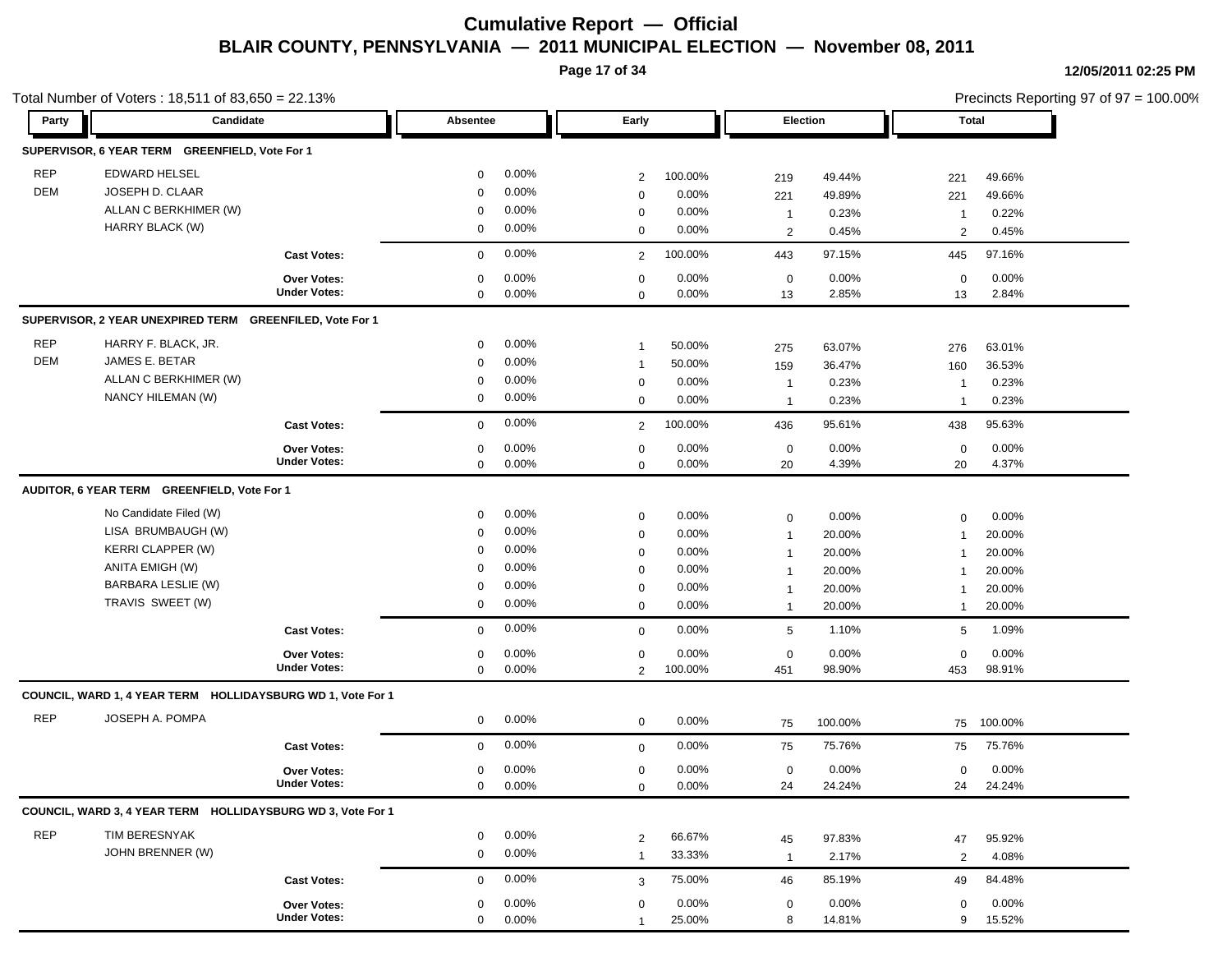**Page 18 of 34**

| Party      | Candidate                                                   |                                           | Absentee                   |                | Early                            |                  | Election          |                 | Total            |                 |  |
|------------|-------------------------------------------------------------|-------------------------------------------|----------------------------|----------------|----------------------------------|------------------|-------------------|-----------------|------------------|-----------------|--|
|            |                                                             |                                           |                            |                |                                  |                  |                   |                 |                  |                 |  |
|            | COUNCIL, WARD 5, 4 YEAR TERM HOLLIDAYSBURG WD 5, Vote For 1 |                                           |                            |                |                                  |                  |                   |                 |                  |                 |  |
|            | MARK L. SHAWLEY                                             |                                           | 0                          | 0.00%          | 8                                | 61.54%           | 130               | 67.71%          | 138              | 67.32%          |  |
|            | MICHAEL MCLANAHAN (W)                                       |                                           | $\mathbf 0$                | 0.00%          | $\sqrt{5}$                       | 38.46%           | 62                | 32.29%          | 67               | 32.68%          |  |
|            |                                                             | <b>Cast Votes:</b>                        | $\mathbf 0$                | 0.00%          | 13                               | 100.00%          | 192               | 96.00%          | 205              | 96.24%          |  |
|            |                                                             | Over Votes:<br><b>Under Votes:</b>        | $\mathbf 0$<br>$\mathbf 0$ | 0.00%<br>0.00% | $\mathbf 0$<br>$\mathbf 0$       | 0.00%<br>0.00%   | $\mathbf 0$<br>8  | 0.00%<br>4.00%  | $\mathbf 0$<br>8 | 0.00%<br>3.76%  |  |
|            | COUNCIL, WARD 7, 4 YEAR TERM HOLLIDAYSBURG WD 7, Vote For 1 |                                           |                            |                |                                  |                  |                   |                 |                  |                 |  |
| <b>REP</b> | RICHARD A. SCHOLTON                                         |                                           | $\mathbf 0$                | 0.00%          |                                  |                  |                   |                 |                  |                 |  |
|            | Amy Webster Sill (W)                                        |                                           | $\mathbf 0$                | 0.00%          | $\overline{4}$<br>$\overline{1}$ | 80.00%<br>20.00% | 153               | 98.08%<br>1.92% | 157              | 97.52%<br>2.48% |  |
|            |                                                             |                                           |                            |                |                                  |                  | $\mathbf{3}$      |                 | $\overline{4}$   |                 |  |
|            |                                                             | <b>Cast Votes:</b>                        | $\mathbf 0$                | 0.00%          | 5                                | 100.00%          | 156               | 88.64%          | 161              | 88.95%          |  |
|            |                                                             | Over Votes:<br><b>Under Votes:</b>        | $\mathbf 0$<br>$\mathbf 0$ | 0.00%          | $\mathbf 0$                      | 0.00%            | $\mathbf 0$       | 0.00%           | $\mathbf 0$      | 0.00%           |  |
|            |                                                             |                                           |                            | 0.00%          | $\mathbf 0$                      | 0.00%            | 20                | 11.36%          | 20               | 11.05%          |  |
|            | SUPERVISOR, 6 YEAR TERM HUSTON, Vote For 1                  |                                           |                            |                |                                  |                  |                   |                 |                  |                 |  |
| <b>REP</b> | MELVIN J. EDWARDS                                           |                                           | 0                          | 0.00%          | 3                                | 100.00%          | 137               | 100.00%         | 140              | 100.00%         |  |
|            |                                                             | <b>Cast Votes:</b>                        | $\mathbf{0}$               | 0.00%          | 3                                | 100.00%          | 137               | 89.54%          | 140              | 89.74%          |  |
|            |                                                             | <b>Over Votes:</b>                        | 0                          | 0.00%          | $\mathbf 0$                      | 0.00%            | $\mathbf 0$       | 0.00%           | 0                | 0.00%           |  |
|            |                                                             | <b>Under Votes:</b>                       | $\mathbf 0$                | 0.00%          | $\mathbf 0$                      | 0.00%            | 16                | 10.46%          | 16               | 10.26%          |  |
|            | AUDITOR, 6 YEAR TERM HUSTON, Vote For 1                     |                                           |                            |                |                                  |                  |                   |                 |                  |                 |  |
| DEM        | <b>G. DARRELL SMITH</b>                                     |                                           | 0                          | 0.00%          | $\overline{1}$                   | 100.00%          | 117               | 99.15%          | 118              | 99.16%          |  |
|            | <b>GREG SMITH (W)</b>                                       |                                           | $\mathbf 0$                | 0.00%          | $\mathbf 0$                      | 0.00%            | $\overline{1}$    | 0.85%           | $\overline{1}$   | 0.84%           |  |
|            |                                                             | <b>Cast Votes:</b>                        | $\mathbf 0$                | 0.00%          | $\overline{1}$                   | 33.33%           | 118               | 77.12%          | 119              | 76.28%          |  |
|            |                                                             | <b>Over Votes:</b>                        | 0                          | 0.00%          | $\pmb{0}$                        | 0.00%            | $\mathbf 0$       | 0.00%           | $\mathbf 0$      | 0.00%           |  |
|            |                                                             | <b>Under Votes:</b>                       | $\mathbf 0$                | 0.00%          | $\overline{2}$                   | 66.67%           | 35                | 22.88%          | 37               | 23.72%          |  |
|            | <b>SUPERVISOR, 6 YEAR TERM</b><br>JUNIATA, Vote For 1       |                                           |                            |                |                                  |                  |                   |                 |                  |                 |  |
| <b>REP</b> | RAY SEASE                                                   |                                           | $\mathbf 0$                | 0.00%          | $\mathbf{1}$                     | 100.00%          | 139               | 100.00%         | 140              | 100.00%         |  |
|            |                                                             | <b>Cast Votes:</b>                        | $\mathbf 0$                | 0.00%          | $\overline{1}$                   | 100.00%          | 139               | 90.85%          | 140              | 90.91%          |  |
|            |                                                             |                                           |                            | 0.00%          |                                  | 0.00%            |                   | 0.00%           |                  |                 |  |
|            |                                                             | <b>Over Votes:</b><br><b>Under Votes:</b> | 0<br>$\mathbf 0$           | 0.00%          | $\mathbf 0$<br>$\mathbf 0$       | 0.00%            | $\mathbf 0$<br>14 | 9.15%           | 0<br>14          | 0.00%<br>9.09%  |  |
|            | AUDITOR, 6 YEAR TERM JUNIATA, Vote For 1                    |                                           |                            |                |                                  |                  |                   |                 |                  |                 |  |
|            |                                                             |                                           |                            |                |                                  |                  |                   |                 |                  |                 |  |
|            | No Candidate Filed (W)<br>Rhonda Walker (W)                 |                                           | $\mathbf 0$                | 0.00%          | $\pmb{0}$                        | 0.00%            | $\mathbf 0$       | 0.00%           | 0                | 0.00%           |  |
|            | MICHAEL W MILLER (W)                                        |                                           | $\mathbf 0$<br>$\mathbf 0$ | 0.00%<br>0.00% | $\overline{1}$                   | 100.00%          | $\mathbf 1$       | 50.00%          | $\overline{2}$   | 66.67%          |  |
|            |                                                             |                                           |                            |                | $\mathbf 0$                      | 0.00%            | $\overline{1}$    | 50.00%          | $\mathbf{1}$     | 33.33%          |  |
|            |                                                             | <b>Cast Votes:</b>                        | $\mathbf 0$                | 0.00%          | $\overline{1}$                   | 100.00%          | $\overline{2}$    | 1.31%           | 3                | 1.95%           |  |
|            |                                                             | Over Votes:                               | 0                          | 0.00%          | $\mathbf 0$                      | 0.00%            | $\mathbf 0$       | 0.00%           | $\mathbf 0$      | 0.00%           |  |
|            |                                                             | <b>Under Votes:</b>                       | $\mathbf 0$                | 0.00%          | $\mathbf 0$                      | 0.00%            | 151               | 98.69%          | 151              | 98.05%          |  |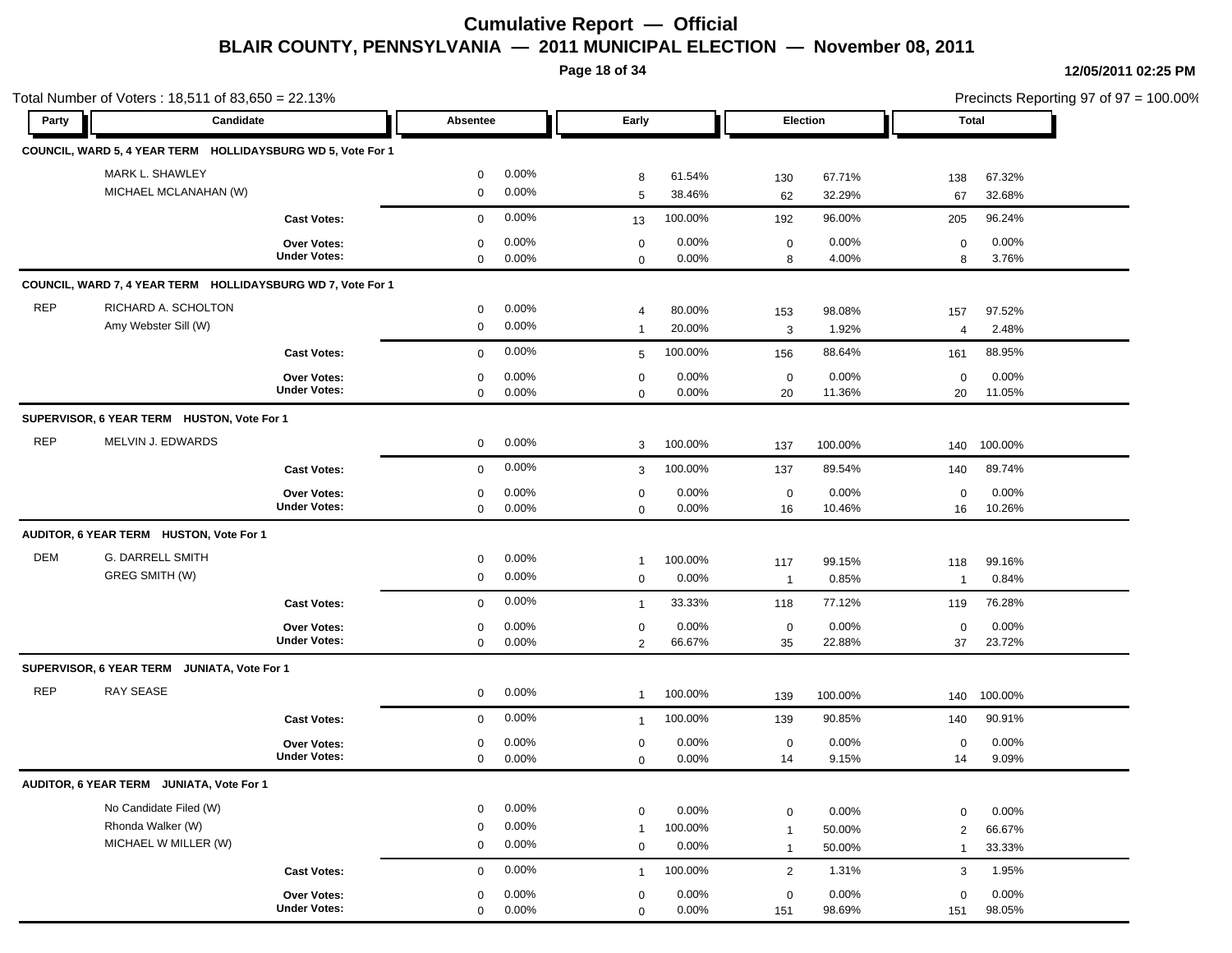**Page 19 of 34**

Precincts Reporting 97 of 97 = 100.00%

**12/05/2011 02:25 PM**

| Party      | Candidate                                 |                          | Absentee    |       | Early          |         |                | Election | <b>Total</b>             |        |
|------------|-------------------------------------------|--------------------------|-------------|-------|----------------|---------|----------------|----------|--------------------------|--------|
|            | SUPERVISOR, 6 YEAR TERM LOGAN, Vote For 2 |                          |             |       |                |         |                |          |                          |        |
|            | JAMES A. PATTERSON                        |                          | $\mathbf 0$ | 0.00% | 67             | 54.03%  | 1,718          | 54.94%   | 1,785                    | 54.91% |
| <b>REP</b> | DAVID A. RHOA                             |                          | $\Omega$    | 0.00% | 55             | 44.35%  | 1,397          | 44.68%   | 1,452                    | 44.66% |
|            | DAVE BARGER (W)                           |                          | $\Omega$    | 0.00% | $\mathbf 0$    | 0.00%   | $\overline{1}$ | 0.03%    | $\mathbf{1}$             | 0.03%  |
|            | JEFFREY BLAKE (W)                         |                          | $\mathbf 0$ | 0.00% | $\mathbf 0$    | 0.00%   | $\mathbf{1}$   | 0.03%    | $\overline{1}$           | 0.03%  |
|            | <b>JUSTIN CAIN (W)</b>                    |                          | $\Omega$    | 0.00% | $\mathbf 0$    | 0.00%   | $\overline{1}$ | 0.03%    | $\overline{1}$           | 0.03%  |
|            | DAVID HOOVER (W)                          |                          | $\mathbf 0$ | 0.00% | $\overline{1}$ | 0.81%   | $\overline{1}$ | 0.03%    | 2                        | 0.06%  |
|            | Louis C. Schmitt, Jr (W)                  |                          | $\mathbf 0$ | 0.00% | $\overline{1}$ | 0.81%   | $\mathbf 0$    | 0.00%    | $\overline{1}$           | 0.03%  |
|            | WILLIAM R KALER (W)                       |                          | $\mathbf 0$ | 0.00% | $\mathbf 0$    | 0.00%   | $\overline{1}$ | 0.03%    | $\overline{1}$           | 0.03%  |
|            | ROY G KNUPP (W)                           |                          | $\Omega$    | 0.00% | $\mathbf 0$    | 0.00%   | $\mathbf{1}$   | 0.03%    | $\overline{1}$           | 0.03%  |
|            | JOHN MCGINNIS (W)                         |                          | $\Omega$    | 0.00% | $\mathbf 0$    | 0.00%   | $\overline{1}$ | 0.03%    | $\overline{1}$           | 0.03%  |
|            | DAVE RHOA (W)                             |                          | $\Omega$    | 0.00% | $\mathbf 0$    | 0.00%   | $\overline{1}$ | 0.03%    | $\overline{1}$           | 0.03%  |
|            | PAT ROSE (W)                              |                          | $\mathbf 0$ | 0.00% | $\mathbf 0$    | 0.00%   | $\mathbf{1}$   | 0.03%    | 1                        | 0.03%  |
|            | RONALD SHOENFELT (W)                      |                          | $\Omega$    | 0.00% | $\mathbf 0$    | 0.00%   | $\overline{1}$ | 0.03%    | $\overline{1}$           | 0.03%  |
|            | DON SWANGER (W)                           |                          | $\Omega$    | 0.00% | $\mathbf 0$    | 0.00%   | $\overline{1}$ | 0.03%    | $\overline{1}$           | 0.03%  |
|            | BRETT WILSON (W)                          |                          | $\mathbf 0$ | 0.00% | $\mathbf 0$    | 0.00%   | $\overline{1}$ | 0.03%    | $\overline{1}$           | 0.03%  |
|            |                                           | <b>Cast Votes:</b>       | $\mathbf 0$ | 0.00% | 124            | 82.67%  | 3,127          | 73.54%   | 3,251                    | 73.85% |
|            |                                           | <b>Over Votes:</b>       | $\mathbf 0$ | 0.00% | $\mathbf 0$    | 0.00%   | $\mathbf 0$    | 0.00%    | $\mathbf 0$              | 0.00%  |
|            |                                           | <b>Under Votes:</b>      | $\mathbf 0$ | 0.00% | 26             | 17.33%  | 1,125          | 26.46%   | 1,151                    | 26.15% |
|            | TAX COLLECTOR, 2 YEAR UNEXPIRED TERM      | <b>LOGAN, Vote For 1</b> |             |       |                |         |                |          |                          |        |
| <b>REP</b> | CHRISTINA BLAKE                           |                          | $\mathbf 0$ | 0.00% | 39             | 52.00%  | 1,039          | 50.22%   | 1,078                    | 50.28% |
| <b>DEM</b> | RONALD DIFRANGO                           |                          | $\mathbf 0$ | 0.00% | 36             | 48.00%  | 1,030          | 49.78%   | 1,066                    | 49.72% |
|            |                                           | <b>Cast Votes:</b>       | $\mathbf 0$ | 0.00% | 75             | 100.00% | 2,069          | 97.32%   | 2,144                    | 97.41% |
|            |                                           | Over Votes:              | $\mathbf 0$ | 0.00% | $\mathbf 0$    | 0.00%   | $\mathbf 0$    | 0.00%    | $\mathbf 0$              | 0.00%  |
|            |                                           | <b>Under Votes:</b>      | $\mathbf 0$ | 0.00% | $\Omega$       | 0.00%   | 57             | 2.68%    | 57                       | 2.59%  |
|            | AUDITOR, 6 YEAR TERM LOGAN, Vote For 1    |                          |             |       |                |         |                |          |                          |        |
| <b>DEM</b> | DAVID A. BENDER                           |                          | $\mathbf 0$ | 0.00% | 51             | 100.00% | 1,552          | 99.68%   | 1,603                    | 99.69% |
|            | DAVID S ADAMS (W)                         |                          | $\mathbf 0$ | 0.00% | $\mathbf 0$    | 0.00%   | $\overline{1}$ | 0.06%    | $\overline{1}$           | 0.06%  |
|            | ANTHONY BAMBOCCI (W)                      |                          | $\Omega$    | 0.00% | $\mathbf 0$    | 0.00%   | $\mathbf{1}$   | 0.06%    | $\overline{\phantom{a}}$ | 0.06%  |
|            | DAVID HOOVER (W)                          |                          | $\Omega$    | 0.00% | $\mathbf 0$    | 0.00%   | $\overline{1}$ | 0.06%    | $\overline{\mathbf{1}}$  | 0.06%  |
|            | JOHN MCGINNIS (W)                         |                          | 0           | 0.00% | $\mathbf 0$    | 0.00%   | $\overline{1}$ | 0.06%    | $\overline{1}$           | 0.06%  |
|            | <b>ASHLEY WERTZ (W)</b>                   |                          | $\mathbf 0$ | 0.00% | $\mathbf 0$    | 0.00%   | $\overline{1}$ | 0.06%    | $\overline{1}$           | 0.06%  |
|            |                                           | <b>Cast Votes:</b>       | $\Omega$    | 0.00% | 51             | 68.00%  | 1,557          | 73.24%   | 1,608                    | 73.06% |
|            |                                           | <b>Over Votes:</b>       | 0           | 0.00% | $\mathbf 0$    | 0.00%   | $\mathbf 0$    | 0.00%    | $\mathbf 0$              | 0.00%  |
|            |                                           | <b>Under Votes:</b>      | $\mathbf 0$ | 0.00% | 24             | 32.00%  | 569            | 26.76%   | 593                      | 26.94% |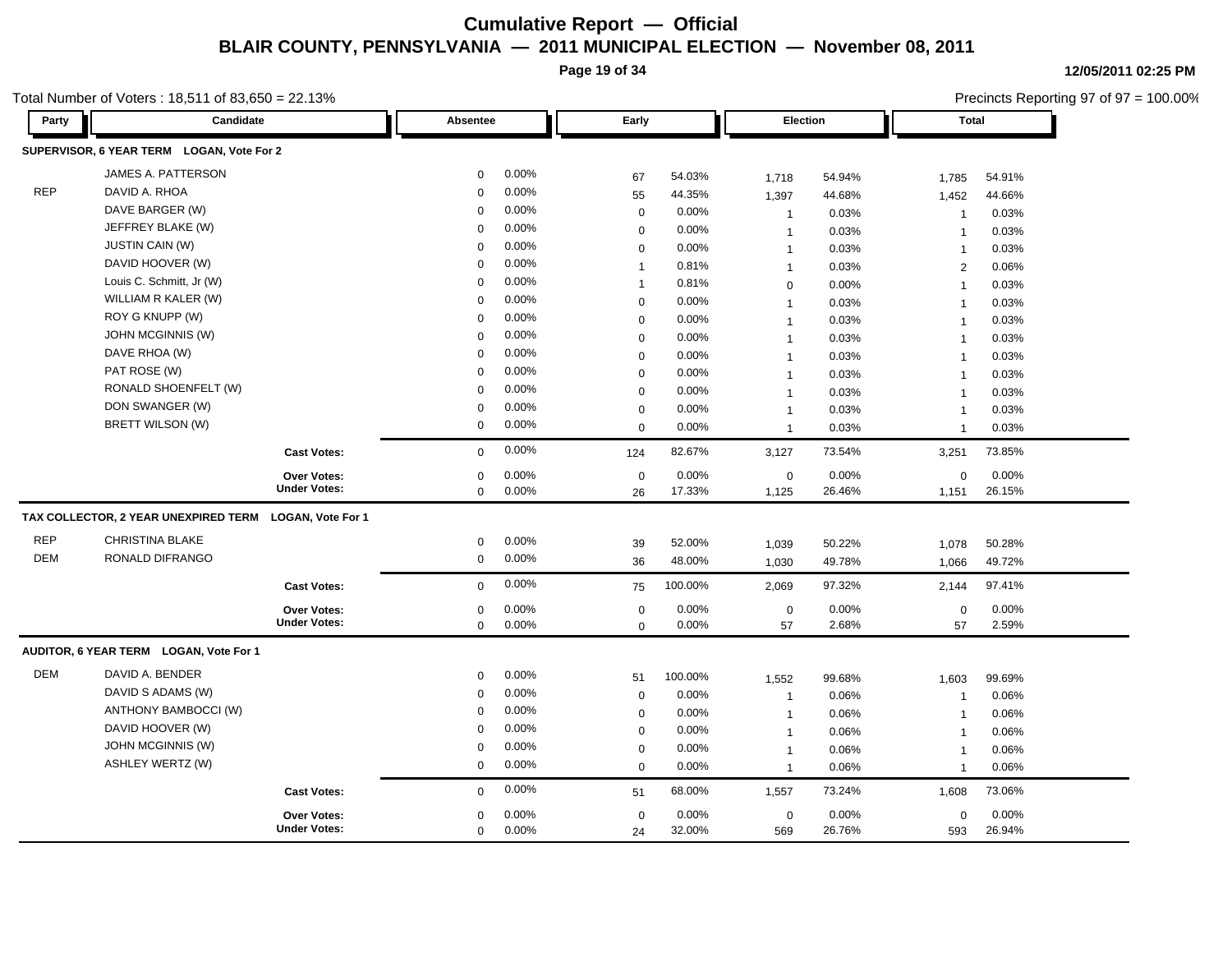**Page 20 of 34**

**12/05/2011 02:25 PM** Precincts Reporting 97 of 97 = 100.00%

| Party      | Candidate                                    |                                           | Absentee         |                | Early                      |                |                         | Election        | <b>Total</b>            |                 |
|------------|----------------------------------------------|-------------------------------------------|------------------|----------------|----------------------------|----------------|-------------------------|-----------------|-------------------------|-----------------|
|            | COUNCIL, 4 YEAR TERM MARTINSBURG, Vote For 3 |                                           |                  |                |                            |                |                         |                 |                         |                 |
| <b>REP</b> | DANIEL R. SMOUSE                             |                                           | 0                | 0.00%          | 9                          | 81.82%         | 228                     | 51.58%          | 237                     | 52.32%          |
| DEM        | CONNIE S. LAMBORN                            |                                           | $\Omega$         | 0.00%          | $\overline{2}$             | 18.18%         | 184                     | 41.63%          | 186                     | 41.06%          |
|            | SHAWN D DAUGHENBAUGH (W)                     |                                           | $\mathbf 0$      | 0.00%          | $\pmb{0}$                  | 0.00%          | 6                       | 1.36%           | 6                       | 1.32%           |
|            | JEFFREY LAFFERTY (W)                         |                                           | $\Omega$         | 0.00%          | $\mathbf 0$                | 0.00%          | $\overline{2}$          | 0.45%           | $\overline{2}$          | 0.44%           |
|            | DARYL HARTMAN (W)                            |                                           | $\Omega$         | 0.00%          | $\mathbf 0$                | 0.00%          | 6                       | 1.36%           | 6                       | 1.32%           |
|            | CHRIS BROOKS (W)                             |                                           | $\mathbf 0$      | 0.00%          | $\mathbf 0$                | 0.00%          | $\overline{\mathbf{4}}$ | 0.90%           | $\overline{\mathbf{A}}$ | 0.88%           |
|            | WENDELL GAHAGAN (W)                          |                                           | $\Omega$         | 0.00%          | $\mathbf 0$                | 0.00%          | $\mathbf{1}$            | 0.23%           | $\overline{1}$          | 0.22%           |
|            | LINDA HARKER (W)                             |                                           | $\Omega$         | 0.00%          | $\mathbf 0$                | 0.00%          | $\mathbf{1}$            | 0.23%           | $\overline{1}$          | 0.22%           |
|            | MIKE HORTON (W)                              |                                           | 0                | 0.00%          | $\mathbf 0$                | 0.00%          | $\overline{1}$          | 0.23%           | $\overline{1}$          | 0.22%           |
|            | JON W KEIM (W)                               |                                           | 0                | 0.00%          | $\mathbf 0$                | 0.00%          | 2                       | 0.45%           | 2                       | 0.44%           |
|            | STANLEY KENNEDY (W)                          |                                           | $\mathbf 0$      | 0.00%          | $\mathbf 0$                | 0.00%          | $\mathbf{1}$            | 0.23%           | $\overline{1}$          | 0.22%           |
|            | HEIDI KREIDER (W)                            |                                           | 0                | 0.00%          | $\mathbf 0$                | 0.00%          | $\mathbf{1}$            | 0.23%           | $\overline{1}$          | 0.22%           |
|            | SUZANNE MCNALLY (W)                          |                                           | $\mathbf 0$      | 0.00%          | $\mathbf 0$                | 0.00%          | $\mathbf{1}$            | 0.23%           | $\overline{1}$          | 0.22%           |
|            | GREGORY L MYERS (W)                          |                                           | $\Omega$         | 0.00%          | $\mathbf 0$                | 0.00%          | $\mathbf{1}$            | 0.23%           | $\overline{1}$          | 0.22%           |
|            | JAMES D SMITH (W)                            |                                           | $\mathbf 0$      | 0.00%          | $\mathbf 0$                | 0.00%          | $\overline{1}$          | 0.23%           | $\overline{1}$          | 0.22%           |
|            | RALPH SHEFFY (W)                             |                                           | 0                | 0.00%          | $\mathbf 0$                | 0.00%          | $\overline{2}$          | 0.45%           | 2                       | 0.44%           |
|            |                                              | <b>Cast Votes:</b>                        | $\mathbf 0$      | 0.00%          | 11                         | 40.74%         | 442                     | 45.06%          | 453                     | 44.94%          |
|            |                                              | <b>Over Votes:</b>                        | 0                | 0.00%          | $\mathbf 0$                | 0.00%          | $\mathbf 0$             | 0.00%           | $\mathbf 0$             | 0.00%           |
|            |                                              | <b>Under Votes:</b>                       | 0                | 0.00%          | 16                         | 59.26%         | 539                     | 54.94%          | 555                     | 55.06%          |
|            | AUDITOR, 6 YEAR TERM MARTINSBURG, Vote For 1 |                                           |                  |                |                            |                |                         |                 |                         |                 |
| <b>REP</b> | LUCINDA R. MECK                              |                                           | 0                | 0.00%          | 8                          | 100.00%        | 284                     | 99.65%          | 292                     | 99.66%          |
|            | FREDRICK RAINEAR (W)                         |                                           | 0                | 0.00%          | $\mathbf 0$                | 0.00%          | $\overline{1}$          | 0.35%           | $\overline{1}$          | 0.34%           |
|            |                                              | <b>Cast Votes:</b>                        | $\mathbf 0$      | 0.00%          | 8                          | 88.89%         | 285                     | 87.16%          | 293                     | 87.20%          |
|            |                                              | Over Votes:                               | $\mathbf 0$      | 0.00%          | $\mathbf 0$                | 0.00%          | $\mathbf 0$             | 0.00%           | $\mathbf 0$             | 0.00%           |
|            |                                              | <b>Under Votes:</b>                       | $\mathbf 0$      | 0.00%          | $\mathbf{1}$               | 11.11%         | 42                      | 12.84%          | 43                      | 12.80%          |
|            | COUNCIL, 4 YEAR TERM NEWRY, Vote For 3       |                                           |                  |                |                            |                |                         |                 |                         |                 |
| <b>REP</b> | NICOLE L. STEFANICK                          |                                           | 0                | 0.00%          | $\mathbf 0$                | 0.00%          | 32                      | 41.56%          | 32                      | 41.56%          |
| <b>DEM</b> | ANNE S. SENO                                 |                                           | 0                | 0.00%          | $\pmb{0}$                  | 0.00%          | 36                      | 46.75%          | 36                      | 46.75%          |
|            | MICHAEL SENO (W)                             |                                           | $\mathbf 0$      | 0.00%          | $\pmb{0}$                  | 0.00%          | 8                       | 10.39%          | 8                       | 10.39%          |
|            | RICHARD GIARTH (W)                           |                                           | 0                | 0.00%          | $\mathbf 0$                | 0.00%          | $\overline{1}$          | 1.30%           | $\mathbf{1}$            | 1.30%           |
|            |                                              | <b>Cast Votes:</b>                        | $\mathbf 0$      | 0.00%          | $\mathbf 0$                | 0.00%          | 77                      | 45.83%          | 77                      | 45.83%          |
|            |                                              |                                           |                  |                |                            |                |                         |                 |                         |                 |
|            |                                              | <b>Over Votes:</b><br><b>Under Votes:</b> | $\mathbf 0$<br>0 | 0.00%<br>0.00% | $\mathbf 0$<br>$\mathbf 0$ | 0.00%<br>0.00% | $\mathbf 0$<br>91       | 0.00%<br>54.17% | $\mathbf 0$<br>91       | 0.00%<br>54.17% |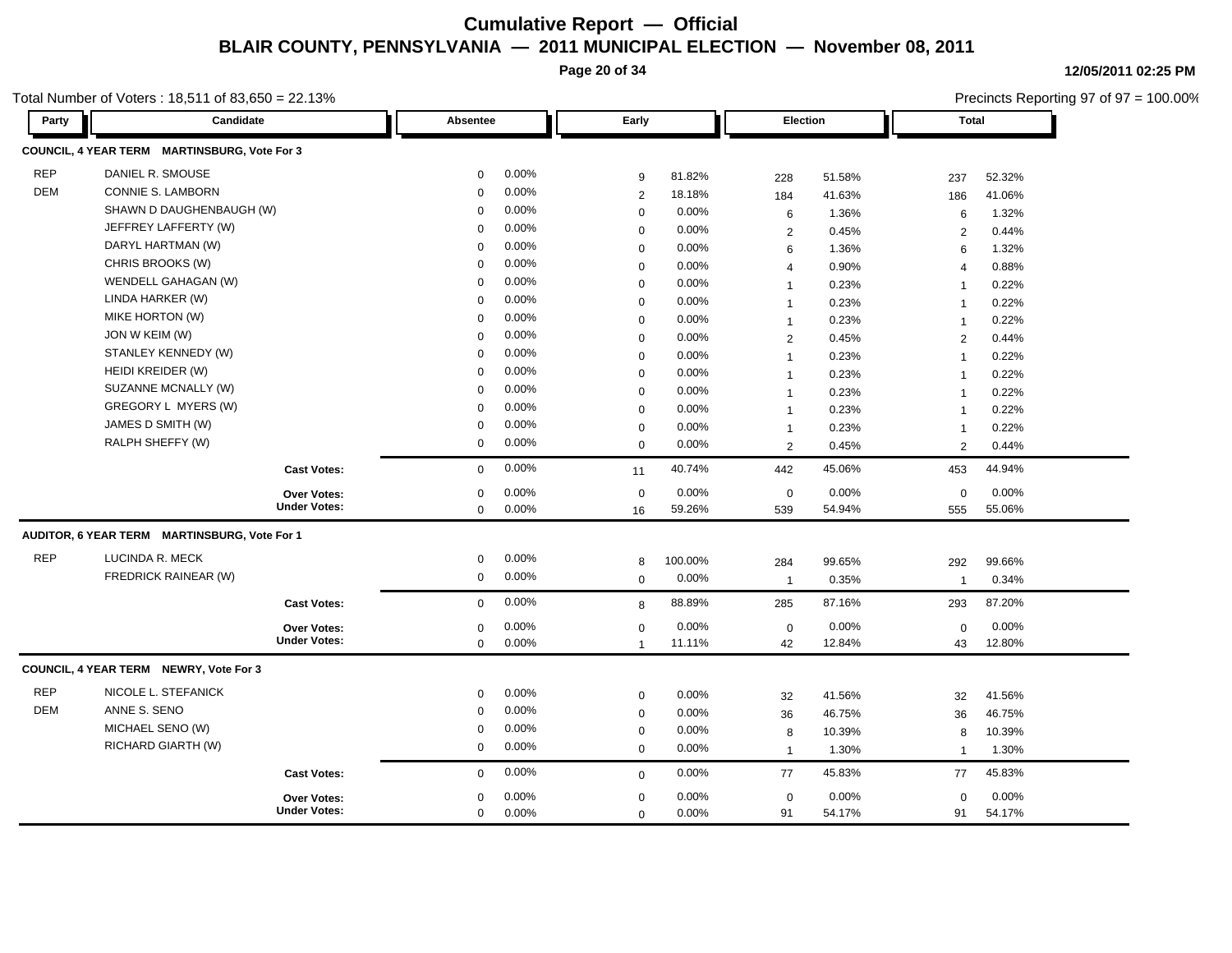**Page 21 of 34**

| Party      | Candidate                                                 |                                           | <b>Absentee</b>            |                | Early            |                 | <b>Election</b>                  |                 | Total                    |                 |
|------------|-----------------------------------------------------------|-------------------------------------------|----------------------------|----------------|------------------|-----------------|----------------------------------|-----------------|--------------------------|-----------------|
|            |                                                           |                                           |                            |                |                  |                 |                                  |                 |                          |                 |
|            | SUPERVISOR, 6 YEAR TERM NORTH WOODBURY, Vote For 1        |                                           |                            |                |                  |                 |                                  |                 |                          |                 |
| <b>REP</b> | TERRY L. HEETER                                           |                                           | $\mathbf 0$                | 0.00%          | 14               | 100.00%         | 285                              | 99.30%          | 299                      | 99.34%          |
|            | RODNEY HOOVER (W)                                         |                                           | $\mathbf 0$                | 0.00%          | $\mathbf 0$      | 0.00%           | $\overline{1}$                   | 0.35%           | $\overline{1}$           | 0.33%           |
|            | MAGARETT NUSS (W)                                         |                                           | $\mathbf 0$                | 0.00%          | $\mathbf 0$      | 0.00%           | $\overline{1}$                   | 0.35%           | -1                       | 0.33%           |
|            |                                                           | <b>Cast Votes:</b>                        | $\Omega$                   | 0.00%          | 14               | 87.50%          | 287                              | 89.97%          | 301                      | 89.85%          |
|            |                                                           | <b>Over Votes:</b><br><b>Under Votes:</b> | $\mathbf 0$<br>$\mathbf 0$ | 0.00%<br>0.00% | $\mathbf 0$<br>2 | 0.00%<br>12.50% | $\mathbf 0$<br>32                | 0.00%<br>10.03% | $\mathbf 0$<br>34        | 0.00%<br>10.15% |
|            | AUDITOR, 6 YEAR TERM NORTH WOODBURY, Vote For 1           |                                           |                            |                |                  |                 |                                  |                 |                          |                 |
|            | No Candidate Filed (W)                                    |                                           | $\mathbf 0$                | 0.00%          | $\mathbf 0$      | 0.00%           |                                  | 0.00%           | $\Omega$                 | 0.00%           |
|            | DAWN BAKER BURKET (W)                                     |                                           | $\mathbf 0$                | 0.00%          | $\mathbf 0$      | 0.00%           | $\mathbf 0$                      | 10.00%          |                          | 10.00%          |
|            | DON BRUMBAUGH (W)                                         |                                           | $\Omega$                   | 0.00%          | $\mathbf 0$      | 0.00%           | $\overline{1}$<br>$\overline{1}$ | 10.00%          | -1<br>$\overline{1}$     | 10.00%          |
|            | TAMMY DECKER (W)                                          |                                           | $\mathbf 0$                | 0.00%          | $\mathbf 0$      | 0.00%           | $\mathbf{1}$                     | 10.00%          | $\overline{1}$           | 10.00%          |
|            | BETTY HEETER (W)                                          |                                           | $\Omega$                   | 0.00%          | $\mathbf 0$      | 0.00%           | 3                                | 30.00%          | 3                        | 30.00%          |
|            | ABRUM HOENSTINE (W)                                       |                                           | $\Omega$                   | 0.00%          | $\mathbf 0$      | 0.00%           |                                  | 10.00%          |                          | 10.00%          |
|            | FRANK MCKAY (W)                                           |                                           | $\Omega$                   | 0.00%          | $\mathbf 0$      | 0.00%           | $\mathbf{1}$                     | 10.00%          | -1                       | 10.00%          |
|            | BETTY BLATTENBERGER (W)                                   |                                           | $\boldsymbol{0}$           | 0.00%          | $\mathbf 0$      | 0.00%           | $\overline{1}$                   |                 | $\overline{\mathbf{1}}$  |                 |
|            |                                                           |                                           |                            |                |                  |                 | $\overline{2}$                   | 20.00%          | 2                        | 20.00%          |
|            |                                                           | <b>Cast Votes:</b>                        | $\mathbf 0$                | 0.00%          | $\mathbf 0$      | 0.00%           | 10                               | 3.13%           | 10                       | 2.99%           |
|            |                                                           | Over Votes:                               | $\mathbf 0$                | 0.00%          | $\mathbf 0$      | 0.00%           | $\mathbf 0$                      | 0.00%           | $\mathbf 0$              | 0.00%           |
|            |                                                           | <b>Under Votes:</b>                       | $\mathbf 0$                | 0.00%          | 16               | 100.00%         | 309                              | 96.87%          | 325                      | 97.01%          |
|            | COUNCIL, 4 YEAR TERM ROARING SPRING, Vote For 3           |                                           |                            |                |                  |                 |                                  |                 |                          |                 |
| <b>REP</b> | <b>DENNIS IGOU</b>                                        |                                           | $\mathbf 0$                | 0.00%          | 8                | 50.00%          | 264                              | 48.80%          | 272                      | 48.83%          |
| <b>REP</b> | WILLIAM E. BRUMBAUGH                                      |                                           | $\mathbf 0$                | 0.00%          | $\overline{7}$   | 43.75%          | 265                              | 48.98%          | 272                      | 48.83%          |
|            | CHRISTOPHER CARRIER (W)                                   |                                           | $\mathbf 0$                | 0.00%          | $\mathbf 0$      | 0.00%           | 11                               | 2.03%           | 11                       | 1.97%           |
|            | Steve Hamm (W)                                            |                                           | $\mathbf 0$                | 0.00%          | $\overline{1}$   | 6.25%           | $\mathbf 0$                      | 0.00%           | $\overline{1}$           | 0.18%           |
|            | <b>GARY THOMPSON (W)</b>                                  |                                           | $\mathbf 0$                | 0.00%          | $\mathbf 0$      | 0.00%           | $\overline{1}$                   | 0.18%           | $\overline{1}$           | 0.18%           |
|            |                                                           | <b>Cast Votes:</b>                        | $\mathbf 0$                | 0.00%          | 16               | 53.33%          | 541                              | 52.42%          | 557                      | 52.45%          |
|            |                                                           | Over Votes:                               | $\mathbf 0$                | 0.00%          | $\mathbf 0$      | 0.00%           | $\mathbf 0$                      | 0.00%           | $\mathbf 0$              | 0.00%           |
|            |                                                           | <b>Under Votes:</b>                       | $\mathbf 0$                | 0.00%          | 14               | 46.67%          | 491                              | 47.58%          | 505                      | 47.55%          |
|            | COUNCIL, 2 YEAR UNEXPIRED TERM ROARING SPRING, Vote For 1 |                                           |                            |                |                  |                 |                                  |                 |                          |                 |
| <b>REP</b> | KAYLA A. NOEL                                             |                                           | $\mathbf 0$                | 0.00%          | $\overline{7}$   | 100.00%         | 267                              | 99.63%          | 274                      | 99.64%          |
|            | JERRY GREEN (W)                                           |                                           | $\mathbf 0$                | 0.00%          | $\mathbf 0$      | 0.00%           | $\overline{1}$                   | 0.37%           | $\overline{\phantom{a}}$ | 0.36%           |
|            |                                                           | <b>Cast Votes:</b>                        | $\mathbf 0$                | 0.00%          | $\overline{7}$   | 70.00%          | 268                              | 77.91%          | 275                      | 77.68%          |
|            |                                                           | Over Votes:                               | $\mathbf 0$                | 0.00%          | $\mathbf 0$      | 0.00%           | $\mathbf 0$                      | 0.00%           | $\mathbf 0$              | 0.00%           |
|            |                                                           | <b>Under Votes:</b>                       | $\mathbf 0$                | 0.00%          | 3                | 30.00%          | 76                               | 22.09%          | 79                       | 22.32%          |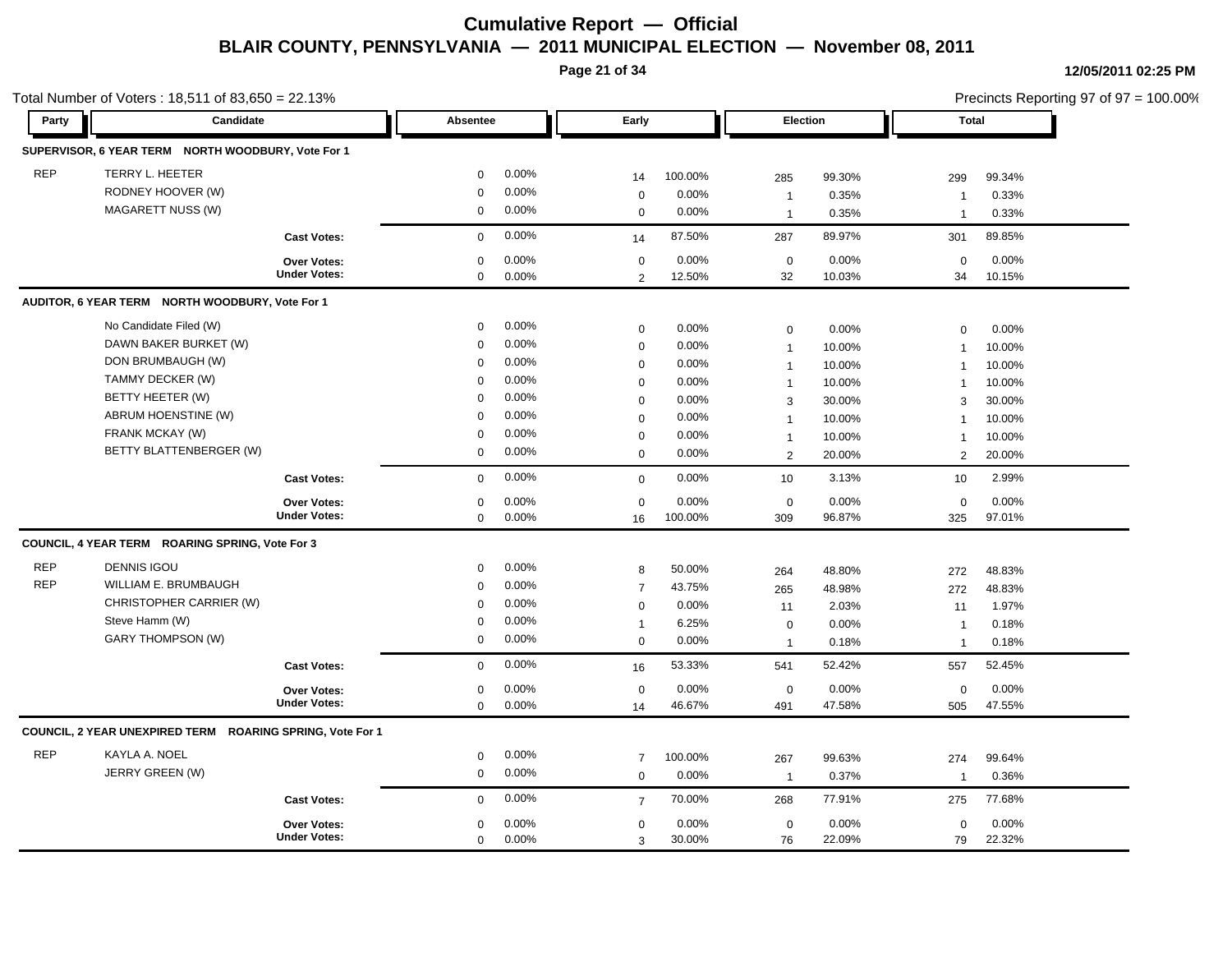**Page 22 of 34**

Precincts Reporting 97 of 97 = 100.00%

|            | Total Number of Voters: 18,511 of 83,650 = 22.13%                        |                                           |                                 |                         |                               |                  |                             |                  |                             |                  | Precincts Reporting 97 of 97 = 100.00% |
|------------|--------------------------------------------------------------------------|-------------------------------------------|---------------------------------|-------------------------|-------------------------------|------------------|-----------------------------|------------------|-----------------------------|------------------|----------------------------------------|
| Party      | Candidate                                                                |                                           | Absentee                        |                         | Early                         |                  |                             | Election         | Total                       |                  |                                        |
|            | AUDITOR, 6 YEAR TERM ROARING SPRING, Vote For 1                          |                                           |                                 |                         |                               |                  |                             |                  |                             |                  |                                        |
| <b>REP</b> | ANN K. NOEL                                                              |                                           | $\mathbf 0$                     | 0.00%                   | $\overline{7}$                | 100.00%          | 272                         | 100.00%          | 279                         | 100.00%          |                                        |
|            |                                                                          | <b>Cast Votes:</b>                        | $\mathbf 0$                     | 0.00%                   | $\overline{7}$                | 70.00%           | 272                         | 79.07%           | 279                         | 78.81%           |                                        |
|            |                                                                          | Over Votes:<br><b>Under Votes:</b>        | 0<br>$\mathbf 0$                | 0.00%<br>0.00%          | $\mathbf 0$<br>3              | 0.00%<br>30.00%  | $\mathbf 0$<br>72           | 0.00%<br>20.93%  | $\mathbf 0$<br>75           | 0.00%<br>21.19%  |                                        |
|            | AUDITOR, 2 YEAR UNEXPIRED TERM ROARING SPRING, Vote For 1                |                                           |                                 |                         |                               |                  |                             |                  |                             |                  |                                        |
|            | No Candidate Filed (W)<br>SUSAN GREEN (W)                                |                                           | $\mathbf 0$<br>$\mathbf 0$      | 0.00%<br>0.00%          | $\mathbf 0$<br>$\mathbf 0$    | 0.00%<br>0.00%   | $\mathbf 0$<br>$\mathbf{1}$ | 0.00%<br>100.00% | $\mathbf 0$<br>$\mathbf{1}$ | 0.00%<br>100.00% |                                        |
|            |                                                                          | <b>Cast Votes:</b>                        | $\mathbf 0$                     | 0.00%                   | $\mathbf 0$                   | 0.00%            | $\mathbf{1}$                | 0.29%            | $\overline{1}$              | 0.28%            |                                        |
|            |                                                                          | <b>Over Votes:</b><br><b>Under Votes:</b> | $\mathbf 0$<br>$\mathbf 0$      | 0.00%<br>0.00%          | $\mathbf 0$<br>10             | 0.00%<br>100.00% | $\mathbf 0$<br>343          | 0.00%<br>99.71%  | $\mathbf 0$<br>353          | 0.00%<br>99.72%  |                                        |
|            | SUPERVISOR, 6 YEAR TERM SNYDER, Vote For 1                               |                                           |                                 |                         |                               |                  |                             |                  |                             |                  |                                        |
| <b>REP</b> | <b>JAMES I. BURKET</b><br>VIOLA DYSART (W)<br><b>GEORGE SESSAMEN (W)</b> |                                           | $\mathbf 0$<br>0<br>$\mathbf 0$ | 0.00%<br>0.00%<br>0.00% | 6<br>$\mathbf 0$              | 100.00%<br>0.00% | 273<br>$\overline{1}$       | 99.27%<br>0.36%  | 279<br>-1                   | 99.29%<br>0.36%  |                                        |
|            |                                                                          | <b>Cast Votes:</b>                        | 0                               | 0.00%                   | $\mathbf 0$<br>6              | 0.00%<br>75.00%  | $\mathbf{1}$<br>275         | 0.36%<br>85.94%  | $\overline{1}$<br>281       | 0.36%<br>85.67%  |                                        |
|            |                                                                          | <b>Over Votes:</b><br><b>Under Votes:</b> | $\mathbf 0$<br>$\mathbf 0$      | 0.00%<br>0.00%          | $\mathbf 0$<br>2              | 0.00%<br>25.00%  | $\mathsf 0$<br>45           | 0.00%<br>14.06%  | $\mathbf 0$<br>47           | 0.00%<br>14.33%  |                                        |
|            | TAX COLLECTOR, 2 YEAR UNEXPIRED TERM                                     | SNYDER, Vote For 1                        |                                 |                         |                               |                  |                             |                  |                             |                  |                                        |
| <b>REP</b> | <b>WENDY S. MILLER</b>                                                   |                                           | $\mathbf 0$                     | 0.00%                   | $\overline{7}$                | 100.00%          | 281                         | 100.00%          | 288                         | 100.00%          |                                        |
|            |                                                                          | <b>Cast Votes:</b>                        | $\mathbf 0$                     | 0.00%                   | $\overline{7}$                | 87.50%           | 281                         | 87.81%           | 288                         | 87.80%           |                                        |
|            |                                                                          | Over Votes:<br><b>Under Votes:</b>        | 0<br>$\mathbf 0$                | 0.00%<br>0.00%          | $\mathbf 0$<br>$\overline{1}$ | 0.00%<br>12.50%  | $\mathsf 0$<br>39           | 0.00%<br>12.19%  | $\mathbf 0$<br>40           | 0.00%<br>12.20%  |                                        |
|            | AUDITOR, 6 YEAR TERM SNYDER, Vote For 1                                  |                                           |                                 |                         |                               |                  |                             |                  |                             |                  |                                        |
| <b>REP</b> | <b>BERNARD P. SHERWIN</b>                                                |                                           | $\mathbf 0$                     | 0.00%                   | 5                             | 100.00%          | 251                         | 100.00%          | 256                         | 100.00%          |                                        |
|            |                                                                          | <b>Cast Votes:</b>                        | $\mathbf 0$                     | 0.00%                   | 5                             | 62.50%           | 251                         | 78.44%           | 256                         | 78.05%           |                                        |
|            |                                                                          | Over Votes:<br><b>Under Votes:</b>        | 0<br>$\mathbf 0$                | 0.00%<br>0.00%          | $\mathbf 0$<br>3              | 0.00%<br>37.50%  | $\mathbf 0$<br>69           | 0.00%<br>21.56%  | $\mathbf 0$<br>72           | 0.00%<br>21.95%  |                                        |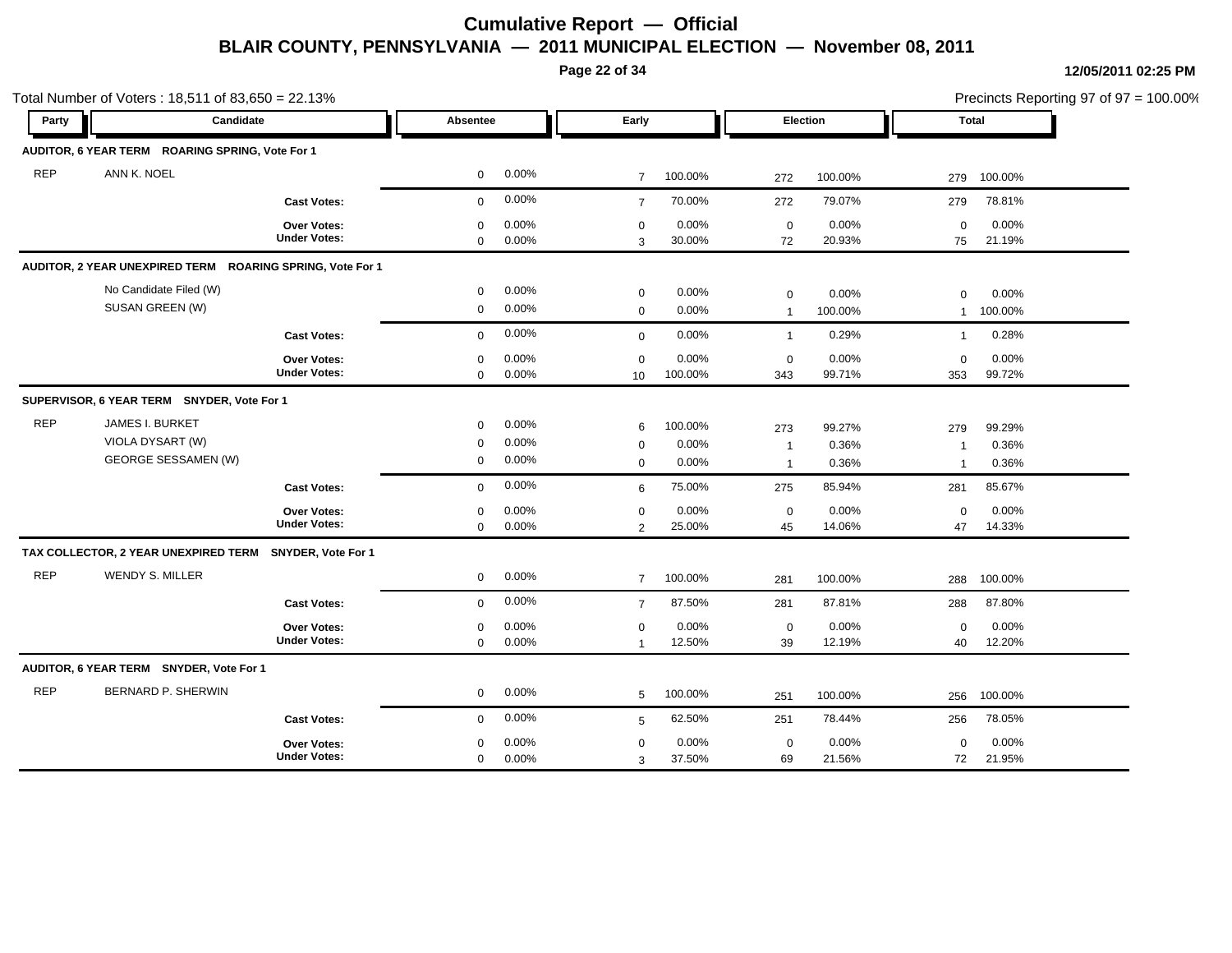**Page 23 of 34**

| Total Number of Voters: 18,511 of 83,650 = 22.13% |  |
|---------------------------------------------------|--|
|---------------------------------------------------|--|

| Party      | Candidate                                         |                           | <b>Absentee</b> |       | Early          |         |                | <b>Election</b> | <b>Total</b>   |         |  |
|------------|---------------------------------------------------|---------------------------|-----------------|-------|----------------|---------|----------------|-----------------|----------------|---------|--|
|            | <b>AUDITOR, 2 YEAR UNEXPIRED TERM</b>             | <b>SNYDER, Vote For 1</b> |                 |       |                |         |                |                 |                |         |  |
|            | No Candidate Filed (W)                            |                           | $\mathbf 0$     | 0.00% | $\mathbf 0$    | 0.00%   | $\mathbf 0$    | 0.00%           | $\mathbf 0$    | 0.00%   |  |
|            | DIXIE CONFER (W)                                  |                           | $\mathbf 0$     | 0.00% | $\mathbf 0$    | 0.00%   | 3              | 37.50%          | 3              | 37.50%  |  |
|            | AARON OWRICK (W)                                  |                           | $\mathbf 0$     | 0.00% | $\mathbf 0$    | 0.00%   | $\overline{1}$ | 12.50%          | $\mathbf 1$    | 12.50%  |  |
|            | <b>GEORGE SESSAMEN (W)</b>                        |                           | 0               | 0.00% | $\mathbf 0$    | 0.00%   | -1             | 12.50%          | -1             | 12.50%  |  |
|            | BERNARD SHERWIN (W)                               |                           | $\mathbf 0$     | 0.00% | $\mathbf 0$    | 0.00%   |                | 12.50%          |                | 12.50%  |  |
|            | <b>JOHN SMITH (W)</b>                             |                           | 0               | 0.00% | $\mathbf 0$    | 0.00%   | $\mathbf{1}$   | 12.50%          | $\overline{1}$ | 12.50%  |  |
|            | <b>JOHN TAYLOR (W)</b>                            |                           | $\mathbf 0$     | 0.00% | $\mathbf 0$    | 0.00%   | $\overline{1}$ | 12.50%          | $\mathbf{1}$   | 12.50%  |  |
|            |                                                   | <b>Cast Votes:</b>        | $\mathbf 0$     | 0.00% | $\mathbf 0$    | 0.00%   | 8              | 2.50%           | 8              | 2.44%   |  |
|            |                                                   | <b>Over Votes:</b>        | $\mathbf 0$     | 0.00% | $\mathbf 0$    | 0.00%   | $\mathbf 0$    | 0.00%           | $\mathbf 0$    | 0.00%   |  |
|            |                                                   | <b>Under Votes:</b>       | $\mathbf 0$     | 0.00% | 8              | 100.00% | 312            | 97.50%          | 320            | 97.56%  |  |
|            | SUPERVISOR, 6 YEAR TERM TAYLOR, Vote For 1        |                           |                 |       |                |         |                |                 |                |         |  |
| <b>REP</b> | WILLIAM H. REPLOGLE                               |                           | $\mathbf 0$     | 0.00% | $\overline{4}$ | 66.67%  | 226            | 65.70%          | 230            | 65.71%  |  |
| <b>DEM</b> | HAROLD W. BAILEY                                  |                           | $\mathbf 0$     | 0.00% | 2              | 33.33%  | 117            | 34.01%          | 119            | 34.00%  |  |
|            | JAMES D SMITHH (W)                                |                           | 0               | 0.00% | $\mathbf 0$    | 0.00%   | $\overline{1}$ | 0.29%           | $\mathbf 1$    | 0.29%   |  |
|            |                                                   | <b>Cast Votes:</b>        | $\mathbf 0$     | 0.00% | 6              | 85.71%  | 344            | 95.56%          | 350            | 95.37%  |  |
|            |                                                   | Over Votes:               | $\mathbf 0$     | 0.00% | $\pmb{0}$      | 0.00%   | $\mathbf 0$    | 0.00%           | $\mathbf 0$    | 0.00%   |  |
|            |                                                   | <b>Under Votes:</b>       | $\mathbf 0$     | 0.00% | $\overline{1}$ | 14.29%  | 16             | 4.44%           | 17             | 4.63%   |  |
|            | AUDITOR, 6 YEAR TERM TAYLOR, Vote For 1           |                           |                 |       |                |         |                |                 |                |         |  |
|            | No Candidate Filed (W)                            |                           | $\mathbf 0$     | 0.00% | $\mathbf 0$    | 0.00%   | $\mathbf 0$    | 0.00%           | $\mathbf 0$    | 0.00%   |  |
|            | <b>LOGAN BURKET (W)</b>                           |                           | $\mathbf 0$     | 0.00% | $\mathbf 0$    | 0.00%   | $\overline{1}$ | 33.33%          | $\mathbf{1}$   | 33.33%  |  |
|            | VALERIE SMITH (W)                                 |                           | 0               | 0.00% | $\mathbf 0$    | 0.00%   | $\overline{1}$ | 33.33%          | $\mathbf 1$    | 33.33%  |  |
|            | DUANE WALTERS (W)                                 |                           | $\mathbf 0$     | 0.00% | $\mathbf 0$    | 0.00%   | $\mathbf{1}$   | 33.33%          | 1              | 33.33%  |  |
|            |                                                   | <b>Cast Votes:</b>        | $\mathbf 0$     | 0.00% | $\mathbf 0$    | 0.00%   | 3              | 0.83%           | 3              | 0.82%   |  |
|            |                                                   | <b>Over Votes:</b>        | $\mathbf 0$     | 0.00% | $\mathbf 0$    | 0.00%   | $\mathbf 0$    | 0.00%           | $\mathbf 0$    | 0.00%   |  |
|            |                                                   | <b>Under Votes:</b>       | $\mathbf 0$     | 0.00% | $\overline{7}$ | 100.00% | 357            | 99.17%          | 364            | 99.18%  |  |
|            | AUDITOR, 2 YEAR UNEXPIRED TERM TAYLOR, Vote For 1 |                           |                 |       |                |         |                |                 |                |         |  |
|            | No Candidate Filed (W)                            |                           | $\mathbf 0$     | 0.00% | $\mathbf 0$    | 0.00%   | $\mathbf 0$    | 0.00%           | $\mathbf 0$    | 0.00%   |  |
|            | DUANE WALTERS (W)                                 |                           | $\mathbf 0$     | 0.00% | $\mathbf 0$    | 0.00%   | $\mathbf{1}$   | 100.00%         | $\mathbf{1}$   | 100.00% |  |
|            |                                                   | <b>Cast Votes:</b>        | $\mathbf 0$     | 0.00% | $\mathbf 0$    | 0.00%   | $\overline{1}$ | 0.28%           | $\mathbf{1}$   | 0.27%   |  |
|            |                                                   | Over Votes:               | $\mathbf 0$     | 0.00% | $\mathbf 0$    | 0.00%   | $\mathbf 0$    | 0.00%           | $\mathbf 0$    | 0.00%   |  |
|            |                                                   | <b>Under Votes:</b>       | $\mathbf 0$     | 0.00% | $\overline{7}$ | 100.00% | 359            | 99.72%          | 366            | 99.73%  |  |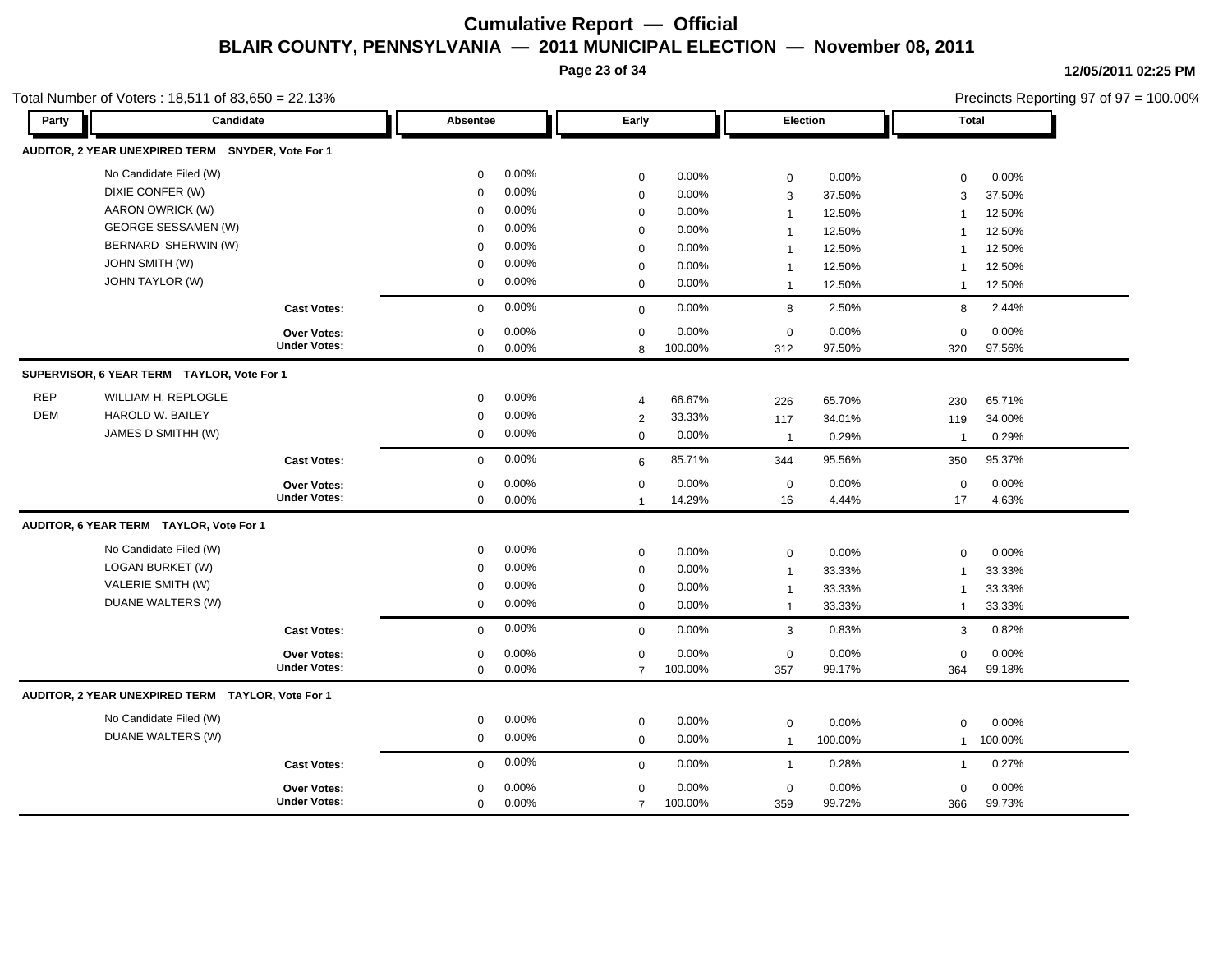**Page 24 of 34**

τr

7 F

ᇺ

п п

**12/05/2011 02:25 PM**

Precincts Reporting 97 of 97 = 100.00%

п.

#### Total Number of Voters : 18,511 of 83,650 = 22.13%

ъh

| Party      | Candidate                                       |                     | Absentee    |       | Early          |          | <b>Election</b> |        | <b>Total</b>   |        |
|------------|-------------------------------------------------|---------------------|-------------|-------|----------------|----------|-----------------|--------|----------------|--------|
|            | COUNCIL, 4 YEAR TERM TYRONE BOROUGH, Vote For 4 |                     |             |       |                |          |                 |        |                |        |
| <b>REP</b> | RAYMOND W. DETWILER                             |                     | $\Omega$    | 0.00% | 9              | 20.93%   | 407             | 21.24% | 416            | 21.24% |
| <b>REP</b> | <b>MARK KOSOGLOW</b>                            |                     | $\Omega$    | 0.00% | 11             | 25.58%   | 399             | 20.82% | 410            | 20.93% |
| <b>REP</b> | TERRY L. RICHARDSON                             |                     | $\mathbf 0$ | 0.00% | 10             | 23.26%   | 431             | 22.49% | 441            | 22.51% |
| <b>REP</b> | <b>MARK BLACK</b>                               |                     | $\mathbf 0$ | 0.00% | 8              | 18.60%   | 442             | 23.07% | 450            | 22.97% |
| <b>DEM</b> | NATALIE PATTERSON                               |                     | $\mathbf 0$ | 0.00% | 5              | 11.63%   | 234             | 12.21% | 239            | 12.20% |
|            | ANDRA MILLS JONES (W)                           |                     | $\mathbf 0$ | 0.00% | $\mathsf 0$    | 0.00%    | $\mathbf{1}$    | 0.05%  | $\overline{1}$ | 0.05%  |
|            | CHARLES MILLS (W)                               |                     | $\mathbf 0$ | 0.00% | $\mathsf 0$    | 0.00%    | $\mathbf{1}$    | 0.05%  | $\overline{1}$ | 0.05%  |
|            | DAVID EVANS (W)                                 |                     | $\mathbf 0$ | 0.00% | $\mathbf 0$    | 0.00%    | $\mathbf{1}$    | 0.05%  | $\overline{1}$ | 0.05%  |
|            |                                                 | <b>Cast Votes:</b>  | $\mathbf 0$ | 0.00% | 43             | 76.79%   | 1,916           | 78.65% | 1,959          | 78.61% |
|            |                                                 | Over Votes:         | $\Omega$    | 0.00% | 0              | 0.00%    | $\mathbf 0$     | 0.00%  | 0              | 0.00%  |
|            |                                                 | <b>Under Votes:</b> | $\mathbf 0$ | 0.00% | 13             | 23.21%   | 520             | 21.35% | 533            | 21.39% |
|            | SUPERVISOR, 6 YEAR TERM TYRONE TWP, Vote For 1  |                     |             |       |                |          |                 |        |                |        |
| <b>REP</b> | JOHN W. BURKET                                  |                     | $\mathbf 0$ | 0.00% | 3              | 100.00%  | 192             | 97.96% | 195            | 97.99% |
|            | TIM BOTTENFIELD (W)                             |                     | $\mathbf 0$ | 0.00% | $\mathsf 0$    | 0.00%    | $\overline{2}$  | 1.02%  | $\overline{2}$ | 1.01%  |
|            | DONNA LANE (W)                                  |                     | 0           | 0.00% | $\mathsf 0$    | 0.00%    | $\mathbf{1}$    | 0.51%  | $\overline{1}$ | 0.50%  |
|            | BILL WAGNER (W)                                 |                     | $\mathbf 0$ | 0.00% | 0              | $0.00\%$ | $\mathbf{1}$    | 0.51%  | $\mathbf{1}$   | 0.50%  |
|            |                                                 | <b>Cast Votes:</b>  | $\mathbf 0$ | 0.00% | 3              | 60.00%   | 196             | 79.35% | 199            | 78.97% |
|            |                                                 | Over Votes:         | $\mathbf 0$ | 0.00% | $\pmb{0}$      | 0.00%    | $\mathbf 0$     | 0.00%  | $\mathbf 0$    | 0.00%  |
|            |                                                 | <b>Under Votes:</b> | $\mathbf 0$ | 0.00% | $\overline{2}$ | 40.00%   | 51              | 20.65% | 53             | 21.03% |
|            | AUDITOR, 6 YEAR TERM TYRONE TWP, Vote For 1     |                     |             |       |                |          |                 |        |                |        |
| <b>REP</b> | DEBORAH ELLENBERGER                             |                     | 0           | 0.00% | 4              | 100.00%  | 205             | 99.51% | 209            | 99.52% |
|            | LISA ODELICK (W)                                |                     | $\mathbf 0$ | 0.00% | $\mathsf 0$    | 0.00%    | $\overline{1}$  | 0.49%  | $\overline{1}$ | 0.48%  |
|            |                                                 | <b>Cast Votes:</b>  | $\mathbf 0$ | 0.00% | $\overline{4}$ | 80.00%   | 206             | 83.40% | 210            | 83.33% |
|            |                                                 | Over Votes:         | 0           | 0.00% | $\pmb{0}$      | 0.00%    | $\mathbf 0$     | 0.00%  | 0              | 0.00%  |
|            |                                                 | <b>Under Votes:</b> | $\mathbf 0$ | 0.00% | $\mathbf{1}$   | 20.00%   | 41              | 16.60% | 42             | 16.67% |
|            | COUNCIL, 4 YEAR TERM WILLIAMSBURG, Vote For 3   |                     |             |       |                |          |                 |        |                |        |
| <b>DEM</b> | <b>BECKY MINGLE</b>                             |                     | $\mathbf 0$ | 0.00% | $\mathbf{1}$   | 100.00%  | 122             | 91.73% | 123            | 91.79% |
|            | JON DETWILER (W)                                |                     | 0           | 0.00% | $\mathsf 0$    | 0.00%    | $\overline{1}$  | 0.75%  | $\overline{1}$ | 0.75%  |
|            | PAUL HARCLERODE (W)                             |                     | $\pmb{0}$   | 0.00% | $\mathsf 0$    | 0.00%    | $\mathbf{1}$    | 0.75%  | $\overline{1}$ | 0.75%  |
|            | MISSY HARTMAN (W)                               |                     | $\mathbf 0$ | 0.00% | 0              | 0.00%    | $\mathbf{1}$    | 0.75%  | $\overline{1}$ | 0.75%  |
|            | JAMES PRICE (W)                                 |                     | $\Omega$    | 0.00% | $\mathsf 0$    | 0.00%    | $\overline{2}$  | 1.50%  | 2              | 1.49%  |
|            | CARLEE RANALLI (W)                              |                     | $\mathbf 0$ | 0.00% | $\pmb{0}$      | 0.00%    | $\mathbf{2}$    | 1.50%  | 2              | 1.49%  |
|            | WILLIAM WHITE (W)                               |                     | $\mathbf 0$ | 0.00% | $\pmb{0}$      | 0.00%    | $\mathbf{1}$    | 0.75%  | $\overline{1}$ | 0.75%  |
|            | DONALD ZIMMERMAN (W)                            |                     | $\mathbf 0$ | 0.00% | $\mathbf{0}$   | 0.00%    | 3               | 2.26%  | 3              | 2.24%  |
|            |                                                 | <b>Cast Votes:</b>  | $\mathbf 0$ | 0.00% | $\mathbf{1}$   | 11.11%   | 133             | 23.96% | 134            | 23.76% |
|            |                                                 | <b>Over Votes:</b>  | 0           | 0.00% | 0              | 0.00%    | $\mathbf 0$     | 0.00%  | 0              | 0.00%  |
|            |                                                 | <b>Under Votes:</b> | $\Omega$    | 0.00% | 8              | 88.89%   | 422             | 76.04% | 430            | 76.24% |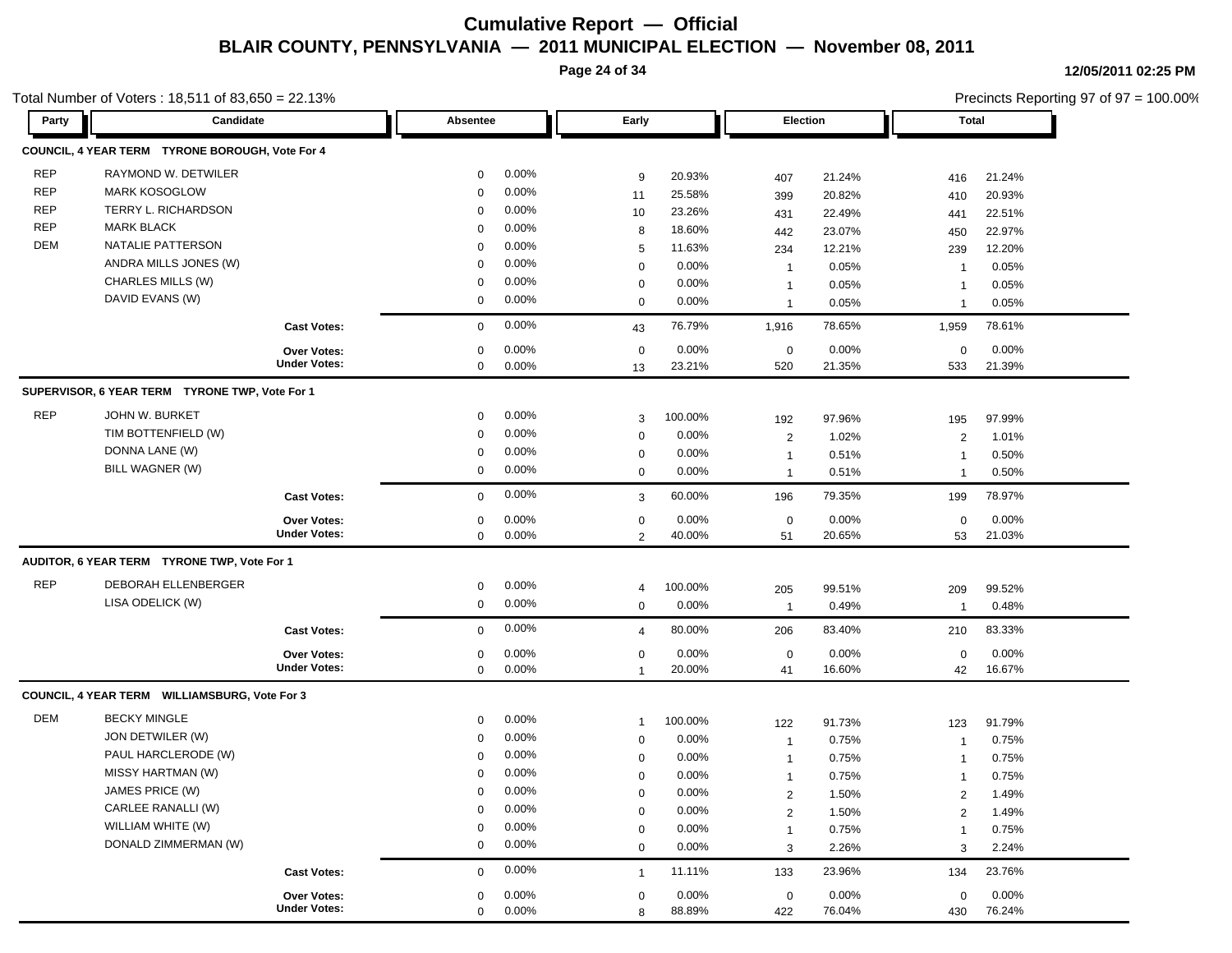**Page 25 of 34**

| Candidate<br>Party<br>Absentee                                                                                                      | Early                                                      |                                                         |                                                      |
|-------------------------------------------------------------------------------------------------------------------------------------|------------------------------------------------------------|---------------------------------------------------------|------------------------------------------------------|
|                                                                                                                                     |                                                            | Election                                                | Total                                                |
| COUNCIL, 2 YEAR UNEXPIRED TERM WILLIAMSBURG, Vote For 1                                                                             |                                                            |                                                         |                                                      |
| <b>REP</b><br>DONALD W. ZIMMERMAN<br>$0.00\%$<br>0                                                                                  | 66.67%<br>2                                                | 53.57%<br>90                                            | 53.80%<br>92                                         |
| DEM<br><b>CARLEE RANALLI</b><br>0.00%<br>0<br>REBECCA MINGLE (W)<br>0.00%<br>0                                                      | 33.33%<br>$\overline{1}$<br>0<br>0.00%                     | 45.83%<br>77<br>0.60%<br>$\overline{1}$                 | 78<br>45.61%<br>0.58%<br>$\mathbf{1}$                |
| 0.00%<br><b>Cast Votes:</b><br>$\mathbf 0$                                                                                          | 100.00%<br>3                                               | 90.81%<br>168                                           | 90.96%<br>171                                        |
| 0.00%<br><b>Over Votes:</b><br>0<br><b>Under Votes:</b><br>0.00%<br>$\mathbf 0$                                                     | 0.00%<br>0<br>0.00%<br>$\mathbf 0$                         | 0.00%<br>$\mathbf 0$<br>17<br>9.19%                     | 0.00%<br>$\mathbf 0$<br>17<br>9.04%                  |
| AUDITOR, 6 YEAR TERM WILLIAMSBURG, Vote For 1                                                                                       |                                                            |                                                         |                                                      |
| No Candidate Filed (W)<br>$0.00\%$<br>0<br>BOB HENRY (W)<br>$0.00\%$<br>0                                                           | 0.00%<br>0<br>0.00%<br>$\mathbf 0$                         | 0.00%<br>0<br>100.00%<br>$\overline{1}$                 | 0.00%<br>$\mathbf 0$<br>100.00%<br>$\mathbf{1}$      |
| 0.00%<br><b>Cast Votes:</b><br>$\mathbf{0}$                                                                                         | 0.00%<br>$\mathbf 0$                                       | 0.54%<br>$\overline{1}$                                 | 0.53%<br>$\mathbf{1}$                                |
| 0.00%<br><b>Over Votes:</b><br>0<br><b>Under Votes:</b><br>$0.00\%$<br>0                                                            | 0.00%<br>0<br>100.00%<br>3                                 | 0.00%<br>$\mathbf 0$<br>99.46%<br>184                   | 0.00%<br>$\mathbf 0$<br>99.47%<br>187                |
| AUDITOR, 4 YEAR UNEXPIRED TERM WILLIAMSBURG, Vote For 1                                                                             |                                                            |                                                         |                                                      |
| No Candidate Filed (W)<br>0.00%<br>$\mathbf 0$<br>DONALD ZIMMERMAN (W)<br>$0.00\%$<br>0                                             | 0.00%<br>$\mathbf 0$<br>$0.00\%$<br>$\mathbf 0$            | 0<br>0.00%<br>100.00%<br>$\overline{1}$                 | 0.00%<br>$\mathbf 0$<br>100.00%<br>$\mathbf{1}$      |
| 0.00%<br><b>Cast Votes:</b><br>$\mathbf 0$                                                                                          | 0.00%<br>$\mathbf 0$                                       | 0.54%<br>$\overline{1}$                                 | 0.53%<br>$\mathbf 1$                                 |
| 0.00%<br>Over Votes:<br>0<br><b>Under Votes:</b><br>$0.00\%$<br>$\mathbf 0$                                                         | 0.00%<br>0<br>100.00%<br>3                                 | 0.00%<br>$\mathbf 0$<br>99.46%<br>184                   | 0.00%<br>$\mathbf 0$<br>99.47%<br>187                |
| AUDITOR, 2 YEAR UNEXPIRED TERM WILLIAMSBURG, Vote For 1                                                                             |                                                            |                                                         |                                                      |
| No Candidate Filed (W)<br>$0.00\%$<br>$\mathbf 0$                                                                                   | 0.00%<br>$\mathbf 0$                                       | 0.00%<br>0                                              | 0.00%<br>$\mathbf 0$                                 |
| 0.00%<br><b>Cast Votes:</b><br>$\mathbf{0}$                                                                                         | 0.00%<br>$\mathbf 0$                                       | 0.00%<br>$\mathbf 0$                                    | 0.00%<br>$\mathbf 0$                                 |
| 0.00%<br><b>Over Votes:</b><br>0<br><b>Under Votes:</b><br>0.00%<br>$\mathbf 0$                                                     | 0.00%<br>0<br>3<br>100.00%                                 | 0.00%<br>0<br>100.00%<br>185                            | 0.00%<br>$\mathbf 0$<br>100.00%<br>188               |
| SUPERVISOR, 6 YEAR TERM WOODBURY, Vote For 1                                                                                        |                                                            |                                                         |                                                      |
| <b>REP</b><br>EDWARD M. CLARK<br>0.00%<br>0                                                                                         | 0.00%<br>$\mathbf 0$                                       | 100.00%<br>164                                          | 100.00%<br>164                                       |
| 0.00%<br><b>Cast Votes:</b><br>$\mathbf{0}$                                                                                         | 0.00%<br>$\mathbf 0$                                       | 91.62%<br>164                                           | 91.62%<br>164                                        |
| 0.00%<br><b>Over Votes:</b><br>0<br><b>Under Votes:</b><br>$0.00\%$<br>$\mathbf 0$                                                  | 0.00%<br>$\mathbf 0$<br>0.00%<br>$\mathbf 0$               | 0.00%<br>$\mathbf 0$<br>8.38%<br>15                     | 0.00%<br>$\mathbf 0$<br>8.38%<br>15                  |
| SUPERVISOR, 4 YEAR UNEXPIRED TERM WOODBURY, Vote For 1                                                                              |                                                            |                                                         |                                                      |
| <b>REP</b><br>JOE LANSBERRY<br>0.00%<br>$\mathbf 0$<br>DANIEL JAMES (W)<br>0.00%<br>0<br>JERRY YOUNG (W)<br>$0.00\%$<br>$\mathbf 0$ | 0.00%<br>$\mathbf 0$<br>0.00%<br>0                         | 98.78%<br>162<br>0.61%<br>$\overline{1}$                | 98.78%<br>162<br>0.61%<br>$\mathbf{1}$               |
| 0.00%                                                                                                                               | 0.00%<br>0                                                 | 0.61%<br>$\overline{1}$                                 | 0.61%<br>$\mathbf{1}$                                |
| <b>Cast Votes:</b><br>0<br>Over Votes:<br>$0.00\%$<br>0<br><b>Under Votes:</b><br>0.00%<br>$\mathbf 0$                              | 0.00%<br>0<br>$0.00\%$<br>$\mathbf 0$<br>0.00%<br>$\Omega$ | 91.62%<br>164<br>$0.00\%$<br>$\mathbf 0$<br>8.38%<br>15 | 91.62%<br>164<br>0.00%<br>$\mathbf 0$<br>8.38%<br>15 |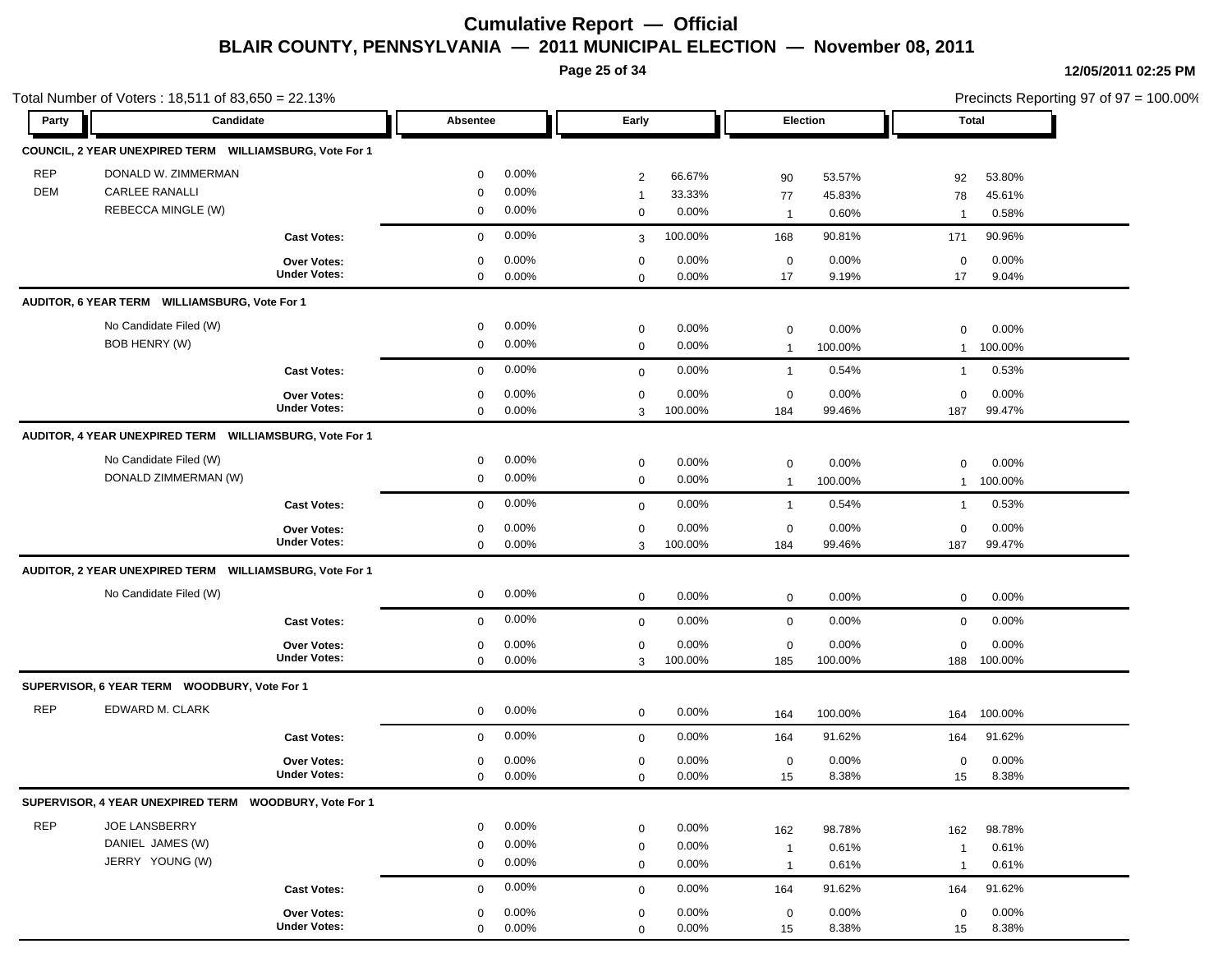**Page 26 of 34**

|            | Total Number of Voters: $18,511$ of $83,650 = 22.13\%$ |                                              |                                              |                               | Precincts Reporting 97 of 97 = 100.00% |
|------------|--------------------------------------------------------|----------------------------------------------|----------------------------------------------|-------------------------------|----------------------------------------|
| Party      | Candidate                                              | Absentee                                     | Early                                        | <b>Election</b>               | Total                                  |
|            | AUDITOR, 6 YEAR TERM WOODBURY, Vote For 1              |                                              |                                              |                               |                                        |
| <b>REP</b> | <b>JULIE A. CLARK</b>                                  | $0.00\%$<br>$\Omega$                         | $0.00\%$<br>$\Omega$                         | 100.00%<br>158                | 100.00%<br>158                         |
|            | <b>Cast Votes:</b>                                     | $0.00\%$<br>$\Omega$                         | $0.00\%$<br>$\Omega$                         | 88.27%<br>158                 | 88.27%<br>158                          |
|            | Over Votes:<br><b>Under Votes:</b>                     | $0.00\%$<br>$\Omega$<br>$0.00\%$<br>$\Omega$ | $0.00\%$<br>$\Omega$<br>$0.00\%$<br>$\Omega$ | $0.00\%$<br>0<br>11.73%<br>21 | $0.00\%$<br>$\Omega$<br>11.73%<br>21   |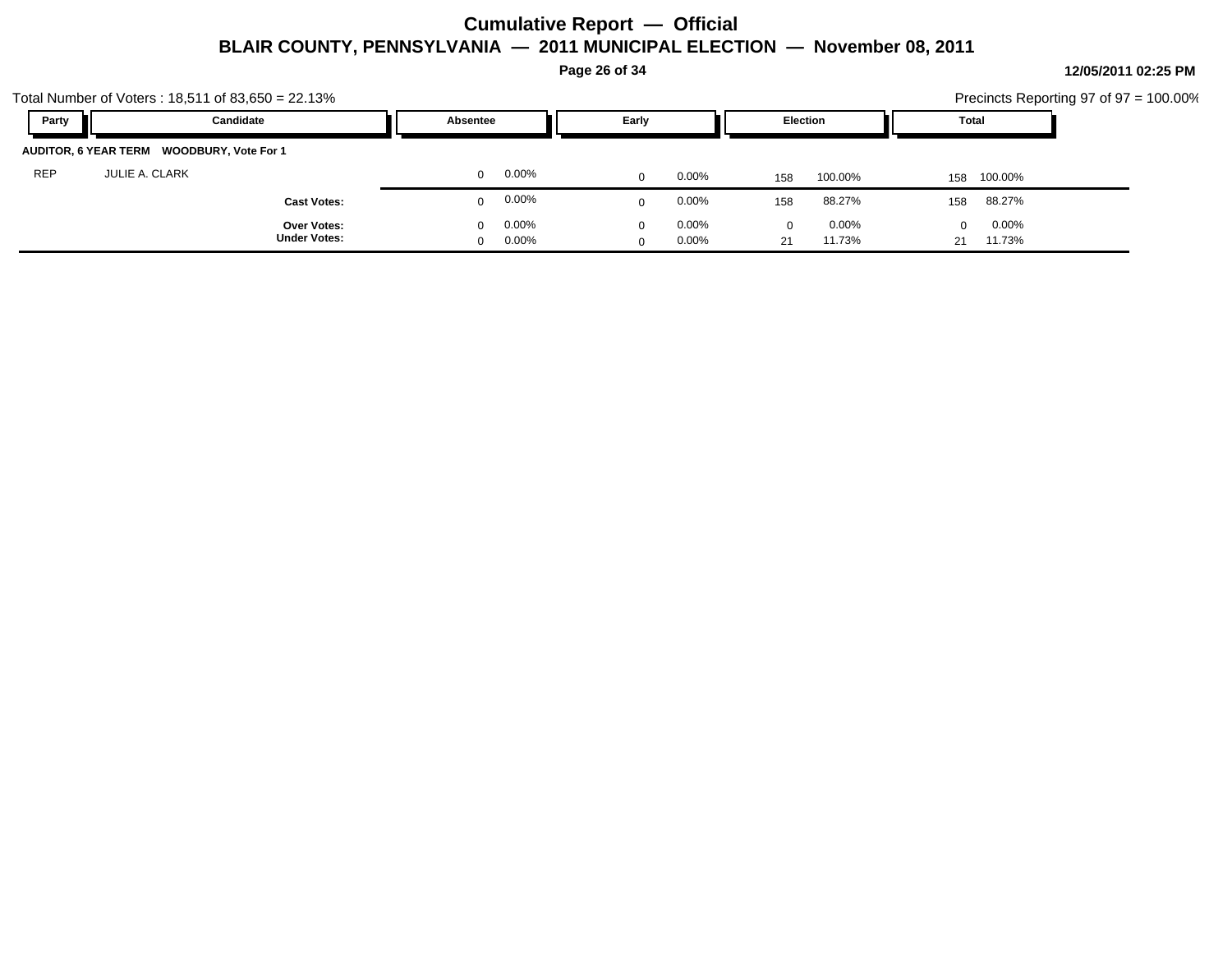**Page 27 of 34**

**12/05/2011 02:25 PM**

|                                                                                                                                                                                                                                                                                                                                                                                                                                                                                                                                                                                                                                                                                                                                                                                                                                                                                                                                                                                                                                                                                                                                                                                                                                                                                                                                                                                                                                                                                                                                                                                                                                                                                                                                                                                                                                                                                                                                                                                                                                                                                                                                                                                                                                                                                    | otal Number of Voters : 18,511 of 83,650 = 22.13%<br>Candidate |                               |                      |                         | Precincts Reporting 97 of 97 = 100.00% |  |  |  |  |  |  |  |  |
|------------------------------------------------------------------------------------------------------------------------------------------------------------------------------------------------------------------------------------------------------------------------------------------------------------------------------------------------------------------------------------------------------------------------------------------------------------------------------------------------------------------------------------------------------------------------------------------------------------------------------------------------------------------------------------------------------------------------------------------------------------------------------------------------------------------------------------------------------------------------------------------------------------------------------------------------------------------------------------------------------------------------------------------------------------------------------------------------------------------------------------------------------------------------------------------------------------------------------------------------------------------------------------------------------------------------------------------------------------------------------------------------------------------------------------------------------------------------------------------------------------------------------------------------------------------------------------------------------------------------------------------------------------------------------------------------------------------------------------------------------------------------------------------------------------------------------------------------------------------------------------------------------------------------------------------------------------------------------------------------------------------------------------------------------------------------------------------------------------------------------------------------------------------------------------------------------------------------------------------------------------------------------------|----------------------------------------------------------------|-------------------------------|----------------------|-------------------------|----------------------------------------|--|--|--|--|--|--|--|--|
| Party                                                                                                                                                                                                                                                                                                                                                                                                                                                                                                                                                                                                                                                                                                                                                                                                                                                                                                                                                                                                                                                                                                                                                                                                                                                                                                                                                                                                                                                                                                                                                                                                                                                                                                                                                                                                                                                                                                                                                                                                                                                                                                                                                                                                                                                                              |                                                                | Absentee                      | Early                | Election                | <b>Total</b>                           |  |  |  |  |  |  |  |  |
| ALTOONA AREA SCHOOL DIRECTOR, 4 YEAR TERM ALTOONA AREA, Vote For 5<br>CHERYL A. RUPP<br>20.00%<br>$\mathbf 1$<br>19.52%<br>180<br>19.74%<br>6,007<br>6,188<br>19.74%<br>MARYANN JOYCE BISTLINE<br>20.00%<br>178<br>19.31%<br>1<br>18.85%<br>18.86%<br>5,735<br>5,914<br>TIMOTHY A. LUCAS<br>20.00%<br>1<br>176<br>19.09%<br>18.40%<br>18.42%<br>5,597<br>5,774<br><b>REP</b><br>SHARON L. BREAM<br>20.00%<br>1<br>132<br>14.32%<br>4,223<br>13.88%<br>4,356<br>13.89%<br>RON JOHNSTON<br>20.00%<br>19.74%<br>1<br>182<br>19.63%<br>19.63%<br>5,972<br>6,155<br><b>DEM</b><br>MARY J. KIMMEL<br>0.00%<br>$\mathbf 0$<br>71<br>7.70%<br>9.20%<br>9.15%<br>2,799<br>2,870<br>JAMES WALSTROM (W)<br>0.00%<br>0<br>0.11%<br>0.14%<br>44<br>0.14%<br>45<br>-1<br>HEATHER JO ECKELS (W)<br>0.00%<br>0.00%<br>0<br>$\mathbf 0$<br>0.01%<br>0.01%<br>3<br>3<br>RANDY LONG (W)<br>0.00%<br>$\mathbf 0$<br>0.00%<br>0<br>0.01%<br>0.01%<br>$\overline{2}$<br>2<br>TOM DEHAVEN (W)<br>0.00%<br>$\Omega$<br>0.00%<br>0<br>$\overline{2}$<br>0.01%<br>$\overline{2}$<br>0.01%<br>JIM GEORGE (W)<br>0.00%<br>0<br>0.00%<br>$\mathbf 0$<br>0.00%<br>0.00%<br>$\mathbf{1}$<br>$\overline{1}$<br>MARGARET HENDRICKS (W)<br>0.00%<br>$\mathbf 0$<br>0.00%<br>0<br>0.01%<br>0.01%<br>$\overline{2}$<br>2<br>0.00%<br>FRANK SWALGA (W)<br>0<br>$\mathbf 0$<br>0.00%<br>0.01%<br>$\overline{2}$<br>$\overline{2}$<br>0.01%<br>DAVE BARGERR (W)<br>0.00%<br>0<br>0.00%<br>$\mathbf 0$<br>0.00%<br>0.00%<br>$\overline{1}$<br>$\overline{\mathbf{1}}$<br>JOYCE BURGER (W)<br>0.00%<br>0<br>0.00%<br>0<br>0.00%<br>0.00%<br>$\overline{1}$<br>$\overline{\mathbf{1}}$<br>JUSTIN CAIN (W)<br>0.00%<br>0<br>0.00%<br>0<br>0.00%<br>0.00%<br>$\mathbf{1}$<br>$\overline{1}$<br>MATTHEW CAIN (W)<br>0.00%<br>0<br>0.00%<br>0.00%<br>0<br>0.00%<br>$\mathbf{1}$<br>$\overline{1}$<br>DONNA CARLHIEM (W)<br>0.00%<br>0<br>0.00%<br>0<br>0.00%<br>0.00%<br>$\mathbf{1}$<br>$\overline{1}$<br>ERIC A CASANAVE (W)<br>0.00%<br>$\mathbf 0$<br>0.00%<br>0<br>0.00%<br>0.00%<br>$\overline{1}$<br>$\overline{1}$<br>EUGENE DOWNEY (W)<br>0.00%<br>0<br>0.00%<br>$\mathbf 0$<br>0.00%<br>0.00%<br>$\overline{1}$<br>-1<br>MELISSA EILENBERGER (W)<br>0.00%<br>0<br>0.00%<br>0<br>0.00%<br>0.00%<br>$\overline{1}$<br>-1 |                                                                |                               |                      |                         |                                        |  |  |  |  |  |  |  |  |
|                                                                                                                                                                                                                                                                                                                                                                                                                                                                                                                                                                                                                                                                                                                                                                                                                                                                                                                                                                                                                                                                                                                                                                                                                                                                                                                                                                                                                                                                                                                                                                                                                                                                                                                                                                                                                                                                                                                                                                                                                                                                                                                                                                                                                                                                                    |                                                                |                               |                      |                         |                                        |  |  |  |  |  |  |  |  |
|                                                                                                                                                                                                                                                                                                                                                                                                                                                                                                                                                                                                                                                                                                                                                                                                                                                                                                                                                                                                                                                                                                                                                                                                                                                                                                                                                                                                                                                                                                                                                                                                                                                                                                                                                                                                                                                                                                                                                                                                                                                                                                                                                                                                                                                                                    |                                                                |                               |                      |                         |                                        |  |  |  |  |  |  |  |  |
|                                                                                                                                                                                                                                                                                                                                                                                                                                                                                                                                                                                                                                                                                                                                                                                                                                                                                                                                                                                                                                                                                                                                                                                                                                                                                                                                                                                                                                                                                                                                                                                                                                                                                                                                                                                                                                                                                                                                                                                                                                                                                                                                                                                                                                                                                    |                                                                |                               |                      |                         |                                        |  |  |  |  |  |  |  |  |
|                                                                                                                                                                                                                                                                                                                                                                                                                                                                                                                                                                                                                                                                                                                                                                                                                                                                                                                                                                                                                                                                                                                                                                                                                                                                                                                                                                                                                                                                                                                                                                                                                                                                                                                                                                                                                                                                                                                                                                                                                                                                                                                                                                                                                                                                                    |                                                                |                               |                      |                         |                                        |  |  |  |  |  |  |  |  |
|                                                                                                                                                                                                                                                                                                                                                                                                                                                                                                                                                                                                                                                                                                                                                                                                                                                                                                                                                                                                                                                                                                                                                                                                                                                                                                                                                                                                                                                                                                                                                                                                                                                                                                                                                                                                                                                                                                                                                                                                                                                                                                                                                                                                                                                                                    |                                                                |                               |                      |                         |                                        |  |  |  |  |  |  |  |  |
|                                                                                                                                                                                                                                                                                                                                                                                                                                                                                                                                                                                                                                                                                                                                                                                                                                                                                                                                                                                                                                                                                                                                                                                                                                                                                                                                                                                                                                                                                                                                                                                                                                                                                                                                                                                                                                                                                                                                                                                                                                                                                                                                                                                                                                                                                    |                                                                |                               |                      |                         |                                        |  |  |  |  |  |  |  |  |
|                                                                                                                                                                                                                                                                                                                                                                                                                                                                                                                                                                                                                                                                                                                                                                                                                                                                                                                                                                                                                                                                                                                                                                                                                                                                                                                                                                                                                                                                                                                                                                                                                                                                                                                                                                                                                                                                                                                                                                                                                                                                                                                                                                                                                                                                                    |                                                                |                               |                      |                         |                                        |  |  |  |  |  |  |  |  |
|                                                                                                                                                                                                                                                                                                                                                                                                                                                                                                                                                                                                                                                                                                                                                                                                                                                                                                                                                                                                                                                                                                                                                                                                                                                                                                                                                                                                                                                                                                                                                                                                                                                                                                                                                                                                                                                                                                                                                                                                                                                                                                                                                                                                                                                                                    |                                                                |                               |                      |                         |                                        |  |  |  |  |  |  |  |  |
|                                                                                                                                                                                                                                                                                                                                                                                                                                                                                                                                                                                                                                                                                                                                                                                                                                                                                                                                                                                                                                                                                                                                                                                                                                                                                                                                                                                                                                                                                                                                                                                                                                                                                                                                                                                                                                                                                                                                                                                                                                                                                                                                                                                                                                                                                    |                                                                |                               |                      |                         |                                        |  |  |  |  |  |  |  |  |
|                                                                                                                                                                                                                                                                                                                                                                                                                                                                                                                                                                                                                                                                                                                                                                                                                                                                                                                                                                                                                                                                                                                                                                                                                                                                                                                                                                                                                                                                                                                                                                                                                                                                                                                                                                                                                                                                                                                                                                                                                                                                                                                                                                                                                                                                                    |                                                                |                               |                      |                         |                                        |  |  |  |  |  |  |  |  |
|                                                                                                                                                                                                                                                                                                                                                                                                                                                                                                                                                                                                                                                                                                                                                                                                                                                                                                                                                                                                                                                                                                                                                                                                                                                                                                                                                                                                                                                                                                                                                                                                                                                                                                                                                                                                                                                                                                                                                                                                                                                                                                                                                                                                                                                                                    |                                                                |                               |                      |                         |                                        |  |  |  |  |  |  |  |  |
|                                                                                                                                                                                                                                                                                                                                                                                                                                                                                                                                                                                                                                                                                                                                                                                                                                                                                                                                                                                                                                                                                                                                                                                                                                                                                                                                                                                                                                                                                                                                                                                                                                                                                                                                                                                                                                                                                                                                                                                                                                                                                                                                                                                                                                                                                    |                                                                |                               |                      |                         |                                        |  |  |  |  |  |  |  |  |
|                                                                                                                                                                                                                                                                                                                                                                                                                                                                                                                                                                                                                                                                                                                                                                                                                                                                                                                                                                                                                                                                                                                                                                                                                                                                                                                                                                                                                                                                                                                                                                                                                                                                                                                                                                                                                                                                                                                                                                                                                                                                                                                                                                                                                                                                                    |                                                                |                               |                      |                         |                                        |  |  |  |  |  |  |  |  |
|                                                                                                                                                                                                                                                                                                                                                                                                                                                                                                                                                                                                                                                                                                                                                                                                                                                                                                                                                                                                                                                                                                                                                                                                                                                                                                                                                                                                                                                                                                                                                                                                                                                                                                                                                                                                                                                                                                                                                                                                                                                                                                                                                                                                                                                                                    |                                                                |                               |                      |                         |                                        |  |  |  |  |  |  |  |  |
|                                                                                                                                                                                                                                                                                                                                                                                                                                                                                                                                                                                                                                                                                                                                                                                                                                                                                                                                                                                                                                                                                                                                                                                                                                                                                                                                                                                                                                                                                                                                                                                                                                                                                                                                                                                                                                                                                                                                                                                                                                                                                                                                                                                                                                                                                    |                                                                |                               |                      |                         |                                        |  |  |  |  |  |  |  |  |
|                                                                                                                                                                                                                                                                                                                                                                                                                                                                                                                                                                                                                                                                                                                                                                                                                                                                                                                                                                                                                                                                                                                                                                                                                                                                                                                                                                                                                                                                                                                                                                                                                                                                                                                                                                                                                                                                                                                                                                                                                                                                                                                                                                                                                                                                                    |                                                                |                               |                      |                         |                                        |  |  |  |  |  |  |  |  |
|                                                                                                                                                                                                                                                                                                                                                                                                                                                                                                                                                                                                                                                                                                                                                                                                                                                                                                                                                                                                                                                                                                                                                                                                                                                                                                                                                                                                                                                                                                                                                                                                                                                                                                                                                                                                                                                                                                                                                                                                                                                                                                                                                                                                                                                                                    |                                                                |                               |                      |                         |                                        |  |  |  |  |  |  |  |  |
|                                                                                                                                                                                                                                                                                                                                                                                                                                                                                                                                                                                                                                                                                                                                                                                                                                                                                                                                                                                                                                                                                                                                                                                                                                                                                                                                                                                                                                                                                                                                                                                                                                                                                                                                                                                                                                                                                                                                                                                                                                                                                                                                                                                                                                                                                    |                                                                |                               |                      |                         |                                        |  |  |  |  |  |  |  |  |
|                                                                                                                                                                                                                                                                                                                                                                                                                                                                                                                                                                                                                                                                                                                                                                                                                                                                                                                                                                                                                                                                                                                                                                                                                                                                                                                                                                                                                                                                                                                                                                                                                                                                                                                                                                                                                                                                                                                                                                                                                                                                                                                                                                                                                                                                                    |                                                                |                               |                      |                         |                                        |  |  |  |  |  |  |  |  |
|                                                                                                                                                                                                                                                                                                                                                                                                                                                                                                                                                                                                                                                                                                                                                                                                                                                                                                                                                                                                                                                                                                                                                                                                                                                                                                                                                                                                                                                                                                                                                                                                                                                                                                                                                                                                                                                                                                                                                                                                                                                                                                                                                                                                                                                                                    |                                                                |                               |                      |                         |                                        |  |  |  |  |  |  |  |  |
|                                                                                                                                                                                                                                                                                                                                                                                                                                                                                                                                                                                                                                                                                                                                                                                                                                                                                                                                                                                                                                                                                                                                                                                                                                                                                                                                                                                                                                                                                                                                                                                                                                                                                                                                                                                                                                                                                                                                                                                                                                                                                                                                                                                                                                                                                    |                                                                |                               |                      |                         |                                        |  |  |  |  |  |  |  |  |
|                                                                                                                                                                                                                                                                                                                                                                                                                                                                                                                                                                                                                                                                                                                                                                                                                                                                                                                                                                                                                                                                                                                                                                                                                                                                                                                                                                                                                                                                                                                                                                                                                                                                                                                                                                                                                                                                                                                                                                                                                                                                                                                                                                                                                                                                                    | DAVE ELLIS (W)                                                 | 0.00%<br>$\Omega$             | 0.00%<br>0           | 0.00%<br>$\overline{1}$ | 0.00%<br>$\overline{1}$                |  |  |  |  |  |  |  |  |
|                                                                                                                                                                                                                                                                                                                                                                                                                                                                                                                                                                                                                                                                                                                                                                                                                                                                                                                                                                                                                                                                                                                                                                                                                                                                                                                                                                                                                                                                                                                                                                                                                                                                                                                                                                                                                                                                                                                                                                                                                                                                                                                                                                                                                                                                                    | JOSEPH FAGNANI (W)                                             | 0.00%<br>0                    | 0.00%<br>$\mathbf 0$ | 0.00%<br>$\mathbf{1}$   | 0.00%<br>$\overline{\mathbf{1}}$       |  |  |  |  |  |  |  |  |
|                                                                                                                                                                                                                                                                                                                                                                                                                                                                                                                                                                                                                                                                                                                                                                                                                                                                                                                                                                                                                                                                                                                                                                                                                                                                                                                                                                                                                                                                                                                                                                                                                                                                                                                                                                                                                                                                                                                                                                                                                                                                                                                                                                                                                                                                                    | JANET FERGUSON (W)                                             | 0.00%<br>$\mathbf 0$          | 0.00%<br>0           | 0.00%<br>$\overline{1}$ | 0.00%<br>$\overline{1}$                |  |  |  |  |  |  |  |  |
|                                                                                                                                                                                                                                                                                                                                                                                                                                                                                                                                                                                                                                                                                                                                                                                                                                                                                                                                                                                                                                                                                                                                                                                                                                                                                                                                                                                                                                                                                                                                                                                                                                                                                                                                                                                                                                                                                                                                                                                                                                                                                                                                                                                                                                                                                    | JOE FRAZIER (W)                                                | 0.00%<br>$\Omega$             | 0.00%<br>$\mathbf 0$ | 0.00%<br>$\overline{1}$ | 0.00%<br>$\overline{1}$                |  |  |  |  |  |  |  |  |
|                                                                                                                                                                                                                                                                                                                                                                                                                                                                                                                                                                                                                                                                                                                                                                                                                                                                                                                                                                                                                                                                                                                                                                                                                                                                                                                                                                                                                                                                                                                                                                                                                                                                                                                                                                                                                                                                                                                                                                                                                                                                                                                                                                                                                                                                                    | <b>BRUCE FROST (W)</b>                                         | 0.00%<br>0                    | 0.00%<br>$\mathbf 0$ | 0.00%<br>$\overline{1}$ | 0.00%<br>-1                            |  |  |  |  |  |  |  |  |
|                                                                                                                                                                                                                                                                                                                                                                                                                                                                                                                                                                                                                                                                                                                                                                                                                                                                                                                                                                                                                                                                                                                                                                                                                                                                                                                                                                                                                                                                                                                                                                                                                                                                                                                                                                                                                                                                                                                                                                                                                                                                                                                                                                                                                                                                                    | MICHAEL GANNON (W)                                             | 0.00%<br>0                    | 0.00%<br>0           | 0.00%<br>$\overline{1}$ | 0.00%<br>-1                            |  |  |  |  |  |  |  |  |
|                                                                                                                                                                                                                                                                                                                                                                                                                                                                                                                                                                                                                                                                                                                                                                                                                                                                                                                                                                                                                                                                                                                                                                                                                                                                                                                                                                                                                                                                                                                                                                                                                                                                                                                                                                                                                                                                                                                                                                                                                                                                                                                                                                                                                                                                                    | DAVID GARMAN (W)                                               | 0.00%<br>0                    | 0.00%<br>0           | 0.00%<br>$\overline{1}$ | 0.00%<br>$\overline{1}$                |  |  |  |  |  |  |  |  |
|                                                                                                                                                                                                                                                                                                                                                                                                                                                                                                                                                                                                                                                                                                                                                                                                                                                                                                                                                                                                                                                                                                                                                                                                                                                                                                                                                                                                                                                                                                                                                                                                                                                                                                                                                                                                                                                                                                                                                                                                                                                                                                                                                                                                                                                                                    | MICHELE GARMAN (W)                                             | 0.00%<br>0                    | 0.00%<br>0           | 0.00%<br>$\mathbf{1}$   | 0.00%<br>$\overline{1}$                |  |  |  |  |  |  |  |  |
|                                                                                                                                                                                                                                                                                                                                                                                                                                                                                                                                                                                                                                                                                                                                                                                                                                                                                                                                                                                                                                                                                                                                                                                                                                                                                                                                                                                                                                                                                                                                                                                                                                                                                                                                                                                                                                                                                                                                                                                                                                                                                                                                                                                                                                                                                    | JUAN GIL (W)                                                   | 0.00%<br>0                    | 0.00%<br>0           | 0.00%<br>$\mathbf{1}$   | 0.00%<br>$\mathbf{1}$                  |  |  |  |  |  |  |  |  |
|                                                                                                                                                                                                                                                                                                                                                                                                                                                                                                                                                                                                                                                                                                                                                                                                                                                                                                                                                                                                                                                                                                                                                                                                                                                                                                                                                                                                                                                                                                                                                                                                                                                                                                                                                                                                                                                                                                                                                                                                                                                                                                                                                                                                                                                                                    | STEVE GILBERT (W)                                              | 0.00%<br>0                    | 0.00%<br>$\mathbf 0$ | 0.00%<br>$\overline{1}$ | 0.00%<br>-1                            |  |  |  |  |  |  |  |  |
|                                                                                                                                                                                                                                                                                                                                                                                                                                                                                                                                                                                                                                                                                                                                                                                                                                                                                                                                                                                                                                                                                                                                                                                                                                                                                                                                                                                                                                                                                                                                                                                                                                                                                                                                                                                                                                                                                                                                                                                                                                                                                                                                                                                                                                                                                    | DORIS GRIMM (W)                                                | 0.00%<br>$\Omega$             | 0.00%<br>$\mathbf 0$ | 0.00%<br>$\overline{1}$ | 0.00%<br>-1                            |  |  |  |  |  |  |  |  |
|                                                                                                                                                                                                                                                                                                                                                                                                                                                                                                                                                                                                                                                                                                                                                                                                                                                                                                                                                                                                                                                                                                                                                                                                                                                                                                                                                                                                                                                                                                                                                                                                                                                                                                                                                                                                                                                                                                                                                                                                                                                                                                                                                                                                                                                                                    | CATHY GROSSMAN (W)                                             | 0.00%<br>$\Omega$             | 0.00%<br>$\Omega$    | 0.00%<br>$\overline{1}$ | 0.00%<br>-1                            |  |  |  |  |  |  |  |  |
|                                                                                                                                                                                                                                                                                                                                                                                                                                                                                                                                                                                                                                                                                                                                                                                                                                                                                                                                                                                                                                                                                                                                                                                                                                                                                                                                                                                                                                                                                                                                                                                                                                                                                                                                                                                                                                                                                                                                                                                                                                                                                                                                                                                                                                                                                    | Margret Hendricks (W)                                          | 0.00%<br>0                    | 0.11%                | 0.00%<br>$\mathbf 0$    | 0.00%<br>-1                            |  |  |  |  |  |  |  |  |
|                                                                                                                                                                                                                                                                                                                                                                                                                                                                                                                                                                                                                                                                                                                                                                                                                                                                                                                                                                                                                                                                                                                                                                                                                                                                                                                                                                                                                                                                                                                                                                                                                                                                                                                                                                                                                                                                                                                                                                                                                                                                                                                                                                                                                                                                                    | ERIC IRWIN (W)                                                 | 0.00%<br>0                    | 0.00%<br>$\Omega$    | 0.00%                   | 0.00%                                  |  |  |  |  |  |  |  |  |
|                                                                                                                                                                                                                                                                                                                                                                                                                                                                                                                                                                                                                                                                                                                                                                                                                                                                                                                                                                                                                                                                                                                                                                                                                                                                                                                                                                                                                                                                                                                                                                                                                                                                                                                                                                                                                                                                                                                                                                                                                                                                                                                                                                                                                                                                                    | <b>BRIAN KRIER (W)</b>                                         | 0.00%<br>$\mathbf 0$<br>0.00% | 0.00%<br>$\mathbf 0$ | 0.00%<br>$\mathbf{1}$   | 0.00%<br>$\overline{1}$                |  |  |  |  |  |  |  |  |
|                                                                                                                                                                                                                                                                                                                                                                                                                                                                                                                                                                                                                                                                                                                                                                                                                                                                                                                                                                                                                                                                                                                                                                                                                                                                                                                                                                                                                                                                                                                                                                                                                                                                                                                                                                                                                                                                                                                                                                                                                                                                                                                                                                                                                                                                                    | PATRICIA L KRIER (W)<br>LEISA KYLE (W)                         | $\Omega$                      | 0.00%<br>$\mathbf 0$ | 0.00%<br>$\mathbf{1}$   | 0.00%<br>$\overline{1}$                |  |  |  |  |  |  |  |  |
|                                                                                                                                                                                                                                                                                                                                                                                                                                                                                                                                                                                                                                                                                                                                                                                                                                                                                                                                                                                                                                                                                                                                                                                                                                                                                                                                                                                                                                                                                                                                                                                                                                                                                                                                                                                                                                                                                                                                                                                                                                                                                                                                                                                                                                                                                    | LINDA MAZZOCCO (W)                                             | 0.00%<br>$\Omega$             | 0.00%<br>$\mathbf 0$ | 0.00%<br>$\mathbf{1}$   | 0.00%<br>-1                            |  |  |  |  |  |  |  |  |
|                                                                                                                                                                                                                                                                                                                                                                                                                                                                                                                                                                                                                                                                                                                                                                                                                                                                                                                                                                                                                                                                                                                                                                                                                                                                                                                                                                                                                                                                                                                                                                                                                                                                                                                                                                                                                                                                                                                                                                                                                                                                                                                                                                                                                                                                                    | PHYLLIS VANDREW NALE (W)                                       | 0.00%<br>0<br>0.00%           | 0.00%<br>0           | 0.00%<br>1              | 0.00%                                  |  |  |  |  |  |  |  |  |
|                                                                                                                                                                                                                                                                                                                                                                                                                                                                                                                                                                                                                                                                                                                                                                                                                                                                                                                                                                                                                                                                                                                                                                                                                                                                                                                                                                                                                                                                                                                                                                                                                                                                                                                                                                                                                                                                                                                                                                                                                                                                                                                                                                                                                                                                                    | AMANDA NEFF (W)                                                | $\Omega$<br>0.00%             | 0.00%<br>0           | 0.00%<br>1              | 0.00%<br>$\overline{1}$                |  |  |  |  |  |  |  |  |
|                                                                                                                                                                                                                                                                                                                                                                                                                                                                                                                                                                                                                                                                                                                                                                                                                                                                                                                                                                                                                                                                                                                                                                                                                                                                                                                                                                                                                                                                                                                                                                                                                                                                                                                                                                                                                                                                                                                                                                                                                                                                                                                                                                                                                                                                                    | DENNIS PAGE (W)                                                | 0<br>0.00%                    | 0.00%<br>$\mathbf 0$ | 0.00%<br>$\mathbf{1}$   | 0.00%<br>$\mathbf 1$                   |  |  |  |  |  |  |  |  |
|                                                                                                                                                                                                                                                                                                                                                                                                                                                                                                                                                                                                                                                                                                                                                                                                                                                                                                                                                                                                                                                                                                                                                                                                                                                                                                                                                                                                                                                                                                                                                                                                                                                                                                                                                                                                                                                                                                                                                                                                                                                                                                                                                                                                                                                                                    | JOSH PORT (W)                                                  | 0<br>0.00%<br>$\Omega$        | 0.00%<br>0           | 0.00%<br>$\mathbf{1}$   | 0.00%<br>$\mathbf 1$                   |  |  |  |  |  |  |  |  |
|                                                                                                                                                                                                                                                                                                                                                                                                                                                                                                                                                                                                                                                                                                                                                                                                                                                                                                                                                                                                                                                                                                                                                                                                                                                                                                                                                                                                                                                                                                                                                                                                                                                                                                                                                                                                                                                                                                                                                                                                                                                                                                                                                                                                                                                                                    |                                                                |                               | 0.00%<br>$\mathbf 0$ | 0.00%<br>$\mathbf{1}$   | 0.00%<br>$\mathbf{1}$                  |  |  |  |  |  |  |  |  |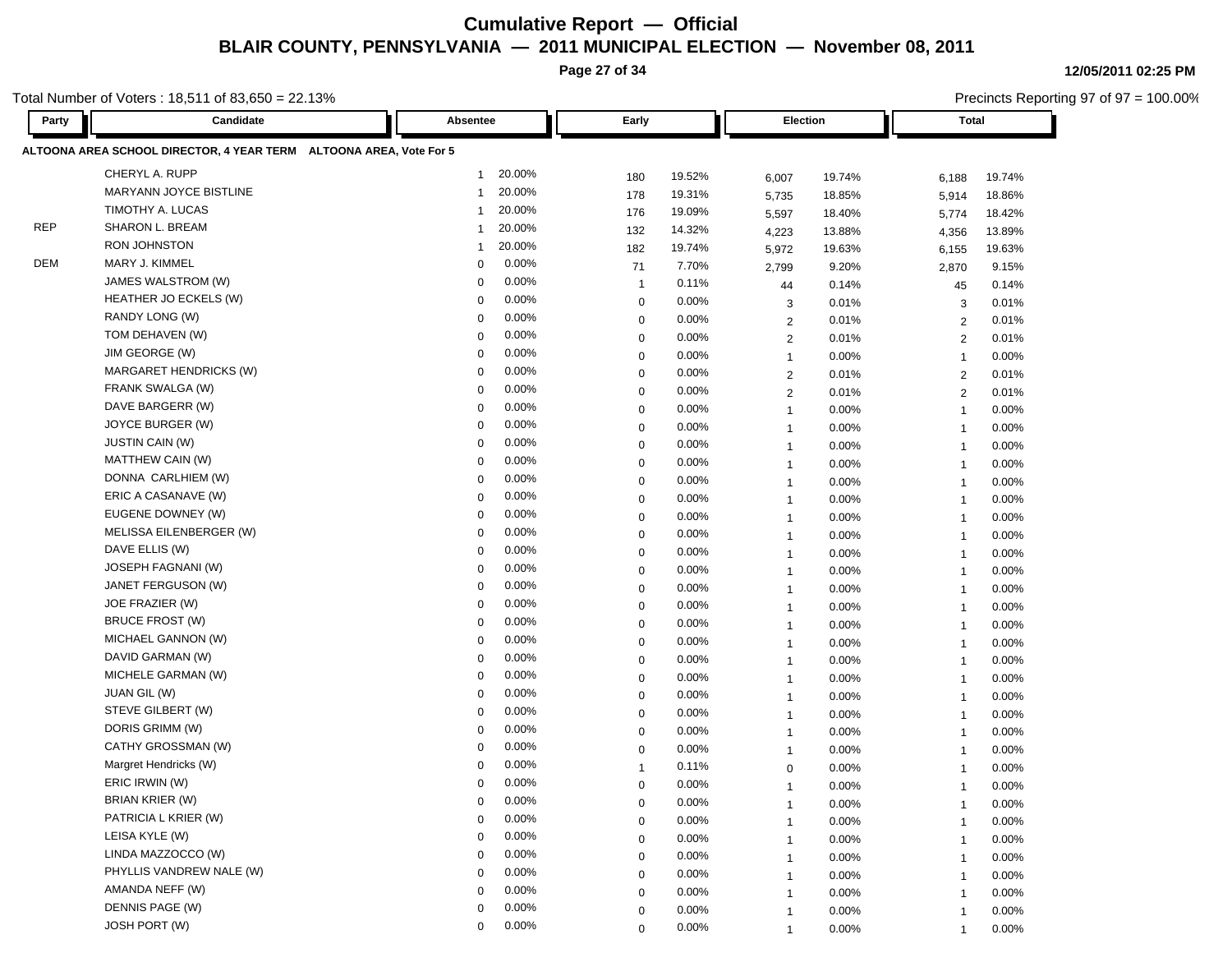**Page 28 of 34**

#### Total Number of Voters : 18,511 of 83,650 = 22.13%

**12/05/2011 02:25 PM**

Precincts Reporting 97 of 97 = 100.00%

| Party      | Candidate                                                                        |                     | Absentee     |           | Early            |         |                | Election | <b>Total</b>   |        |
|------------|----------------------------------------------------------------------------------|---------------------|--------------|-----------|------------------|---------|----------------|----------|----------------|--------|
|            | RANDY PROBST (W)                                                                 |                     | 0            | 0.00%     | $\boldsymbol{0}$ | 0.00%   | $\mathbf{1}$   | 0.00%    | $\mathbf{1}$   | 0.00%  |
|            | JAMES RILEY (W)                                                                  |                     | $\mathbf 0$  | 0.00%     | $\boldsymbol{0}$ | 0.00%   | $\mathbf{1}$   | 0.00%    | $\mathbf{1}$   | 0.00%  |
|            | FRANK ROOSENHOVER (W)                                                            |                     | $\mathbf 0$  | 0.00%     | $\mathbf 0$      | 0.00%   | $\mathbf{1}$   | 0.00%    | 1              | 0.00%  |
|            | ANDREW SAYLOR (W)                                                                |                     | 0            | 0.00%     | $\mathbf 0$      | 0.00%   | $\mathbf{1}$   | 0.00%    | $\overline{1}$ | 0.00%  |
|            | DAVID SHANNON (W)                                                                |                     | $\mathbf 0$  | 0.00%     | $\mathbf 0$      | 0.00%   | $\mathbf{1}$   | 0.00%    | $\mathbf{1}$   | 0.00%  |
|            | JOYCE SIMENDINGER (W)                                                            |                     | 0            | 0.00%     | $\boldsymbol{0}$ | 0.00%   | $\mathbf{1}$   | 0.00%    | $\mathbf{1}$   | 0.00%  |
|            | JOE VELLONE (W)                                                                  |                     | $\mathbf 0$  | 0.00%     | $\boldsymbol{0}$ | 0.00%   | $\mathbf{1}$   | 0.00%    | $\mathbf{1}$   | 0.00%  |
|            | Nancy Rose Vincent (W)                                                           |                     | $\mathsf 0$  | 0.00%     | $\mathbf{1}$     | 0.11%   | $\mathbf 0$    | 0.00%    | $\mathbf{1}$   | 0.00%  |
|            | JAMES WALSH (W)                                                                  |                     | 0            | 0.00%     | $\mathbf 0$      | 0.00%   | $\overline{1}$ | 0.00%    | $\overline{1}$ | 0.00%  |
|            |                                                                                  | <b>Cast Votes:</b>  |              | 5 100.00% | 922              | 77.48%  | 30,426         | 77.87%   | 31,353         | 77.86% |
|            |                                                                                  | Over Votes:         | 0            | 0.00%     | $\sqrt{2}$       | 0.84%   | $\mathbf 0$    | 0.00%    | $\overline{2}$ | 0.02%  |
|            |                                                                                  | <b>Under Votes:</b> | $\mathbf 0$  | 0.00%     | 258              | 21.68%  | 8,649          | 22.13%   | 8,907          | 22.12% |
|            | BELLWOOD-ANTIS SCHOOL DIRECTOR, 4 YEAR TERM BELLWOOD-ANTIS, Vote For 5           |                     |              |           |                  |         |                |          |                |        |
|            | J. STEVE WINTERSTEIN                                                             |                     | 0            | 0.00%     | 22               | 15.28%  | 803            | 20.00%   | 825            | 19.84% |
|            | <b>STEVEN BURNS</b>                                                              |                     | $\mathbf 0$  | 0.00%     | 28               | 19.44%  | 741            | 18.46%   | 769            | 18.49% |
|            | J. KENNETH LOUCKS                                                                |                     | $\mathsf 0$  | 0.00%     | 29               | 20.14%  | 750            | 18.68%   | 779            | 18.73% |
| <b>REP</b> | JEFFERY L. PLUMMER                                                               |                     | 0            | 0.00%     | 26               | 18.06%  | 631            | 15.72%   | 657            | 15.80% |
|            | <b>DONNA TYLER</b>                                                               |                     | $\mathbf 0$  | 0.00%     | 26               | 18.06%  | 703            | 17.51%   | 729            | 17.53% |
| <b>DEM</b> | TIMOTHY D. SLEKAR                                                                |                     | $\mathbf 0$  | 0.00%     | 9                | 6.25%   | 379            | 9.44%    | 388            | 9.33%  |
|            | SCOTT BOYER (W)                                                                  |                     | $\mathbf 0$  | 0.00%     | $\mathbf 0$      | 0.00%   | $\mathbf{1}$   | 0.02%    | $\mathbf{1}$   | 0.02%  |
|            | Mark E. Dillen (W)                                                               |                     | $\mathsf 0$  | 0.00%     | $\mathbf{1}$     | 0.69%   | $\mathbf 0$    | 0.00%    | $\mathbf{1}$   | 0.02%  |
|            | MICHAEL LANG (W)                                                                 |                     | $\mathbf 0$  | 0.00%     | $\mathbf 0$      | 0.00%   | $\mathbf{1}$   | 0.02%    | $\overline{1}$ | 0.02%  |
|            | Timothy J Mallon (W)                                                             |                     | 0            | 0.00%     | $\overline{2}$   | 1.39%   | $\mathbf 0$    | 0.00%    | $\sqrt{2}$     | 0.05%  |
|            | LAURA MATULA (W)                                                                 |                     | $\mathsf 0$  | 0.00%     | $\mathbf 0$      | 0.00%   | $\mathbf{1}$   | 0.02%    | $\mathbf{1}$   | 0.02%  |
|            | CHUCK MCCLOSKEY (W)                                                              |                     | $\mathbf 0$  | 0.00%     | $\mathbf 0$      | 0.00%   | $\mathbf{1}$   | 0.02%    | 1              | 0.02%  |
|            | JEFF NYCUM (W)                                                                   |                     | $\mathsf 0$  | 0.00%     | $\mathbf 0$      | 0.00%   | $\mathbf{1}$   | 0.02%    | $\mathbf{1}$   | 0.02%  |
|            | MICHAEL J PERRY (W)                                                              |                     | 0            | 0.00%     | $\mathbf 0$      | 0.00%   | $\mathbf{1}$   | 0.02%    | $\mathbf{1}$   | 0.02%  |
|            | MELANIE SHILDT (W)                                                               |                     | $\mathbf 0$  | 0.00%     | $\boldsymbol{0}$ | 0.00%   | $\overline{2}$ | 0.05%    | $\overline{2}$ | 0.05%  |
|            | Stacy Yancey (W)                                                                 |                     | $\mathbf 0$  | 0.00%     | $\mathbf{1}$     | 0.69%   | $\mathbf 0$    | 0.00%    | $\mathbf{1}$   | 0.02%  |
|            |                                                                                  | <b>Cast Votes:</b>  | 0            | 0.00%     | 144              | 90.00%  | 4,015          | 79.04%   | 4,159          | 79.37% |
|            |                                                                                  | <b>Over Votes:</b>  | 0            | 0.00%     | $\mathbf 0$      | 0.00%   | $\mathbf 0$    | 0.00%    | $\mathbf 0$    | 0.00%  |
|            |                                                                                  | <b>Under Votes:</b> | $\mathbf 0$  | 0.00%     | 16               | 10.00%  | 1,065          | 20.96%   | 1,081          | 20.63% |
|            | BELLWOOD-ANTIS SCHOOL DIRECTOR, 2 YEAR UNEXPIRED TERM BELLWOOD-ANTIS, Vote For 1 |                     |              |           |                  |         |                |          |                |        |
| <b>REP</b> | <b>J. STEVE WINTERSTEIN</b>                                                      |                     | $\mathsf 0$  | 0.00%     | 22               | 68.75%  | 596            | 65.78%   | 618            | 65.88% |
| <b>DEM</b> | JEFFREY L. PLUMMER                                                               |                     | $\mathbf 0$  | 0.00%     | 9                | 28.13%  | 309            | 34.11%   | 318            | 33.90% |
|            | Kip Cherry (W)                                                                   |                     | 0            | 0.00%     | $\mathbf{1}$     | 3.13%   | $\mathbf 0$    | 0.00%    | $\overline{1}$ | 0.11%  |
|            | JEFF NYCUM (W)                                                                   |                     | 0            | 0.00%     | $\Omega$         | 0.00%   | $\mathbf{1}$   | 0.11%    | $\mathbf{1}$   | 0.11%  |
|            |                                                                                  | <b>Cast Votes:</b>  | $\mathbf{0}$ | 0.00%     | 32               | 100.00% | 906            | 89.17%   | 938            | 89.50% |
|            |                                                                                  | <b>Over Votes:</b>  | 0            | 0.00%     | $\mathbf 0$      | 0.00%   | $\mathbf 0$    | 0.00%    | $\mathbf 0$    | 0.00%  |
|            |                                                                                  | <b>Under Votes:</b> | 0            | 0.00%     | $\mathbf 0$      | 0.00%   | 110            | 10.83%   | 110            | 10.50% |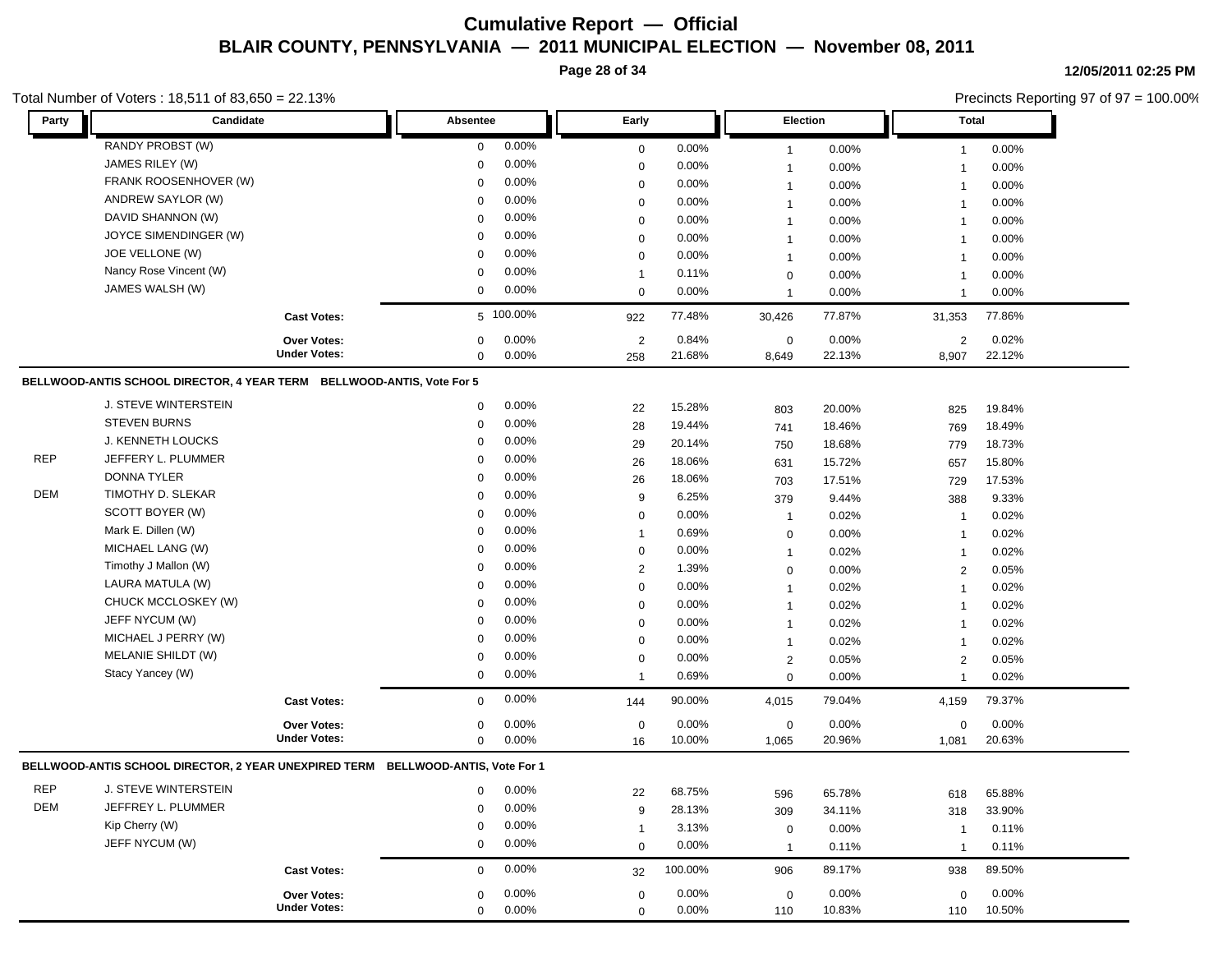**Page 29 of 34**

**12/05/2011 02:25 PM**

|       | otal Number of Voters: 18,511 of 83,650 = 22.13%                                        |              |          |                |         |     |                 |                |          | Precincts Reporting 97 of $97 = 100.00\%$ |
|-------|-----------------------------------------------------------------------------------------|--------------|----------|----------------|---------|-----|-----------------|----------------|----------|-------------------------------------------|
| Party | Candidate                                                                               | Absentee     |          | Early          |         |     | <b>Election</b> |                | Total    |                                           |
|       | CLAYSBURG-KIMMEL SCHOOL DIRECTOR, 4 YEAR TERM CLAYSBURG-KIMMEL GREENFIELD 1, Vote For 2 |              |          |                |         |     |                 |                |          |                                           |
|       | JEREMY R. KNOTT                                                                         | $\mathbf{0}$ | 0.00%    |                | 50.00%  | 141 | 50.36%          | 142            | 50.35%   |                                           |
|       | <b>TERRI L. LINGENFELTER</b>                                                            | 0            | $0.00\%$ |                | 50.00%  | 134 | 47.86%          | 135            | 47.87%   |                                           |
|       | JONATHAN BURKET (W)                                                                     |              | $0.00\%$ | $\mathbf 0$    | 0.00%   | 2   | 0.71%           | $\overline{2}$ | 0.71%    |                                           |
|       | RYAN DODSON (W)                                                                         | 0            | $0.00\%$ | $\Omega$       | 0.00%   |     | 0.36%           |                | 0.35%    |                                           |
|       | RICHARD GERGELY (W)                                                                     | 0            | 0.00%    | $\mathbf 0$    | 0.00%   |     | 0.36%           |                | 0.35%    |                                           |
|       | DICK LINGENFELTER (W)                                                                   | $\mathbf{0}$ | 0.00%    | 0              | 0.00%   |     | 0.36%           |                | 0.35%    |                                           |
|       | <b>Cast Votes:</b>                                                                      | $\mathbf{0}$ | $0.00\%$ | $\overline{2}$ | 100.00% | 280 | 80.46%          | 282            | 80.57%   |                                           |
|       | Over Votes:                                                                             |              | $0.00\%$ | $\mathbf 0$    | 0.00%   | 0   | $0.00\%$        | $\Omega$       | $0.00\%$ |                                           |
|       | <b>Under Votes:</b>                                                                     | $\Omega$     | 0.00%    | $\Omega$       | 0.00%   | 68  | 19.54%          | 68             | 19.43%   |                                           |
|       | CLAYSBURG-KIMMEL SCHOOL DIRECTOR, 4 YEAR TERM CLAYSBURG-KIMMEL GRNFLD 2-3, Vote For 1   |              |          |                |         |     |                 |                |          |                                           |
|       | <b>JOHN S. BURKET</b>                                                                   | $\mathbf{0}$ | 0.00%    |                | 100.00% | 262 | 99.62%          | 263            | 99.62%   |                                           |
|       | ALLAN C BERKHIMER (W)                                                                   | $\mathbf{0}$ | 0.00%    | $\mathbf 0$    | 0.00%   |     | 0.38%           |                | 0.38%    |                                           |
|       | <b>Cast Votes:</b>                                                                      | $\mathbf{0}$ | 0.00%    |                | 100.00% | 263 | 93.26%          | 264            | 93.29%   |                                           |
|       | <b>Over Votes:</b>                                                                      | $\Omega$     | $0.00\%$ | $\Omega$       | 0.00%   | 0   | $0.00\%$        | $\mathbf 0$    | $0.00\%$ |                                           |
|       | <b>Under Votes:</b>                                                                     | 0            | 0.00%    | $\Omega$       | 0.00%   | 19  | 6.74%           | 19             | 6.71%    |                                           |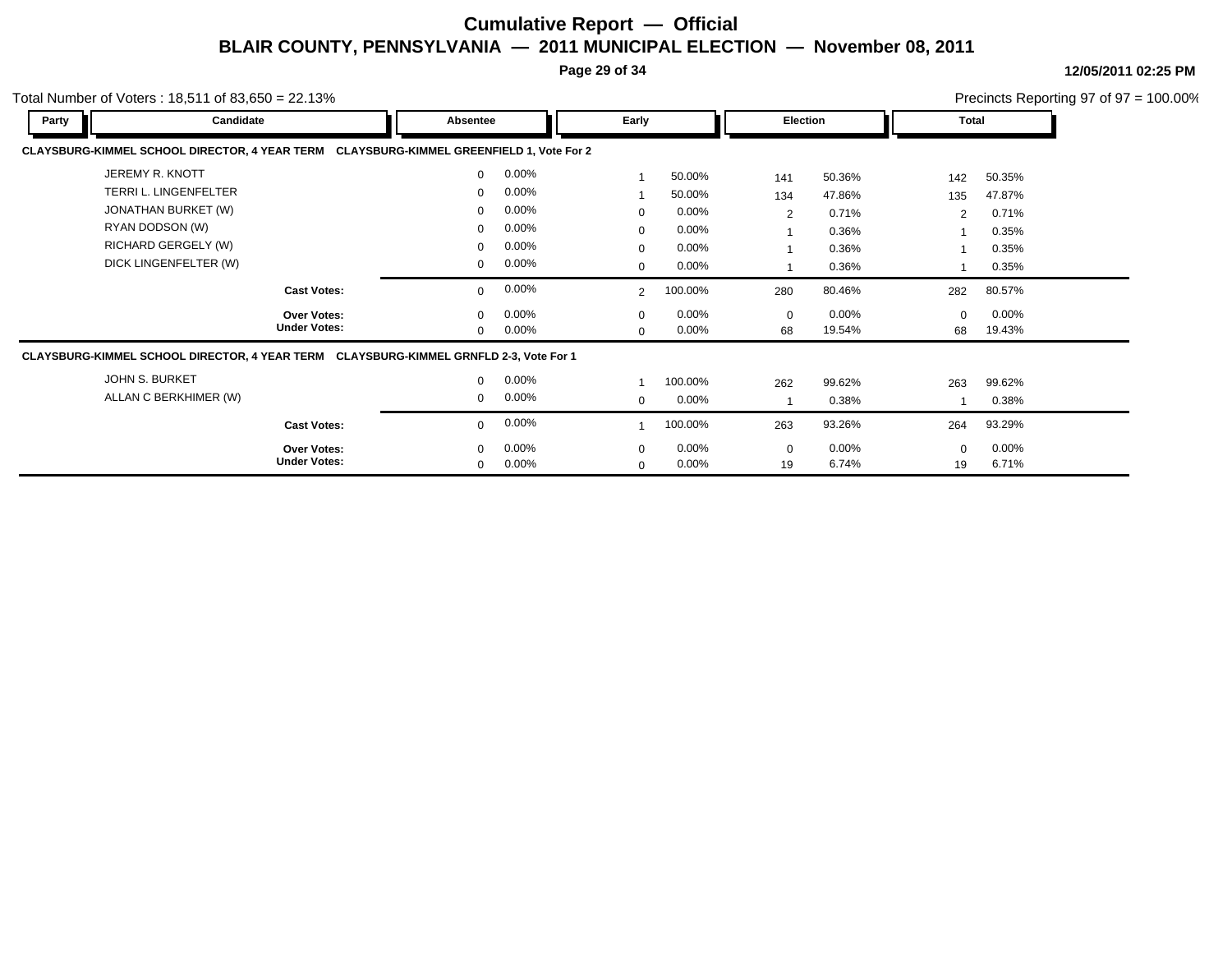**Page 30 of 34**

**12/05/2011 02:25 PM**

Precincts Reporting 97 of 97 = 100.00%

| Party      | Candidate                                                                 | Absentee              | Early        |        | Election       |          | <b>Total</b>            |          |
|------------|---------------------------------------------------------------------------|-----------------------|--------------|--------|----------------|----------|-------------------------|----------|
|            | HOLLIDAYSBURG SCHOOL DIRECTOR, 4 YEAR TERM HOLLIDAYSBURG AREA, Vote For 5 |                       |              |        |                |          |                         |          |
| <b>REP</b> | RONALD H. YODER                                                           | 0.00%<br>$\mathbf{0}$ | 117          | 11.82% | 2,852          | 12.42%   | 2,969                   | 12.39%   |
| <b>REP</b> | <b>TROY KEEFER</b>                                                        | 33.33%<br>-1          | 104          | 10.51% | 2,744          | 11.95%   | 2,849                   | 11.89%   |
| <b>REP</b> | DARLEE E. SILL                                                            | 33.33%<br>1           | 114          | 11.52% | 2,756          | 12.00%   | 2,871                   | 11.98%   |
| <b>REP</b> | <b>AARON RITCHEY</b>                                                      | 0.00%<br>$\Omega$     | 114          | 11.52% | 2,726          | 11.87%   | 2,840                   | 11.85%   |
|            | ROBERT E. VONADA                                                          | 33.33%<br>-1          | 180          | 18.18% | 3,682          | 16.03%   | 3,863                   | 16.12%   |
| <b>DEM</b> | LAURIE A. SMITH                                                           | 0.00%<br>$\mathbf 0$  | 88           | 8.89%  | 2,052          | 8.93%    | 2,140                   | 8.93%    |
| DEM        | RONALD P. SOMMER                                                          | 0.00%<br>$\Omega$     | 90           | 9.09%  | 2,105          | 9.16%    | 2,195                   | 9.16%    |
| DEM        | JAMES C. PEQUIGNOT                                                        | 0.00%<br>0            | 89           | 8.99%  | 1,992          | 8.67%    | 2,081                   | 8.68%    |
| <b>DEM</b> | JAMES R. WATT                                                             | 0.00%<br>$\Omega$     | 94           | 9.49%  | 2,024          | 8.81%    | 2,118                   | 8.84%    |
|            | MARK SHAWLEY (W)                                                          | 0.00%<br>$\Omega$     | 0            | 0.00%  | $\overline{1}$ | 0.00%    | $\overline{\mathbf{1}}$ | 0.00%    |
|            | JULIE MALONE GARAFALO (W)                                                 | 0.00%<br>$\mathbf 0$  | $\mathbf 0$  | 0.00%  | $\overline{4}$ | 0.02%    | $\overline{4}$          | 0.02%    |
|            | GREG WERSTIL (W)                                                          | 0.00%<br>0            | $\mathbf 0$  | 0.00%  | $\overline{2}$ | 0.01%    | 2                       | 0.01%    |
|            | RON YODER (W)                                                             | 0.00%<br>$\Omega$     | $\mathbf 0$  | 0.00%  | $\overline{1}$ | 0.00%    | $\overline{1}$          | 0.00%    |
|            | QUAPH WOLF (W)                                                            | 0.00%<br>0            | $\mathbf 0$  | 0.00%  | $\overline{1}$ | 0.00%    | $\overline{1}$          | 0.00%    |
|            | CHUCK STROBERT (W)                                                        | 0.00%<br>0            | 0            | 0.00%  | $\overline{1}$ | 0.00%    | $\overline{\mathbf{1}}$ | 0.00%    |
|            | LAURIE SMITH (W)                                                          | 0.00%<br>$\mathbf 0$  | 0            | 0.00%  | $\mathbf{1}$   | 0.00%    | $\overline{1}$          | 0.00%    |
|            | ERIC SHOCK (W)                                                            | 0.00%<br>0            | $\mathbf 0$  | 0.00%  | $\overline{4}$ | 0.02%    | $\overline{4}$          | 0.02%    |
|            | ROBERT H ROBINSON (W)                                                     | 0.00%<br>$\mathbf 0$  | 0            | 0.00%  | $\mathbf{1}$   | 0.00%    | $\overline{1}$          | 0.00%    |
|            | JOE REFFNER (W)                                                           | 0.00%<br>$\Omega$     | $\mathbf 0$  | 0.00%  | $\overline{1}$ | 0.00%    | $\overline{1}$          | 0.00%    |
|            | WADE PORTER (W)                                                           | 0.00%<br>0            | $\mathbf 0$  | 0.00%  | $\overline{1}$ | 0.00%    | -1                      | 0.00%    |
|            | ROBERTE OLSON (W)                                                         | 0.00%<br>$\Omega$     | $\mathbf 0$  | 0.00%  | $\overline{1}$ | 0.00%    | -1                      | 0.00%    |
|            | MICHAEL MCCLANAHAN (W)                                                    | 0.00%<br>$\Omega$     | 0            | 0.00%  | $\overline{1}$ | 0.00%    | $\overline{1}$          | 0.00%    |
|            | PAUL LUTHER (W)                                                           | 0.00%<br>0            | $\mathbf 0$  | 0.00%  | $\overline{1}$ | $0.00\%$ | $\overline{1}$          | $0.00\%$ |
|            | <b>KERRY LEYDIG (W)</b>                                                   | 0.00%<br>$\Omega$     | $\mathbf 0$  | 0.00%  | $\overline{1}$ | 0.00%    | $\overline{1}$          | 0.00%    |
|            | MARK LEBERFINGER (W)                                                      | 0.00%<br>$\Omega$     | $\mathbf 0$  | 0.00%  | $\overline{1}$ | 0.00%    | $\overline{1}$          | 0.00%    |
|            | LUKE LAMERTINA (W)                                                        | 0.00%<br>0            | $\mathbf 0$  | 0.00%  | $\overline{1}$ | 0.00%    | $\overline{\mathbf{1}}$ | 0.00%    |
|            | JEFFREY KETNER (W)                                                        | 0.00%<br>0            | $\mathbf 0$  | 0.00%  | $\overline{1}$ | 0.00%    | $\overline{\mathbf{1}}$ | 0.00%    |
|            | JOHN KASUN (W)                                                            | 0.00%<br>0            | 0            | 0.00%  | $\overline{1}$ | 0.00%    | $\overline{1}$          | 0.00%    |
|            | MITCHELL JOHNS (W)                                                        | 0.00%<br>0            | 0            | 0.00%  | $\mathbf{1}$   | 0.00%    | $\overline{1}$          | 0.00%    |
|            | SHERYLE JOHNS (W)                                                         | 0.00%<br>$\mathbf 0$  | 0            | 0.00%  | $\overline{1}$ | 0.00%    | $\overline{1}$          | 0.00%    |
|            | KENNETH E MOUNTAIN III (W)                                                | 0.00%<br>$\Omega$     | $\mathbf 0$  | 0.00%  | $\overline{1}$ | 0.00%    | $\overline{1}$          | 0.00%    |
|            | JAMES HUFF II (W)                                                         | 0.00%<br>$\Omega$     | $\mathbf 0$  | 0.00%  | $\overline{1}$ | 0.00%    | $\overline{1}$          | 0.00%    |
|            | <b>JIM FOREMAN (W)</b>                                                    | 0.00%<br>$\Omega$     | $\mathbf 0$  | 0.00%  | $\overline{1}$ | 0.00%    | -1                      | 0.00%    |
|            | TONY FINK (W)                                                             | 0.00%<br>$\Omega$     | 0            | 0.00%  | $\mathbf{1}$   | 0.00%    | $\overline{1}$          | 0.00%    |
|            | JOHN ELDER (W)                                                            | 0.00%<br>0            | $\mathbf 0$  | 0.00%  | $\mathbf{1}$   | 0.00%    | $\overline{\mathbf{1}}$ | 0.00%    |
|            | CAROL J DECKER (W)                                                        | 0.00%<br>$\Omega$     | $\mathbf{0}$ | 0.00%  |                | 0.00%    | $\overline{\mathbf{1}}$ | 0.00%    |
|            | <b>BRUCE COLEBANK (W)</b>                                                 | 0.00%<br>$\Omega$     | 0            | 0.00%  | $\mathbf{1}$   | 0.00%    | $\overline{1}$          | 0.00%    |
|            | JAMES BAUGHMAN (W)                                                        | 0.00%<br>$\Omega$     | $\mathbf 0$  | 0.00%  | $\mathbf{1}$   | 0.00%    |                         | 0.00%    |
|            | MIKE AIGNER (W)                                                           | 0.00%<br>0            | 0            | 0.00%  | $\overline{1}$ | 0.00%    | -1                      | 0.00%    |
|            | <b>Cast Votes:</b>                                                        | 60.00%<br>3           | 990          | 86.46% | 22,970         | 88.08%   | 23,963                  | 88.00%   |
|            | Over Votes:                                                               | $0.00\%$<br>$\Omega$  | 0            | 0.00%  | $\mathbf 0$    | 0.00%    | $\mathbf 0$             | $0.00\%$ |
|            | <b>Under Votes:</b>                                                       | 2 40.00%              | 155          | 13.54% | 3,110          | 11.92%   | 3,267                   | 12.00%   |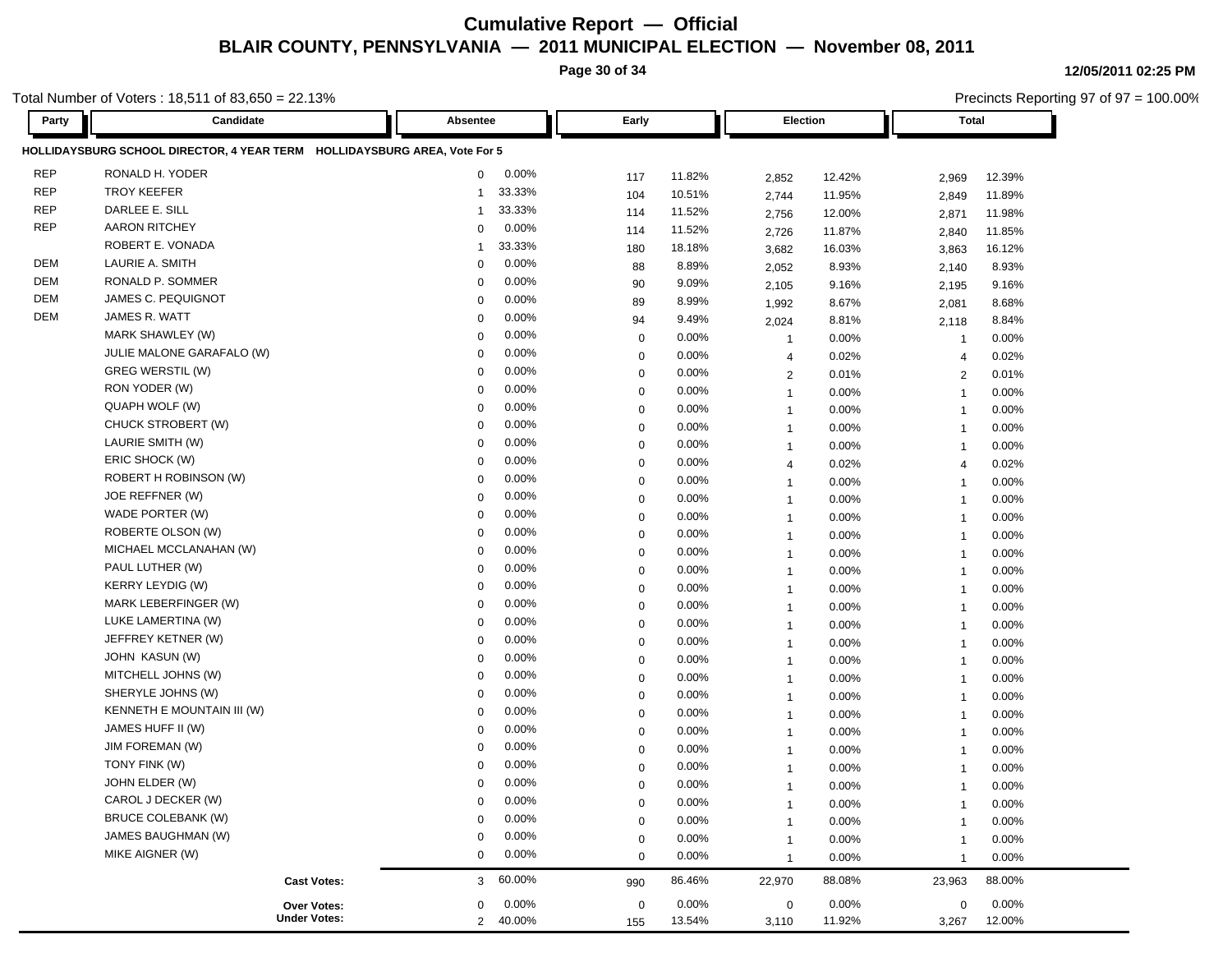**Page 31 of 34**

Precincts Reporting 97 of 97 = 100.00%

**12/05/2011 02:25 PM**

| Party      | Candidate                                                                  | Absentee    |       | Early          |        | <b>Election</b> |        | <b>Total</b>   |        |
|------------|----------------------------------------------------------------------------|-------------|-------|----------------|--------|-----------------|--------|----------------|--------|
|            | SPRING COVE SCHOOL DIRECTOR, 4 YEAR TERM SPRING COVE, Vote For 5           |             |       |                |        |                 |        |                |        |
|            | AMY ACKER-KNISELY                                                          | 0           | 0.00% | 34             | 15.89% | 1,428           | 18.48% | 1.462          | 18.41% |
|            | JENNIFER MURNYACK-GARNER                                                   | $\Omega$    | 0.00% | 34             | 15.89% | 1,410           | 18.25% | 1,444          | 18.18% |
|            | JOHN R. BIDDLE                                                             | $\Omega$    | 0.00% | 41             | 19.16% | 1,378           | 17.83% | 1,419          | 17.87% |
| <b>REP</b> | WILLIAM H. REPLOGLE                                                        | $\Omega$    | 0.00% | 41             | 19.16% | 1,047           | 13.55% | 1,088          | 13.70% |
| <b>REP</b> | <b>WILLARD THOMPSON</b>                                                    | $\Omega$    | 0.00% | 37             | 17.29% | 1,045           | 13.52% | 1,082          | 13.62% |
| DEM        | DONNA K. HAINES                                                            | $\Omega$    | 0.00% | 11             | 5.14%  | 644             | 8.33%  | 655            | 8.25%  |
| <b>DEM</b> | HAROLD J. BRENNECKE, III (JEFF)                                            | $\Omega$    | 0.00% | 11             | 5.14%  | 555             | 7.18%  | 566            | 7.13%  |
|            | JAMES D SMITH (W)                                                          | $\Omega$    | 0.00% | 5              | 2.34%  | 202             | 2.61%  | 207            | 2.61%  |
|            | TED BEAM (W)                                                               | $\Omega$    | 0.00% | $\mathbf 0$    | 0.00%  | $\overline{2}$  | 0.03%  | 2              | 0.03%  |
|            | JIM BUTLER (W)                                                             | 0           | 0.00% | $\mathbf 0$    | 0.00%  | 2               | 0.03%  | 2              | 0.03%  |
|            | RANDY ECKMAN (W)                                                           | $\Omega$    | 0.00% | $\mathbf 0$    | 0.00%  | 5               | 0.06%  | 5              | 0.06%  |
|            | THOMPSON ECKMAN (W)                                                        | 0           | 0.00% | $\mathbf 0$    | 0.00%  | $\mathbf{1}$    | 0.01%  | $\overline{1}$ | 0.01%  |
|            | BRENDA FLUKE GARBER (W)                                                    | $\Omega$    | 0.00% | $\mathsf 0$    | 0.00%  | 2               | 0.03%  | 2              | 0.03%  |
|            | DONALD HAZENSTAB (W)                                                       | 0           | 0.00% | 0              | 0.00%  | $\mathbf{1}$    | 0.01%  | $\overline{1}$ | 0.01%  |
|            | ANITA HOOVER (W)                                                           | $\Omega$    | 0.00% | $\mathbf 0$    | 0.00%  | $\overline{1}$  | 0.01%  | $\overline{1}$ | 0.01%  |
|            | RODNEY N KENSINGER (W)                                                     | 0           | 0.00% | 0              | 0.00%  | $\overline{1}$  | 0.01%  | $\overline{1}$ | 0.01%  |
|            | STEVEN MYERS (W)                                                           | $\Omega$    | 0.00% | $\mathsf 0$    | 0.00%  | $\overline{1}$  | 0.01%  | $\overline{1}$ | 0.01%  |
|            | <b>RUSTY PIERCE (W)</b>                                                    | 0           | 0.00% | 0              | 0.00%  | $\mathbf{1}$    | 0.01%  | $\overline{1}$ | 0.01%  |
|            | JOHN D SMITH (W)                                                           | 0           | 0.00% | $\mathbf 0$    | 0.00%  | $\overline{2}$  | 0.03%  | $\overline{2}$ | 0.03%  |
|            | <b>Cast Votes:</b>                                                         | 0           | 0.00% | 214            | 80.75% | 7,728           | 82.34% | 7,942          | 82.30% |
|            | <b>Over Votes:</b>                                                         | 0           | 0.00% | $\mathbf 0$    | 0.00%  | $\mathbf 0$     | 0.00%  | 0              | 0.00%  |
|            | <b>Under Votes:</b>                                                        | 0           | 0.00% | 51             | 19.25% | 1,657           | 17.66% | 1,708          | 17.70% |
|            | SPRING COVE SCHOOL DIRECTOR, 2 YEAR UNEXPIRED TERM SPRING COVE, Vote For 1 |             |       |                |        |                 |        |                |        |
|            | <b>RANDY ECKMAN</b>                                                        | 0           | 0.00% | 48             | 97.96% | 1,586           | 98.82% | 1,634          | 98.79% |
|            | HAROLD J BRENNECKE (W)                                                     | $\mathbf 0$ | 0.00% | 0              | 0.00%  | $\overline{2}$  | 0.12%  | 2              | 0.12%  |
|            | JAMES D SMITH (W)                                                          | $\Omega$    | 0.00% | $\mathbf{1}$   | 2.04%  | 6               | 0.37%  | $\overline{7}$ | 0.42%  |
|            | JIM BUTLER (W)                                                             | 0           | 0.00% | 0              | 0.00%  | $\overline{4}$  | 0.25%  | $\overline{4}$ | 0.24%  |
|            | DOUGLAS GARBER (W)                                                         | $\Omega$    | 0.00% | $\mathbf 0$    | 0.00%  | $\overline{1}$  | 0.06%  | $\mathbf{1}$   | 0.06%  |
|            | MARY GREENLAND (W)                                                         | $\Omega$    | 0.00% | 0              | 0.00%  | $\mathbf 1$     | 0.06%  | $\overline{1}$ | 0.06%  |
|            | GAIL HELSEL (W)                                                            | $\Omega$    | 0.00% | 0              | 0.00%  | $\overline{1}$  | 0.06%  | $\overline{1}$ | 0.06%  |
|            | PATTI MCGRAW (W)                                                           | $\Omega$    | 0.00% | 0              | 0.00%  | $\overline{1}$  | 0.06%  | $\overline{1}$ | 0.06%  |
|            | <b>JULIE MILLS (W)</b>                                                     | 0           | 0.00% | $\mathbf 0$    | 0.00%  | $\overline{1}$  | 0.06%  | $\overline{1}$ | 0.06%  |
|            | WILLIAM H REPLOGLE (W)                                                     | $\Omega$    | 0.00% | $\mathbf 0$    | 0.00%  | $\mathbf 1$     | 0.06%  | $\overline{1}$ | 0.06%  |
|            | DAVID SHRIVER (W)                                                          | 0           | 0.00% | $\mathbf 0$    | 0.00%  | $\overline{1}$  | 0.06%  | $\overline{1}$ | 0.06%  |
|            | <b>Cast Votes:</b>                                                         | $\Omega$    | 0.00% | 49             | 92.45% | 1,605           | 85.51% | 1,654          | 85.70% |
|            | <b>Over Votes:</b>                                                         | 0           | 0.00% | $\mathbf 0$    | 0.00%  | $\mathbf 0$     | 0.00%  | $\mathbf 0$    | 0.00%  |
|            | <b>Under Votes:</b>                                                        | 0           | 0.00% | $\overline{4}$ | 7.55%  | 272             | 14.49% | 276            | 14.30% |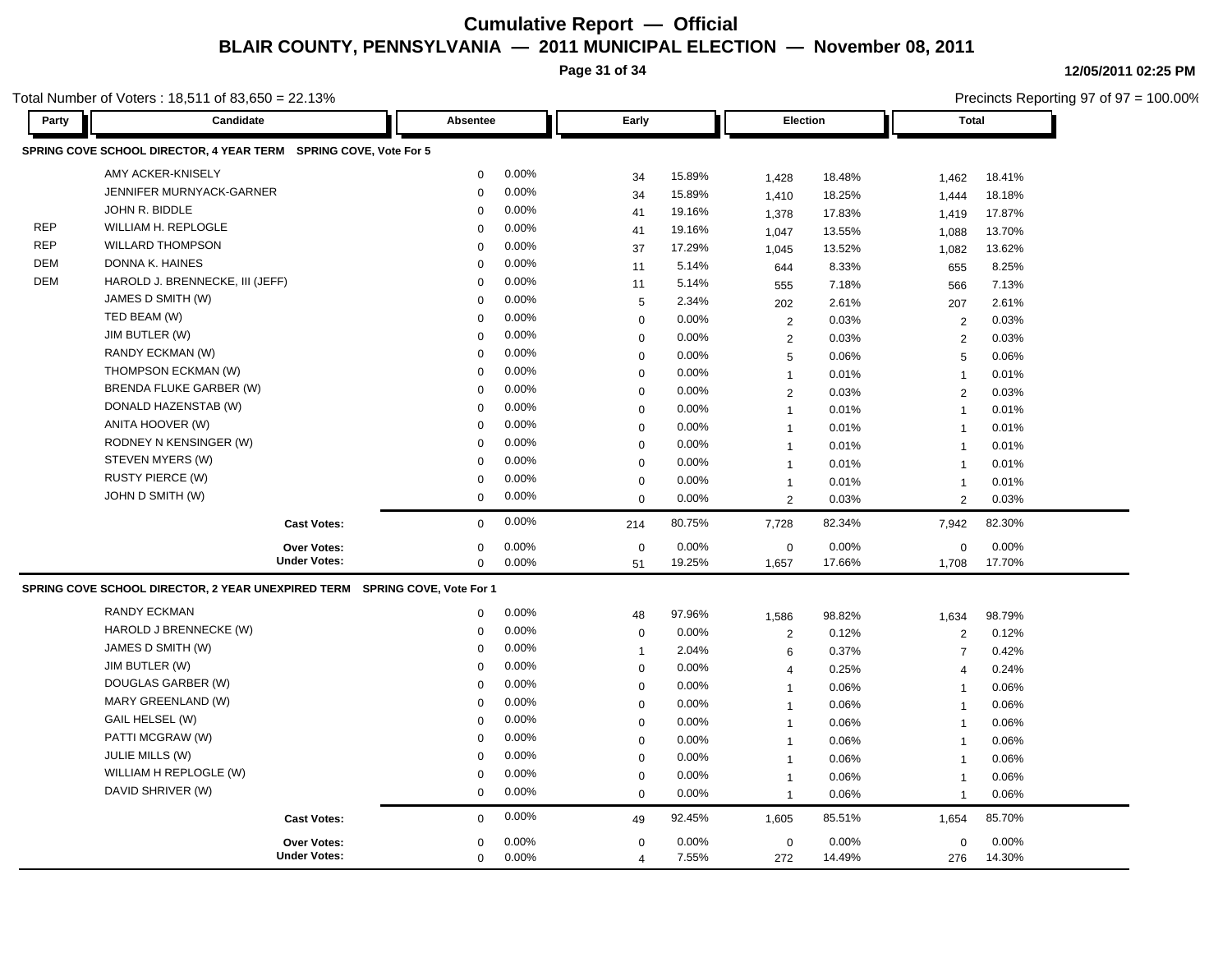**Page 32 of 34**

|            | Total Number of Voters: $18,511$ of $83,650 = 22.13\%$                                                   |                     |             |       |                |         |                 |        |                |          | Precincts Reporting 97 of 97 = 100.00% |
|------------|----------------------------------------------------------------------------------------------------------|---------------------|-------------|-------|----------------|---------|-----------------|--------|----------------|----------|----------------------------------------|
| Party      | Candidate                                                                                                |                     | Absentee    |       | Early          |         | <b>Election</b> |        | Total          |          |                                        |
|            | TYRONE AREA SCHOOL DIRECTOR, 4 YEAR TERM TYRONE AREA, Vote For 5                                         |                     |             |       |                |         |                 |        |                |          |                                        |
|            | NORMAN E. HUFF                                                                                           |                     | $\mathbf 0$ | 0.00% | 20             | 21.74%  | 885             | 21.64% | 905            | 21.64%   |                                        |
|            | PAULA DORMINY                                                                                            |                     | $\Omega$    | 0.00% | 18             | 19.57%  | 801             | 19.58% | 819            | 19.58%   |                                        |
|            | LUTHER J. LAIRD                                                                                          |                     | $\mathbf 0$ | 0.00% | 18             | 19.57%  | 824             | 20.15% | 842            | 20.13%   |                                        |
|            | <b>JIM RAABE</b>                                                                                         |                     | $\Omega$    | 0.00% | 19             | 20.65%  | 803             | 19.63% | 822            | 19.66%   |                                        |
|            | <b>CYNTHIA S. BANAS</b>                                                                                  |                     | $\Omega$    | 0.00% | 17             | 18.48%  | 774             | 18.92% | 791            | 18.91%   |                                        |
|            | MIKE CLIFTON (W)                                                                                         |                     | $\Omega$    | 0.00% | $\mathbf 0$    | 0.00%   | $\overline{1}$  | 0.02%  | $\mathbf 1$    | 0.02%    |                                        |
|            | EDWARD HULL (W)                                                                                          |                     | $\mathbf 0$ | 0.00% | $\mathbf 0$    | 0.00%   | 2               | 0.05%  | 2              | 0.05%    |                                        |
|            |                                                                                                          | <b>Cast Votes:</b>  | $\mathbf 0$ | 0.00% | 92             | 73.60%  | 4,090           | 78.96% | 4,182          | 78.83%   |                                        |
|            |                                                                                                          | Over Votes:         | $\mathbf 0$ | 0.00% | $\mathbf 0$    | 0.00%   | $\mathbf 0$     | 0.00%  | $\mathbf 0$    | $0.00\%$ |                                        |
|            |                                                                                                          | <b>Under Votes:</b> | $\mathbf 0$ | 0.00% | 33             | 26.40%  | 1,090           | 21.04% | 1,123          | 21.17%   |                                        |
|            | WILLIAMSBURG COMMUNITY SCHOOL DIRECTOR, 4 YEAR TERM WILLIAMSBURG COMMUNITY CATHARINE TWP, Vote For 1     |                     |             |       |                |         |                 |        |                |          |                                        |
|            | <b>BARRY M. ENGLAND</b>                                                                                  |                     | $\mathbf 0$ | 0.00% | $\mathbf{1}$   | 100.00% | 107             | 91.45% | 108            | 91.53%   |                                        |
|            | ARIANNE WADDINGTON (W)                                                                                   |                     | $\mathbf 0$ | 0.00% | $\mathbf 0$    | 0.00%   | 9               | 7.69%  | 9              | 7.63%    |                                        |
|            | AMY HILEMAN (W)                                                                                          |                     | $\mathbf 0$ | 0.00% | $\mathbf 0$    | 0.00%   | $\mathbf{1}$    | 0.85%  | $\overline{1}$ | 0.85%    |                                        |
|            |                                                                                                          | <b>Cast Votes:</b>  | $\Omega$    | 0.00% | $\overline{1}$ | 100.00% | 117             | 85.40% | 118            | 85.51%   |                                        |
|            |                                                                                                          | <b>Over Votes:</b>  | $\Omega$    | 0.00% | $\mathbf 0$    | 0.00%   | $\mathbf 0$     | 0.00%  | $\mathbf 0$    | 0.00%    |                                        |
|            |                                                                                                          | <b>Under Votes:</b> | $\mathbf 0$ | 0.00% | $\mathbf 0$    | 0.00%   | 20              | 14.60% | 20             | 14.49%   |                                        |
|            | WILLIAMSBURG COMMUNITY SCHOOL DIRECTOR, 4 YEAR TERM WILLIAMSBURG COMMUNITY WILLIAMSBURG BORO, Vote For 2 |                     |             |       |                |         |                 |        |                |          |                                        |
|            | <b>COLLETTE A. HARCLERODE</b>                                                                            |                     | $\mathbf 0$ | 0.00% | 3              | 50.00%  | 155             | 49.68% | 158            | 49.69%   |                                        |
|            | JANET S. LEE                                                                                             |                     | $\mathbf 0$ | 0.00% | 3              | 50.00%  | 156             | 50.00% | 159            | 50.00%   |                                        |
|            | MARLENE MINGLE (W)                                                                                       |                     | 0           | 0.00% | $\mathbf 0$    | 0.00%   | $\mathbf{1}$    | 0.32%  | $\overline{1}$ | 0.31%    |                                        |
|            |                                                                                                          | <b>Cast Votes:</b>  | $\mathbf 0$ | 0.00% | 6              | 100.00% | 312             | 84.32% | 318            | 84.57%   |                                        |
|            |                                                                                                          | Over Votes:         | $\mathbf 0$ | 0.00% | 0              | 0.00%   | $\mathbf 0$     | 0.00%  | $\mathbf 0$    | 0.00%    |                                        |
|            |                                                                                                          | <b>Under Votes:</b> | $\mathbf 0$ | 0.00% | $\Omega$       | 0.00%   | 58              | 15.68% | 58             | 15.43%   |                                        |
|            | WILLIAMSBURG COMMUNITY SCHOOL DIRECTOR, 4 YEAR TERM WILLIAMSBURG COMMUNITY WOODBURY TWP, Vote For 2      |                     |             |       |                |         |                 |        |                |          |                                        |
| <b>REP</b> | PATRICIA KENSINGER                                                                                       |                     | 0           | 0.00% | $\mathbf 0$    | 0.00%   | 156             | 50.32% | 156            | 50.32%   |                                        |
|            | AMY E. HILEMAN                                                                                           |                     | $\mathbf 0$ | 0.00% | $\mathbf 0$    | 0.00%   | 154             | 49.68% | 154            | 49.68%   |                                        |
|            |                                                                                                          | <b>Cast Votes:</b>  | $\mathbf 0$ | 0.00% | $\mathbf 0$    | 0.00%   | 310             | 86.59% | 310            | 86.59%   |                                        |
|            |                                                                                                          | <b>Over Votes:</b>  | $\Omega$    | 0.00% | $\mathbf 0$    | 0.00%   | $\mathbf 0$     | 0.00%  | $\mathbf 0$    | 0.00%    |                                        |
|            |                                                                                                          | <b>Under Votes:</b> | $\Omega$    | 0.00% | $\Omega$       | 0.00%   | 48              | 13.41% | 48             | 13.41%   |                                        |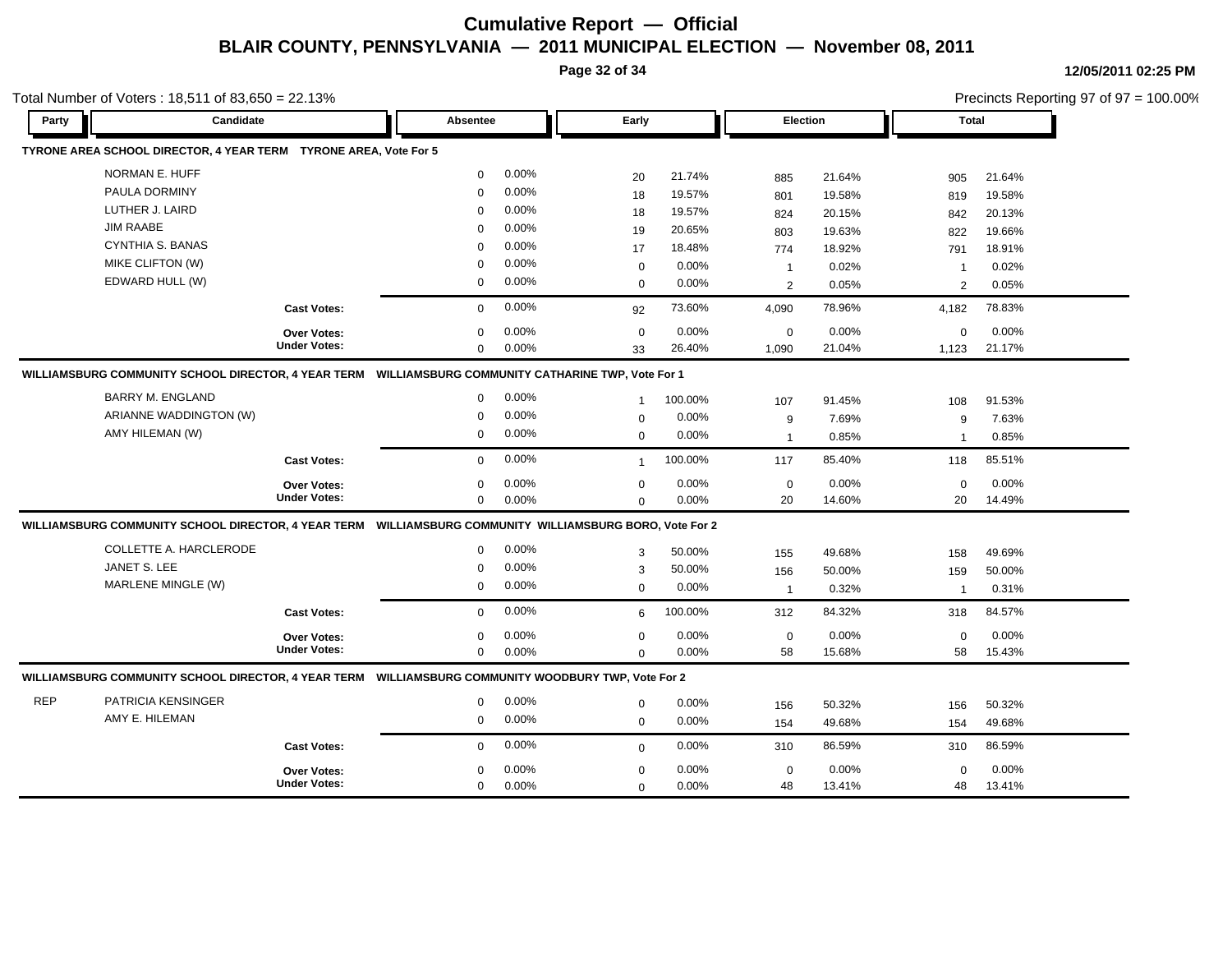**Page 33 of 34**

**12/05/2011 02:25 PM**

|            | otal Number of Voters: 18,511 of 83,650 = 22.13%                                  |                     |                |           |             |        |                |        |                | Precincts Reporting 97 of 97 = 100.00% |  |
|------------|-----------------------------------------------------------------------------------|---------------------|----------------|-----------|-------------|--------|----------------|--------|----------------|----------------------------------------|--|
| Party      | Candidate                                                                         |                     | Absentee       |           | Early       |        | Election       |        | <b>Total</b>   |                                        |  |
|            | PENN CAMBRIA SCHOOL DIRECTOR, 4 YEAR TERM PENN CAMBRIA SCH DIST, Vote For 5       |                     |                |           |             |        |                |        |                |                                        |  |
|            | <b>GEORGE F. PYO</b>                                                              |                     | $\mathbf{0}$   | 0.00%     | $\mathbf 0$ | 0.00%  | 8              | 21.62% | 8              | 21.62%                                 |  |
|            | JUSTIN L. ROBERTS                                                                 |                     | $\mathbf 0$    | 0.00%     | $\mathbf 0$ | 0.00%  | $\overline{7}$ | 18.92% | $\overline{7}$ | 18.92%                                 |  |
|            | JOANN D. IVORY                                                                    |                     | $\Omega$       | 0.00%     | $\mathbf 0$ | 0.00%  | 6              | 16.22% | 6              | 16.22%                                 |  |
|            | <b>KAREN S. CLAAR</b>                                                             |                     | $\Omega$       | 0.00%     | 0           | 0.00%  | 8              | 21.62% | 8              | 21.62%                                 |  |
| <b>REP</b> | LAWRENCE E. BEHE, JR.                                                             |                     | $\Omega$       | 0.00%     | $\mathbf 0$ | 0.00%  | $\overline{c}$ | 5.41%  | $\overline{2}$ | 5.41%                                  |  |
| DEM        | <b>JOE SKURA</b>                                                                  |                     | $\Omega$       | 0.00%     | $\mathbf 0$ | 0.00%  | 5              | 13.51% | 5              | 13.51%                                 |  |
|            | GUY A MONICA (W)                                                                  |                     | 0              | 0.00%     | $\mathbf 0$ | 0.00%  | $\overline{1}$ | 2.70%  | $\overline{1}$ | 2.70%                                  |  |
|            |                                                                                   | <b>Cast Votes:</b>  | $\mathbf 0$    | 0.00%     | $\mathbf 0$ | 0.00%  | 37             | 92.50% | 37             | 92.50%                                 |  |
|            |                                                                                   | Over Votes:         | 0              | 0.00%     | $\mathbf 0$ | 0.00%  | $\mathbf 0$    | 0.00%  | $\mathbf 0$    | 0.00%                                  |  |
|            |                                                                                   | <b>Under Votes:</b> | $\mathbf 0$    | 0.00%     | $\mathbf 0$ | 0.00%  | 3              | 7.50%  | $\mathbf{3}$   | 7.50%                                  |  |
|            | SUPREME COURT RETENTION RETENTION CANDIDATE J. MICHAEL EAKIN, Vote For 1          |                     |                |           |             |        |                |        |                |                                        |  |
|            | <b>YES</b>                                                                        |                     |                | 1 100.00% | 307         | 73.44% | 10,110         | 72.72% | 10,418         | 72.74%                                 |  |
|            | <b>NO</b>                                                                         |                     | $\mathbf 0$    | 0.00%     | 111         | 26.56% | 3,793          | 27.28% | 3,904          | 27.26%                                 |  |
|            |                                                                                   | <b>Cast Votes:</b>  | $\overline{1}$ | 50.00%    | 418         | 71.70% | 13,903         | 77.56% | 14,322         | 77.37%                                 |  |
|            |                                                                                   | <b>Over Votes:</b>  | $\mathbf 0$    | 0.00%     | $\mathbf 0$ | 0.00%  | $\pmb{0}$      | 0.00%  | $\pmb{0}$      | 0.00%                                  |  |
|            |                                                                                   | <b>Under Votes:</b> | $\overline{1}$ | 50.00%    | 165         | 28.30% | 4,022          | 22.44% | 4,188          | 22.63%                                 |  |
|            | SUPERIOR COURT RETENTION RETENTION CANDIDATE JOHN T. BENDER, Vote For 1           |                     |                |           |             |        |                |        |                |                                        |  |
|            | YES                                                                               |                     |                | 1 100.00% | 305         | 72.79% | 9,804          | 71.09% | 10,110         | 71.14%                                 |  |
|            | <b>NO</b>                                                                         |                     | 0              | 0.00%     | 114         | 27.21% | 3,987          | 28.91% | 4,101          | 28.86%                                 |  |
|            |                                                                                   | <b>Cast Votes:</b>  | $\overline{1}$ | 50.00%    | 419         | 71.87% | 13,791         | 76.93% | 14,211         | 76.77%                                 |  |
|            |                                                                                   | Over Votes:         | 0              | 0.00%     | $\mathbf 0$ | 0.00%  | $\mathbf 0$    | 0.00%  | $\mathbf 0$    | 0.00%                                  |  |
|            |                                                                                   | <b>Under Votes:</b> | $\mathbf{1}$   | 50.00%    | 164         | 28.13% | 4,135          | 23.07% | 4,300          | 23.23%                                 |  |
|            | SUPERIOR COURT RETENTION RETENTION CANDIDATE MARY JANE BOWES, Vote For 1          |                     |                |           |             |        |                |        |                |                                        |  |
|            | <b>YES</b>                                                                        |                     |                | 1 100.00% | 299         | 72.22% | 10,064         | 72.65% | 10,364         | 72.64%                                 |  |
|            | <b>NO</b>                                                                         |                     | 0              | 0.00%     | 115         | 27.78% | 3,788          | 27.35% | 3,903          | 27.36%                                 |  |
|            |                                                                                   | <b>Cast Votes:</b>  | $\overline{1}$ | 50.00%    | 414         | 71.01% | 13,852         | 77.29% | 14,267         | 77.09%                                 |  |
|            |                                                                                   | Over Votes:         | 0              | 0.00%     | $\mathbf 0$ | 0.00%  | $\mathbf 0$    | 0.00%  | $\mathbf 0$    | 0.00%                                  |  |
|            |                                                                                   | <b>Under Votes:</b> | $\mathbf{1}$   | 50.00%    | 169         | 28.99% | 4,071          | 22.71% | 4,241          | 22.91%                                 |  |
|            | COMMONWEALTH COURT RETENTION RETENTION CANDIDATE RENEE COHN JUBELIRER, Vote For 1 |                     |                |           |             |        |                |        |                |                                        |  |
|            | YES                                                                               |                     |                | 1 100.00% | 271         | 62.73% | 8,974          | 64.05% | 9,246          | 64.02%                                 |  |
|            | <b>NO</b>                                                                         |                     | 0              | 0.00%     | 161         | 37.27% | 5,036          | 35.95% | 5,197          | 35.98%                                 |  |
|            |                                                                                   | <b>Cast Votes:</b>  | $\mathbf{1}$   | 50.00%    | 432         | 74.10% | 14,010         | 78.16% | 14,443         | 78.03%                                 |  |
|            |                                                                                   | <b>Over Votes:</b>  | 0              | 0.00%     | $\pmb{0}$   | 0.00%  | $\pmb{0}$      | 0.00%  | $\mathbf 0$    | 0.00%                                  |  |
|            |                                                                                   | <b>Under Votes:</b> | $\mathbf{1}$   | 50.00%    | 151         | 25.90% | 3,915          | 21.84% | 4,067          | 21.97%                                 |  |